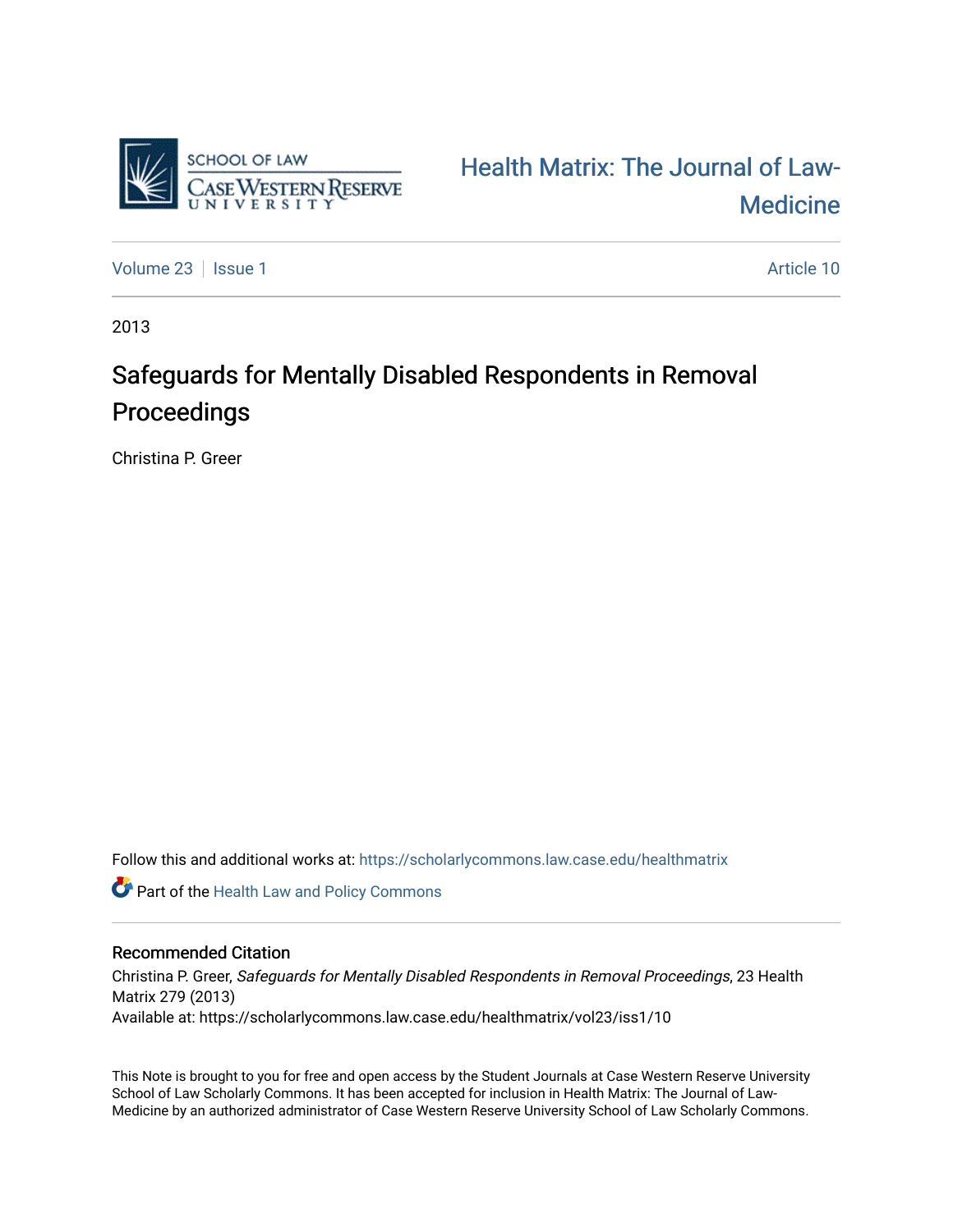**—** Note **—** 

## Safeguards for Mentally Disabled Respondents in Removal Proceedings\*

## *Christina P. Greer*†

*"No trial can be fair that leaves the defense to a man who is insane, unaided by counsel, and who by reason of his mental condition stands helpless and alone before the court.*"<sup>1</sup>

*"How can we determine removability, availability of relief, and discretionary determinations if one side is physically present but*  not all there?"<sup>2</sup>

## CONTENTS

|                                                                    | 280 |
|--------------------------------------------------------------------|-----|
| I. DETENTION AND REMOVAL OF THE MENTALLY DISABLED  284             |     |
|                                                                    |     |
|                                                                    |     |
| C. Mental Health Services in Immigration Detention Facilities  291 |     |
|                                                                    |     |
|                                                                    |     |
|                                                                    |     |
|                                                                    |     |
|                                                                    |     |
|                                                                    |     |
|                                                                    |     |
|                                                                    |     |
|                                                                    |     |
| D. Establishing a Pro Bono Attorney Appointment System306          |     |
|                                                                    |     |

2. Office of the Chief Immigration Judge, "Best Practices" for MENTALLY INCOMPETENT RESPONDENTS 2 (2010) (on file with author).

Awarded the 2012 HEALTH MATRIX Note of the Year Award, as selected by the Volume 22 Editorial Board.

<sup>†</sup> J.D. candidate, 2013, Case Western Reserve University School of Law; B.A., 2005, The University of Memphis. I would like to thank Professor Sharona Hoffman for her help with the writing process, Philip Eichorn for his comments and suggestions, and Sean Lee for his patience and assistance with the editing process. And to my husband, Joshua Greer, thank you for your endless support and encouragement.

<sup>1.</sup> Massey v. Moore, 348 U.S. 105, 108 (1954).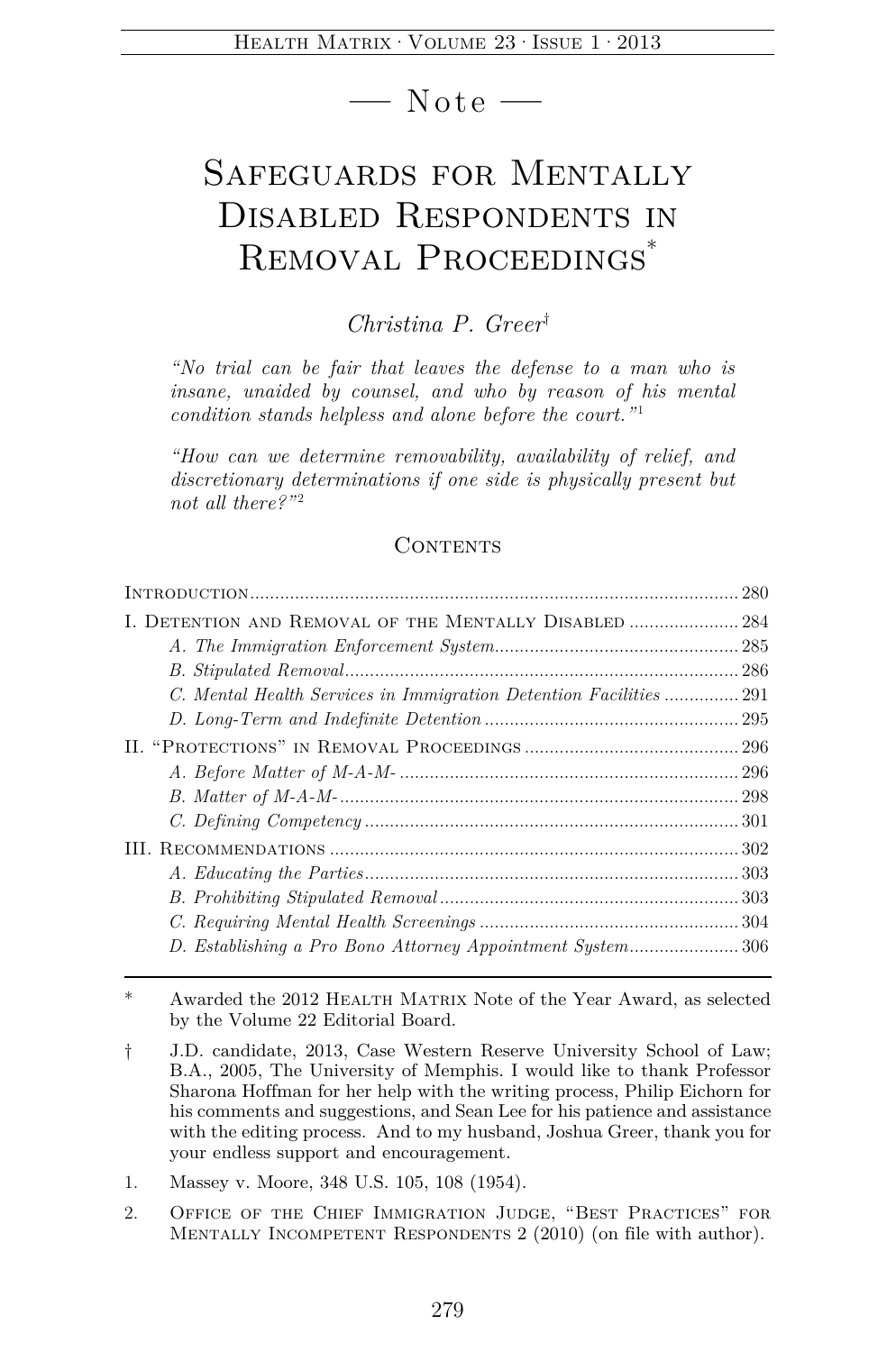#### **INTRODUCTION**

On December 9, 2008, an immigration judge in Atlanta, Georgia, ordered Mark Lyttle removed to Mexico.3 Nine days later, Immigration and Customs Enforcement (ICE) put Mr. Lyttle on a plane to Hidalgo, Texas, transported him to the border, and forced him to cross into Mexico on foot.4 On December 26, Mr. Lyttle returned to the border and told the US Border Patrol agents that he was from North Carolina.5 He had nothing to prove his claim because he was removed without any identification documents.6 The agents noted that Mr. Lyttle appeared "mentally unstable" and threatened to hurt himself.<sup>7</sup> When they proceeded to interrogate him in Spanish, he did not respond.8 Because he was unable to prove his immigration status in their country, Mexican authorities deported Mr. Lyttle to Honduras.<sup>9</sup> In Honduras, he was placed in an immigration camp where guards subjected him to mental and physical abuse until a media campaign highlighting his harsh treatment led to his release.<sup>10</sup> Mr. Lyttle was soon arrested in Nicaragua for not being able to show immigration status and deported to Guatemala.11

The events above are particularly troubling considering that Mr. Lyttle is a US citizen.<sup>12</sup> He was born in North Carolina to parents of

- 4. *Lyttle*, 2012 WL 1108861 at \*6.
- 5. *Id.* at \*7.
- 6. Collins, *supra* note 3.
- 7. *Id.*
- 8. *Lyttle*, 2012 WL 1108861 at \*7.
- 9. *Id.*
- 10. *Id.*
- 11. *Id.*
- 12. *Id.* at \*8.

<sup>3.</sup> Lyttle v. United States, No. 4:11-CV-152 (CDL), 2012 WL 1108861 at \*6 (M.D. Ga. Mar. 31, 2012); Kristin Collins, *N.C. Native Wrongly Deported to Mexico*, Charlotte Observer (Aug. 30, 2009), http://www.charlotte observer.com/2009/08/30/917007/nc-native-wrongly-deported-to.html.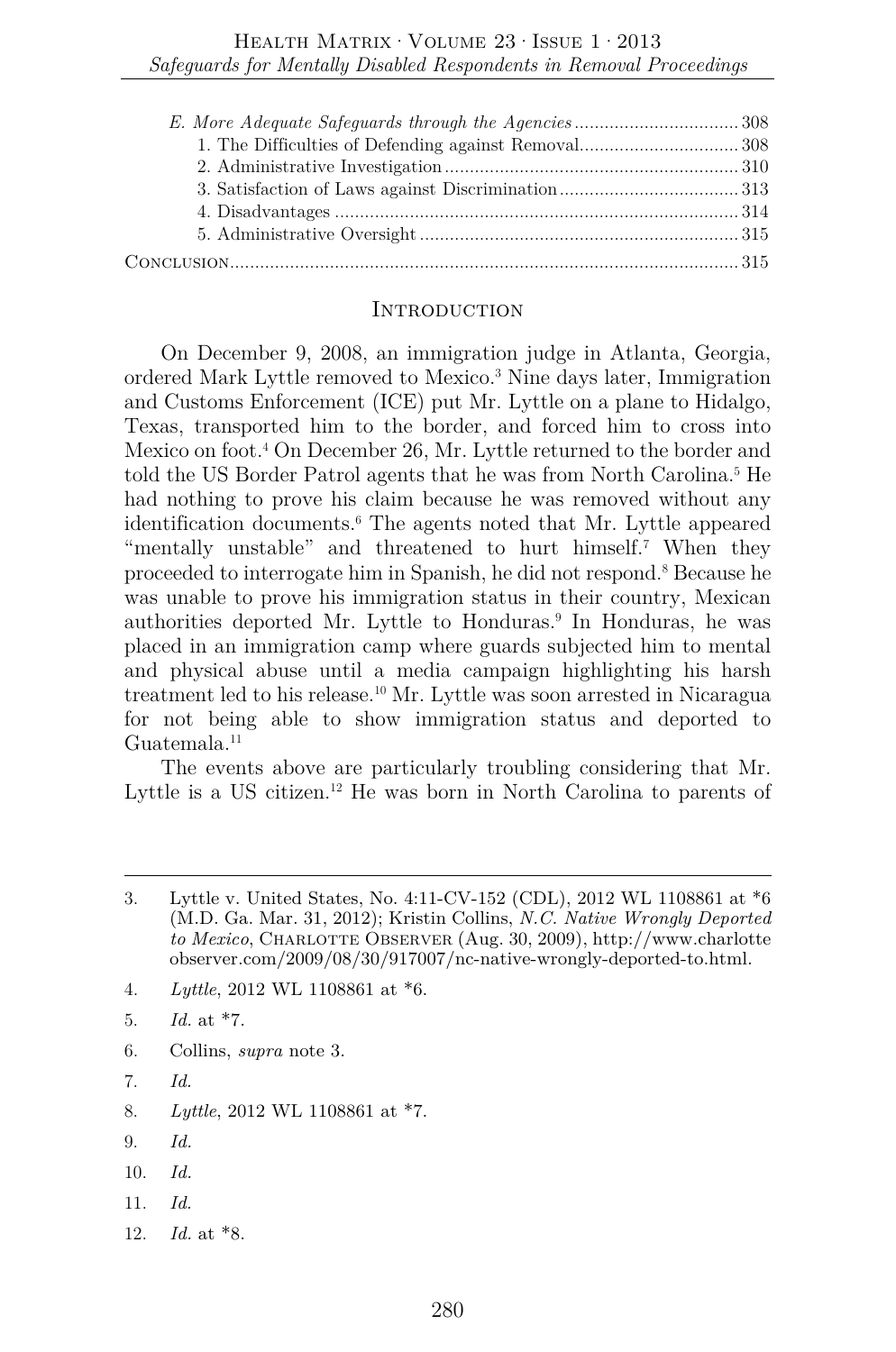Puerto Rican descent.<sup>13</sup> He and three of his siblings were taken from their birth parents when Mr. Lyttle was seven years old, and he was adopted by a North Carolina couple.14 Mr. Lyttle does not speak Spanish and suffers from mental illness.15

In September 2008, before his first removal, Mr. Lyttle was serving a 100-day sentence in a North Carolina prison for misdemeanor assault for inappropriately touching an orderly at a mental facility where he was receiving treatment.16 Near the end of his sentence, the prison notified ICE that Mr. Lyttle allegedly reported his place of birth as Mexico during booking.17 To the contrary, Mr. Lyttle's Department of Homeland Security (DHS) file contained information indicating he was a US citizen.18 Despite their contact information being present in his file, Mr. Lyttle's parents were not contacted.19 During this time, Mr. Lyttle never had an attorney.<sup>20</sup> From his removal in December 2008 until he found the US Embassy in Guatemala City in April 2009, Mr. Lyttle was without medication for his mental illness and suffered from cycles of mania and depression.<sup>21</sup>

The US Embassy in Guatemala City located Mr. Lyttle's brother, a member of the US armed forces, who submitted Mr. Lyttle's adoption papers, allowing the Embassy to issue Mr. Lyttle a US passport.<sup>22</sup> On April 22, 2009, upon his attempt to reenter the United States by plane to Nashville, Tennessee, Mr. Lyttle was stopped by customs agents who believed his passport was fake.<sup>23</sup> Without attempting to contact Mr. Lyttle's family or verify his claim to US citizenship, the agents issued an expedited removal order against him.<sup>24</sup> When Mr. Lyttle did not show up at the airport, his family hired an attorney who located him in Atlanta, Georgia, where he was detained awaiting removal yet again.<sup>25</sup>

- 16. Lyttle v. United States, No. 4:11-CV-152 (CDL), 2012 WL 1108861 at \*3 (M.D. Ga. Mar. 31, 2012).
- 17. Simmons, *supra* note 13.
- 18. *Lyttle*, 2012 WL 1108861 at \*4.
- 19. Collins, *supra* note 3.
- 20. *See* Simmons, *supra* note 13.
- 21. Collins, *supra* note 3.
- 22. *Id.*
- 23. *Lyttle*, 2012 WL 1108861 at \*7.
- 24. *Id*.
- 25. *Id*.

<sup>13.</sup> Andria Simmons, *North Carolina Man Sues Over Deportation*, Atlanta Journal-Constitution (Oct. 14, 2010), http://www.ajc.com/news/ north-carolina-man-sues-681887.html.

<sup>14.</sup> *Id.*

<sup>15.</sup> *Id.*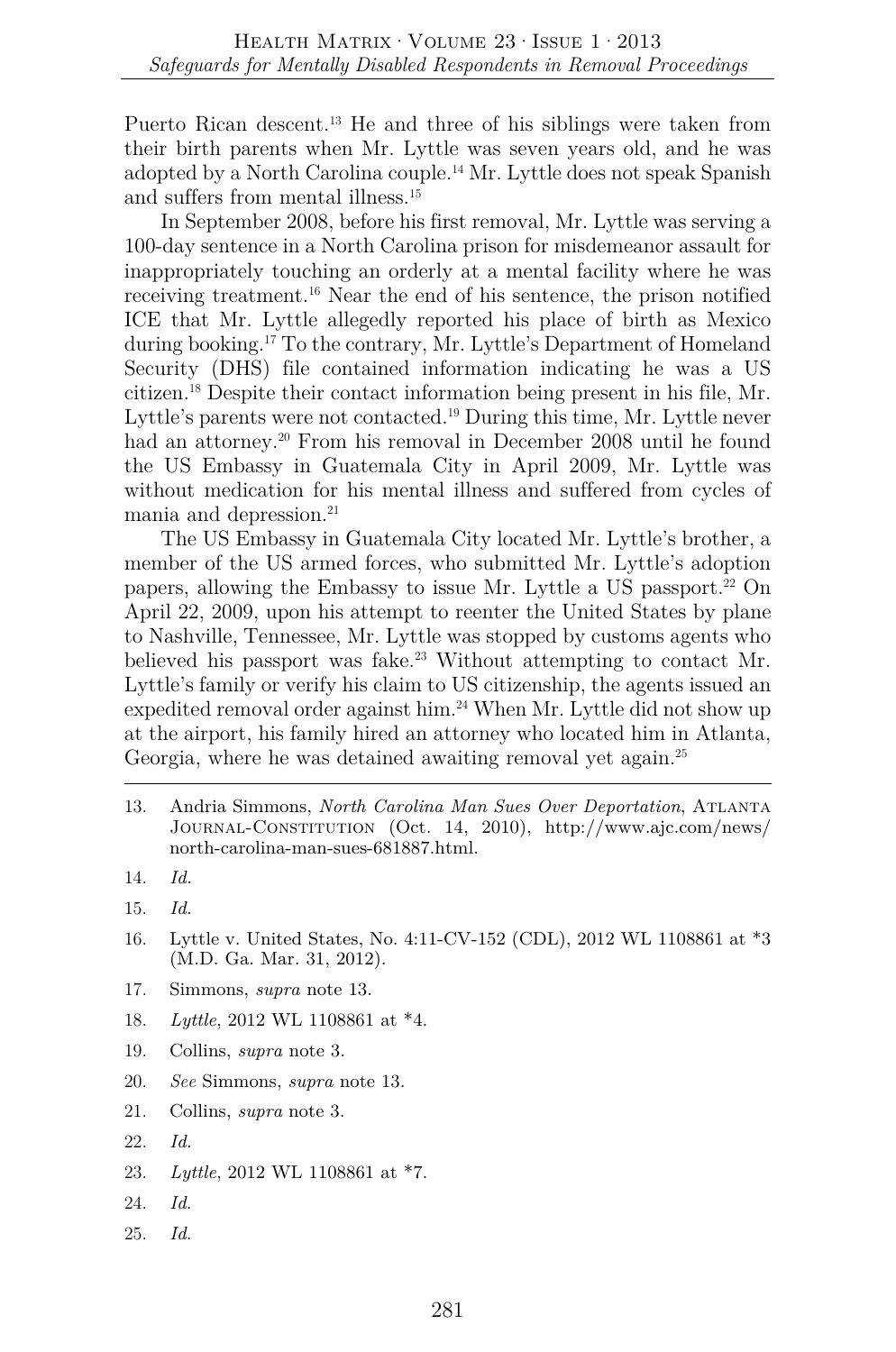The US immigration system has "aptly been called a labyrinth that only a lawyer could navigate"26 and a beast that is "second only to the Internal Revenue Code in complexity."27 Despite the byzantine nature of the immigration system, only about 43 percent of individuals in removal proceedings were represented by attorneys in 2010.28 Both noncitizens and individuals claiming US citizenship have a statutory right to legal representation, but counsel must be obtained "at no expense to the government,"29 and detained individuals must overcome significant hurdles when attempting to procure or work with an attorney.<sup>30</sup> The ICE Health Services Corps (formerly called the Department of Immigration Health Services), the division of DHS responsible for providing healthcare services to immigration detainees, indicates that approximately 15 percent of individuals in immigration detention—about 4,500 of the 33,000 individuals detained on any given day—suffer from a mental disability.<sup>31</sup> Many are unable to obtain legal representation or,

- 27. Baltazar-Alcazar v. INS, 386 F.3d 940, 948 (9th Cir. 2004); *see also* Padilla v. Kentucky, 130 S. Ct. 1473, 1483 (2010); Dan Kowalski, *The Shape of Immigration Reform: It's Not about Votes*, HUFFINGTON Post (Dec. 17, 2012, 11:31 AM), http://www.huffingtonpost.com/ dan-kowalski/the-shape-of-immigration-\_b\_2311835.html ("The Immigration and Nationality Act (INA) is a beast, comprising hundreds of pages of law and thousands of pages of regulations. Maneuvering it occupies over 11,000 working immigration lawyers and untold thousands of federal employees at ICE, CBP, USCIS, DOL, DOJ and the State Department.").
- 28. Exec. Office for Immigration Review, U.S. Dep't of Justice, FY 2010 Statistical Year Book G1 (2011). This figure includes individuals represented by attorneys or by other individuals, including Board of Immigration Appeals-accredited representatives. *Id.*
- 29. 8 U.S.C. § 1229a(b)(4)(A) (2006); 8 U.S.C. § 1362 (2006). ICE agents and immigration judges are required by regulation to advise individuals of their constitutional right to an attorney and provide them a list of free legal providers that they may contact. 8 U.S.C. § 1362 (2006); 8 C.F.R. §§  $287.3(c)$ ,  $1240.10(a)(1)$  (2012). When an immigration judge fails to fulfill these requirements, that failure can constitute "reversible error" because the right to counsel concerns "fundamental notions of fair play underlying the concept of due process." Picca v. Mukasey, 512 F.3d 75, 78 (2d Cir. 2008) (quoting Montilla v. INS, 926 F.2d 162, 168 (2d Cir. 1991)).
- 30. *See, e.g.*, Peter L. Markowitz, *Barriers to Representation for Detained Immigrants Facing Deportation: Varick Street Detention Facility, A Case Study*, 78 Fordham L. Rev. 541, 542-43 (2009).
- 31. Dana Priest & Amy Goldstein, *Suicides Point to Gaps in Treatment*, Wash. Post (May 13, 2008), http://www.washingtonpost.com/wpsrv/nation/specials/immigration/cwc\_d3p1.html (citing memoranda stating that in 2008, approximately 15 percent of detainees had a mental disability). In FY 2010, ICE recorded a total of 57,982 mental health interventions for detainees in DIHS (Department of Immigration Health Services) care, or approximately 25 percent of the total number of DIHS intake screenings for the same year. *Fact Sheet: ERO – Detainee Health*

<sup>26.</sup> Biwot v. Gonzalez, 403 F.3d 1094, 1098 (9th Cir. 2005).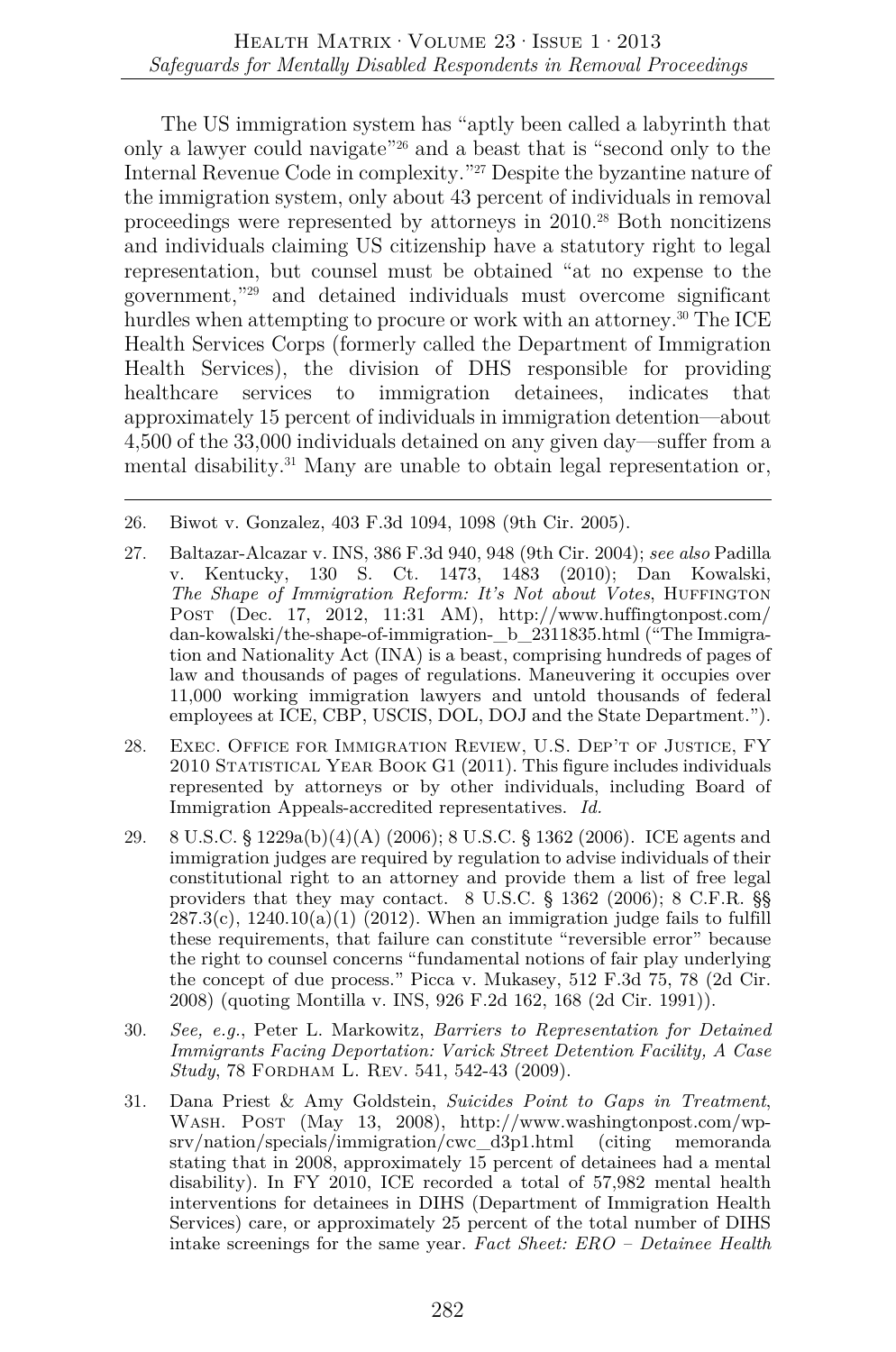like Mr. Lyttle, are pressured into accepting removal without an attorney present.32

This Note discusses the difficulties mentally disabled<sup>33</sup> individuals face in the immigration system and argues for a different approach to assist respondents, government attorneys, and immigration judges in protecting the rights of this vulnerable population until a right to appointed representation is gained through legislation or litigation. Part I of this Note examines the problems faced by unrepresented mentally disabled individuals in the US immigration system, including inadequate treatment and difficulties in accessing legal representation. Part II discusses the current legal protections for the mentally disabled in removal proceedings. Part III lays out the core arguments and recommendations of this Note: first, that immigration authorities must be trained regarding mental health and mental competency issues; second, that mentally disabled individuals must be identified early and must not be allowed to agree to their own removal; third, that mental health checks be required for all individuals placed in removal proceedings; and fourth, that either regulations should be promulgated creating a pro bono attorney appointment system or that greater safeguards be provided by DHS and the Executive Office for Immigration Review to create a fairer system for those found to be mentally incompetent and thus unable represent themselves in their removal proceedings.

*Care—FY2011*, Immigration & Customs Enforcement, Enforcement & Removal Operations, http://www.ice.gov/doclib/news/library/ factsheets/pdf/dhc-fy11.pdf [hereinafter *ERO*].

- 32. Complaint and Demand for Jury Trial at 16, Lyttle v. Holder, No. 10 Civ. 03302 (N.D. Ga. Oct. 13, 2010), *available at*  http://www.aclu.org/files/assets/2010-10-13-MarkLyttleComplaint-Georgia.pdf; *see, e.g.*, Andrew I. Schoenholtz & Hamutal Bernstein, *Improving Immigration Adjudications Through Competent Counsel*, 21 Geo. J. Legal Ethics 55, 56 (2008); Felinda Mottino, Vera Institute of Justice, Moving Forward: The Role of Legal Counsel in New York City Immigration Courts 24 (2000).
- 33. This note uses the term "mentally disabled" to refer to individuals with a "mental impairment" as defined by the Department of Justice's (DOJ's) regulations under the Americans with Disabilities Act (ADA). 28 C.F.R. §  $35.104(1)(i)$   $(2012)$ . This definition includes neurological disorders, "mental retardation, organic brain syndrome, emotional or mental illness, and specific learning disabilities" as well as conditions such as "visual, speech and hearing impairments, cerebral palsy, epilepsy, muscular dystrophy, [and] multiple sclerosis." *Id.* Using the terms "mentally disabled" and "mental disability" inclusively aids in conciseness and seeks to minimize confusion that may arise from using a variety of terms and phrases.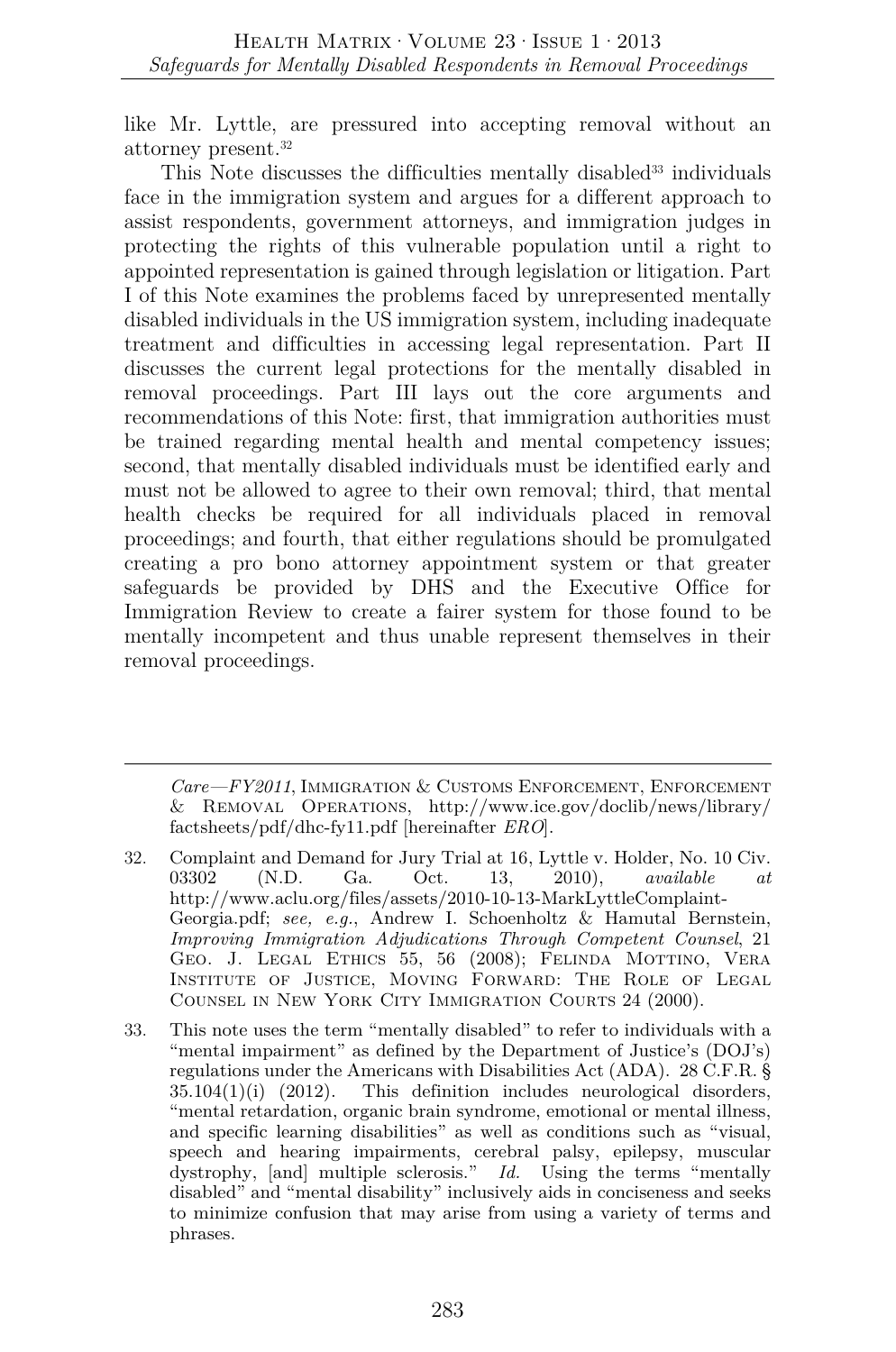Mentally disabled noncitizens do not have a right to remain in the United States,<sup>34</sup> but they are entitled to a fair hearing and the opportunity to present a defense to their removal under the Fifth Amendment.<sup>35</sup> Arguments abound that attorneys must be provided to the mentally disabled (or to all immigrants in removal proceedings).  $36$ This Note does not suggest that these arguments are ill-advised or incorrect. Rather, this Note proposes a framework for immediate regulatory change that would better protect the due process rights of unrepresented mentally disabled citizens and noncitizens in immigration proceedings while reformers continue to seek provision of counsel.

## I. Detention and Removal of the Mentally Disabled

The immigration law enforcement and adjudication systems in the United States are difficult to navigate, especially for the mentally disabled. These individuals find themselves handcuffed in a foreign country and thrown into a detention center without attorneys and oftentimes without mental health services. DHS reports that approximately 15 percent of individuals in immigration detention are mentally disabled.37 Although the US Constitution guarantees due process rights to these detainees,<sup>38</sup> they often find obtaining representation and receiving a fair hearing difficult, if not impossible.

- 35. Denko v. INS, 351 F.3d 717, 726 (6th Cir. 2003) (quoting Reno v. Flores, 507 U.S. 292, 306 (1993)).
- 36. *See, e.g.*, Alice Chapman, *Hearing Difficult Voices: The Due-Process Rights of Mentally Disabled Individuals in Removal Proceedings*, 45 New Eng. L. Rev. 373, 386-87 (2011); Jennifer M. Chacón, *A Diversion of Attention? Immigration Courts and the Adjudication of Fourth and Fifth Amendment Rights*, 59 Duke L.J. 1563, 1629-30 (2010); LaJuana Davis, *Reconsidering Remedies for Ensuring Competent Representation in Removal Proceedings*, 58 Drake L. Rev. 123, 158 (2009); Beth J Werlin, *Renewing the Call: Immigrants' Right to Appointed Counsel in Deportation Proceedings*, 20 B.C. THIRD WORLD L.J. 393, 394 (2000); David A. Robertson, Comment, *An Opportunity to Be Heard: The Right to Counsel in a Deportation Hearing*, 63 Wash. L. Rev. 1019, 1020 (1988).
- 37. Priest & Goldstein, *supra* note 31.
- 38. *See* Demore v. Kim, 538 US 510, 523 (2003).

<sup>34.</sup> Since 1882, laws have excluded individuals with certain mental and physical disabilities from entering the United States. In 1882, Congress forbid the landing of any "lunatic, idiot, or any person unable to take care of himself or herself without becoming a public charge." An Act to Regulate Immigration, ch. 376, § 2, 22 Stat. 214 (1882). Currently, anyone found "to have a physical or mental disorder and behavior associated with the disorder that may pose, or has posed, a threat to the property, safety, or welfare of the alien or others" is ineligible for a visa to the United States. 8 U.S.C. § 1182(a)(1)(A)(iii)(I) (2006).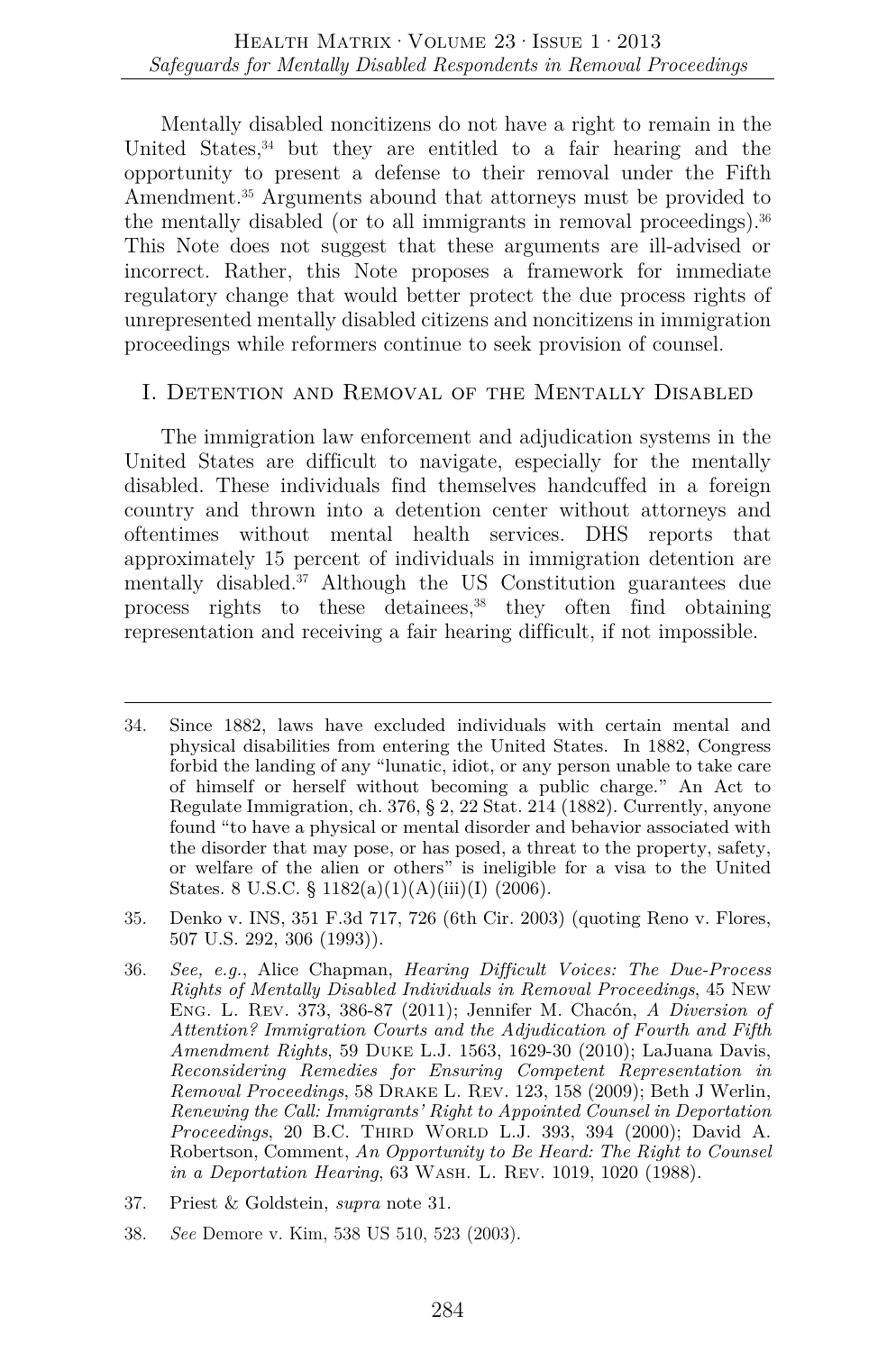## *A. The Immigration Enforcement System*

From 1940 until DHS was created in 2002, the majority of immigration enforcement and adjudication authority rested with the US Attorney General.39 The Immigration and Naturalization Service (INS), an agency under the Department of Justice (DOJ), was responsible for administering most of the immigration laws relating to immigration law enforcement, administrative adjudication, and deportation.<sup>40</sup>

The Homeland Security Act of 2002 divided these responsibilities by relieving the DOJ of the enforcement and service functions (including application processing) and creating two new agencies—one for enforcement and one for application processing and adjudication.<sup>41</sup> President George W. Bush, exercising authority provided by the Homeland Security Act, instead created three agencies: (1) the US Bureau of Customs and Border Protection (CBP); (2)  $ICE:^{42}$  and (3) the Bureau of Citizenship and Immigration Services (USCIS).43 The CBP operates at the US borders and other ports of entry, while ICE operates within the country and provides the trial attorneys who act as prosecutors within the immigration courts.44 Administrative adjudication responsibilities remain with the DOJ under the Executive Office for Immigration Review (EOIR).45 The EOIR consists of the Immigration Courts and an appellate body called the Board of Immigration Appeals  $(BIA).^{46}$ 

Removal, formerly called "deportation,"<sup>47</sup> generally occurs by order of an immigration judge<sup> $48$ </sup> or by the consent of the individual facing

39. Stephen H. Legomsky & Cristina M. Rodriguez, Immigration and Refugee Law and Policy 2 (5th ed. 2009).

- 41. 6 U.S.C. §§ 252, 271 (2006).
- 42. Legomsky & Rodriguez, *supra* note 39, at 3; Name Change From the Bureau of Immigration and Customs Enforcement to U.S. Immigration and Customs Enforcement, and the Bureau of Customs and Border Protection to U.S. Customs and Border Protection, 72 Fed. Reg. 20,131, 20,131 (Apr. 23, 2007).
- 43. 6 U.S.C. § 271 (2006); Name Change From the Bureau of Citizenship and Immigration Services to U.S. Citizenship and Immigration Services, 69 Fed. Reg. 60,938, 60,938 (Oct. 13, 2004).
- 44. *Border Reorganization Fact Sheet*, U.S. Dep't of Homeland Security (Jan. 30, 2003), *screenshot available at* http://www.lb9.uscourts.gov/ webcites/09documents/Juvenile\_factsheet.pdf.
- 45. 6 U.S.C. § 522 (2006).
- 46. *See generally* 8 C.F.R. §§ 1003.1, 1003.9 (2012) (describing the organization of the EOIR).
- 47. Before 1996, individuals apprehended at a port of entry were subject to "exclusion" proceedings whereas those who had already entered, legally or illegally, were subject to deportation proceedings. The Illegal Immigration

<sup>40.</sup> *Id.*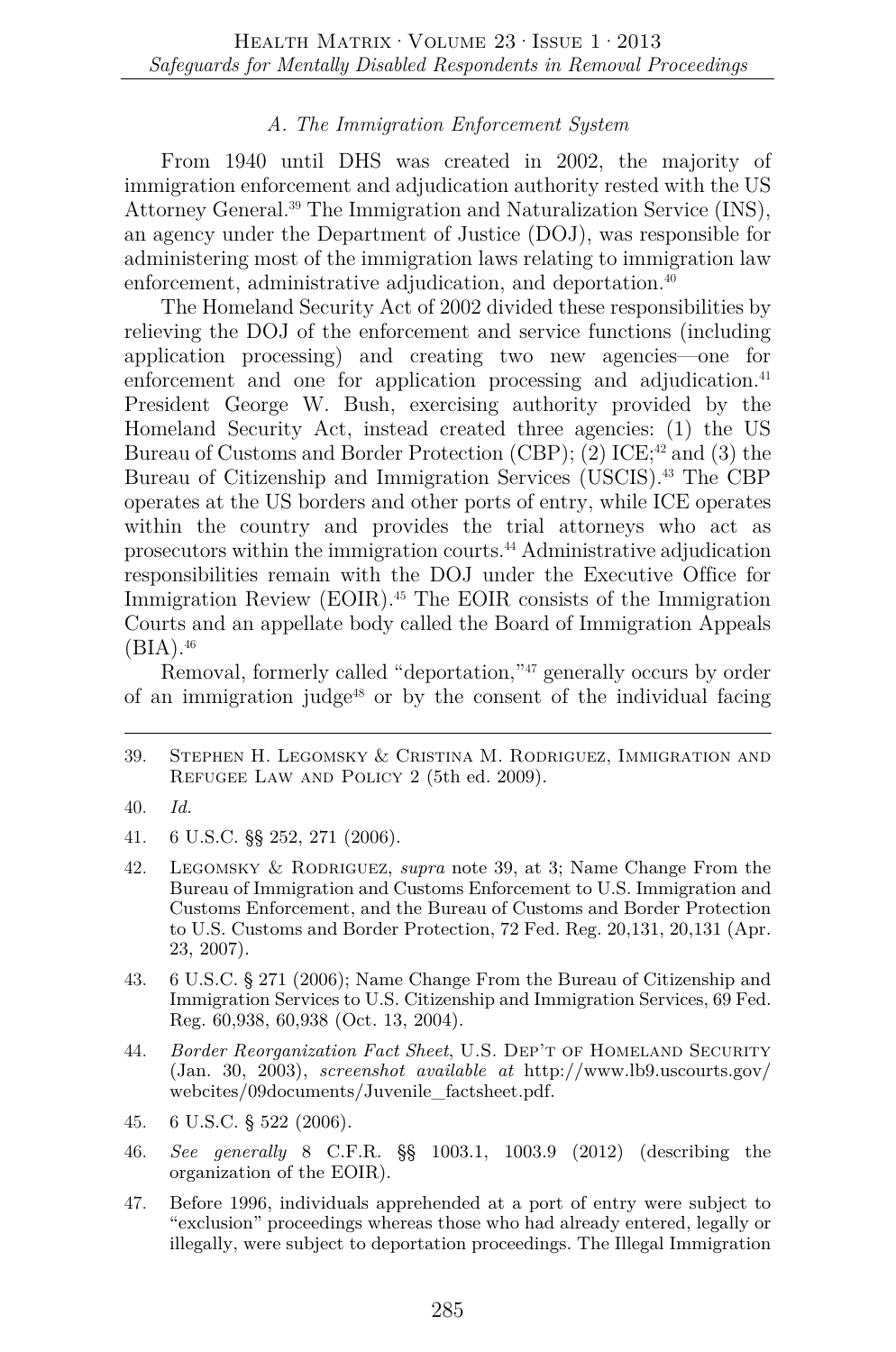removal.49 Immigration judges are administrative judges, formerly called "special inquiry officers,"50 who are not provided the same protections or independence as Article III or administrative law judges.<sup>51</sup> Generally, there are three ways individuals find themselves facing removal. First, CBP apprehends individuals attempting to enter the United States without proper documentation at a port of entry as well as undocumented individuals within a 100-mile radius of our international borders.52 Second, ICE apprehends individuals that come to the Department's attention through enforcement actions, the ICE tip line, or through denial of relief. Third, local law enforcement agencies notify ICE of potential immigration-law violators after apprehending them for another reason (most often traffic violations) or after the end of a prison sentence.53 Once an individual is in custody, a DHS or ICE agent inquires into her citizenship or residency status to determine if she is attempting to enter, has entered, or is present in violation of the law.54 If the officer believes there is a *prima facie* case establishing that the individual is not authorized to be in the United States, then the case is referred to an immigration judge and removal proceedings are initiated.<sup>55</sup>

## *B. Stipulated Removal*

Since 2004, DHS has increasingly relied on "stipulated removal," by which individuals apprehended by immigration authorities agree to removal without a hearing before an immigration judge.<sup>56</sup> Under this process, individuals are generally removed and released to their home countries within a week rather than waiting weeks in detention for a

Reform and Immigrant Responsibility Act (IIRIRA) of 1996 merged "exclusion" and "deportation" proceedings into the all-encompassing "removal" proceedings. 8 U.S.C. §§ 1229(a)-(c) (2006).

- 48. §  $1229a(c)(1)(A)$ .
- 49. § 1229a(d).
- 50. Garcia-Garcia, 25 I. & N. Dec. 93, 97 n.4 (BIA 2009).
- 51. Paul R. Verkuil et al., The Federal Administrative Judiciary, 1992 A.C.U.S 789, 852-53 (1992) *available at* http://ia600306.us. archive.org/20/items/gov.acus.1992.rec.2/adminconf199202unse.pdf.
- 52. Legomsky & Rodriguez, *supra* note 39, at 503, 649 n.3.
- 53. *Id.* at 649.
- 54. 8 C.F.R. § 287.3(b) (2012).
- 55. *Id.*
- 56. Jayashri Srikantiah & Karen Tumlin, *Backgrounder: Stipulated Removal*, STANFORD L. SCHOOL 1, http://www.law.stanford.edu/sites/default/files/ child-page/163220/doc/slspublic/Stipulated\_removal\_backgrounder.pdf (last visited Jan. 19, 2013).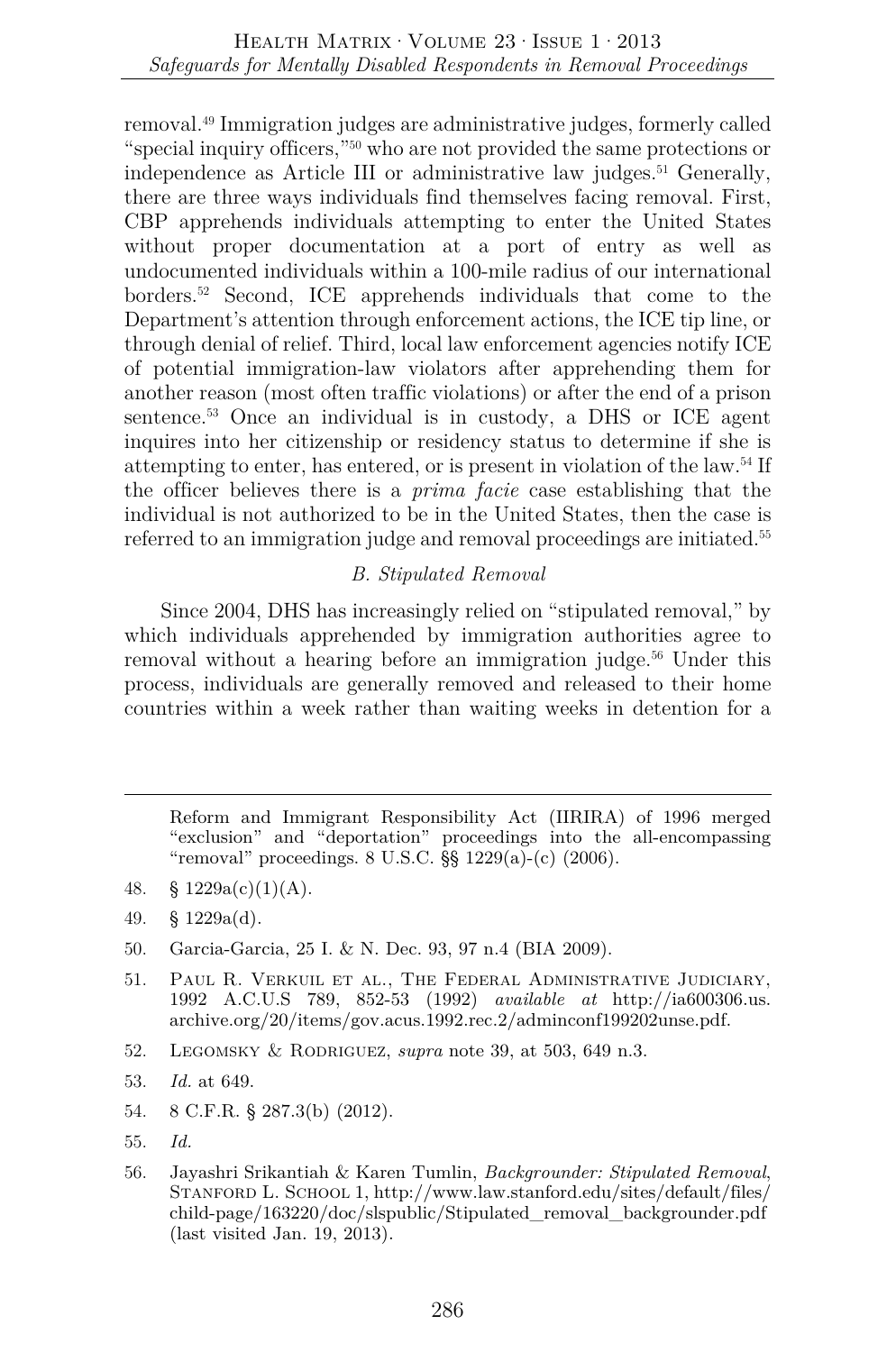hearing.<sup>57</sup> More than 160,000 stipulated removal orders have been entered over the past decade.<sup>58</sup> Of grave concern is that by signing these orders, individuals who may be eligible to remain in the United States will agree to removal. Individuals removed by the US government pursuant to a stipulated order are barred from reentering the United States for five to ten years and forfeit eligibility for any relief that may have allowed them to remain in the United States.<sup>59</sup> Immigrants in criminal proceedings must be advised of the collateral immigration consequences of guilty pleas and convictions, $60$  and individuals must sign stipulated removal orders "*voluntarily*, *knowingly*, and *intelligently*."61 Nevertheless, DHS or ICE agents are not required to provide advice about the ramifications of stipulating to removal.<sup>62</sup> About 95 percent of individuals who agreed to stipulated removal between 1999 and 2008 did not have legal representation and, therefore, never received adequate legal advice regarding their potential ability to remain in the United States.<sup>63</sup> Although an immigration judge must sign the stipulated order, the individual does not appear before the judge unless the judge requires it.64 Therefore, nothing guarantees that the individual stipulating to removal is mentally competent to sign away his right to a fair hearing or is, in fact, signing the order voluntarily, knowingly, and intelligently.65

In September 2011, the National Immigration Law Center published a report regarding documents related to stipulated removal obtained from ICE, the CBP, and the EOIR through litigation under the Freedom of Information Act.66 These documents reveal that individuals held in mental institutions were allowed to stipulate to removal despite the requirement that individuals must do so voluntarily, knowingly, and intelligently.67 A document dated February 10, 2006, by the Baltimore

- 57. Jennifer Lee Koh et al., Deportation Without Due Process 11 (2011), *available at* http://www.stanford.edu/group/irc/Deportation\_ Without Due Process 2011.pdf.
- 58. *Id.* at 1.
- 59. *Id.* at 4; 8 U.S.C. § 1182(a)(9)(A) (2006).
- 60. Padilla v. Kentucky, 130 S. Ct. 1473, 1486 (2010).
- 61. 8 C.F.R. § 1003.25(b)(6) (2012) (emphasis added).
- 62. Koh et al., *supra* note 57, at 2-3.
- 63. Srikantiah & Tumlin, *supra* note 56, at 2-3. Figures demonstrating the number of individuals removed by stipulation who otherwise would have qualified for relief from removal are unknown.
- 64. 8 U.S.C. § 1229a(d) (2006); 8 C.F.R. § 1003.25(b) (2012).
- 65. 8 C.F.R. § 1003.25(b)(6) (2012).
- 66. Koh et al., *supra* note 57, at 1.
- 67. Chief Counsel Offices Responses: Stipulated Removal Process (Feb. 10, 2006) (ICE.08-1450(13).000223).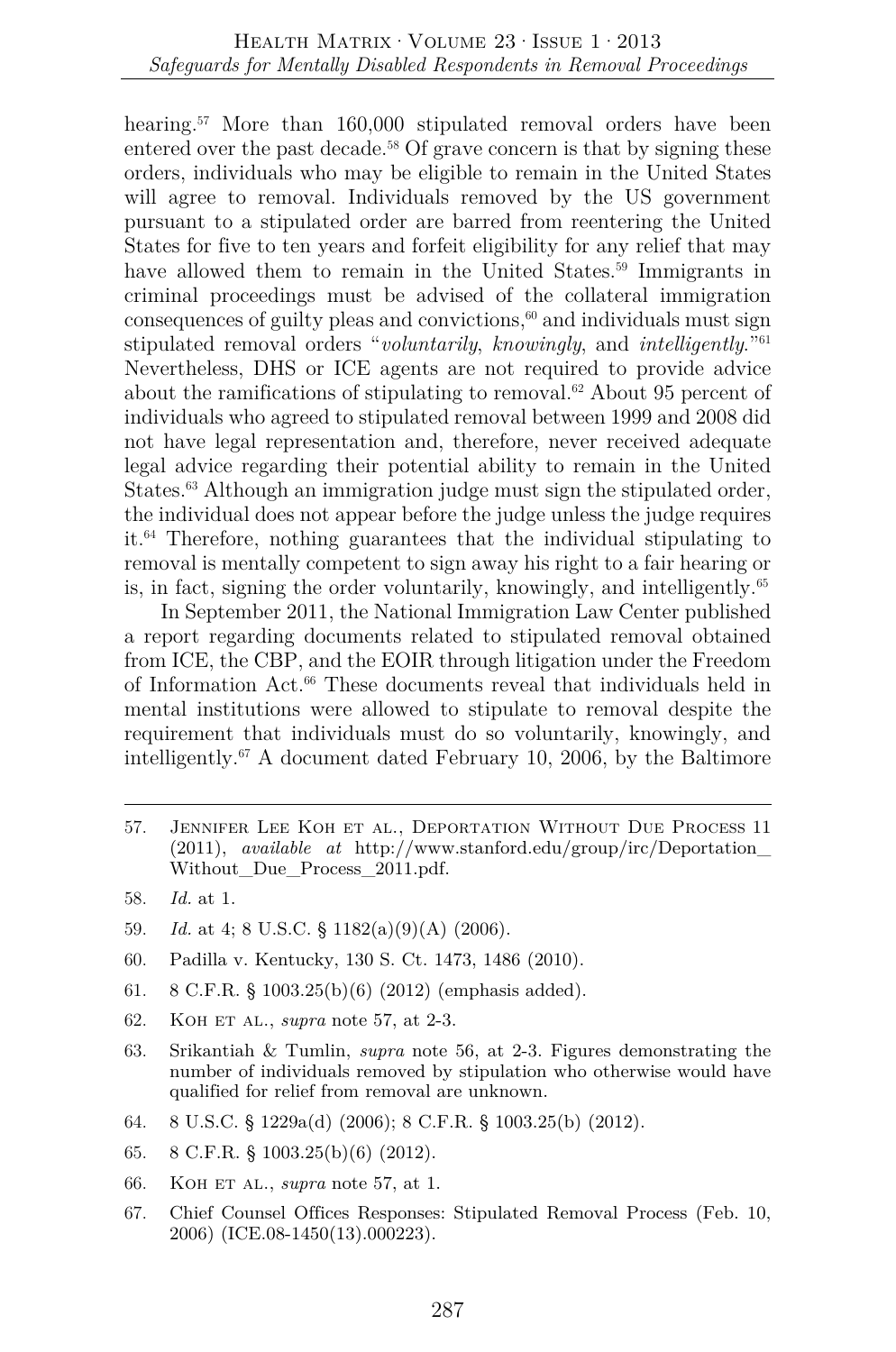Chief Counsel indicated that the ICE office in Baltimore used stipulated removal for "aliens who have been found not criminally responsible and who are detained at a state mental institution."68

Questions have also arisen regarding immigration agents coercing individuals into signing stipulated orders to avoid long detentions while awaiting adjudication. For example, in his civil suit arising from his mistaken removal, Mr. Lyttle alleges that ICE agents coerced and manipulated him into waiving a hearing and assenting to removal despite evidence of his US citizenship and mental disability.<sup>69</sup> Detainees have reported being pressured by ICE agents to sign stipulated removal orders,70 and ICE's own internal documentation suggests that coercion in fact occurs<sup>71</sup> although barred by regulation.<sup>72</sup>

Until recently, judicial review of stipulated orders did not exist. A stipulated order is a legally enforceable order of removal.73 By signing a stipulated order, an individual waives his right to a hearing on that removal as well as judicial review in most cases.<sup>74</sup> If the individual returns to the United States and again faces removal or criminal

- 71. *See, e.g.*, *Stipulated Orders: A Primer*, Stanford L. School, http://www.stanford.edu/group/irc/ICE/ICE-08-1450-1.pdf (last visited Jan. 19, 2013) (document from a York, Pennsylvania, ICE office instructing agents to "NOT convince or coerce an alien to sign a stipulated order"); Email from Redacted Sender to Redacted Recipients (May 5, 2006), *available at* http://www.stanford.edu/group/irc/ICE/ICE-08-1450- 1.pdf ("DO NOT 'push' this on the aliens. You must ascertain that the subject indeed wants to go home, and will not be applying for VD, claims no Asylum related issues, etc."); *Improving Efficiency and Ensuring Justice in the Immigration Court System: Hearing Before the S. Comm. on the Judiciary*, 112th Cong. (2010) (statement of Julie Myers Wood, Former Assistant Sec'y, ICE), *available at* http://www.judiciary.senate.gov/pdf/5- 18-11%20Wood%20Testimony.pdf.
- 72. 8 C.F.R. § 287.8(c)(2)(vii) (2012).
- 73. 8 U.S.C. § 1326(d) (2006).
- 74. *See id.* A motion to reopen the removal proceedings may be filed with the immigration court within ninety days of the order. 8 C.F.R. § 1003.23(b) (2012). After ninety days, the individual must file a motion to reopen requesting that the immigration judge reopen the proceedings sua sponte.  $8 \text{ C.F.R.}$  §§  $1003.2(d)$ ,  $1003.23(b)$ . Motions to reopen may not be filed by individuals who have already departed the United States whether through removal or on their own. *Id.* A few circuits have found this "departure bar" unlawful, and the debate continues in the federal courts as to the legal soundness of this prohibition. *See* Beth Werlin & Trina Realmuto, *Departure Bar to Motions to Reopen and Reconsider: Legal Overview and Related Issues*, Nat'l Immigr. Project 1-2 (Mar. 14, 2012), http://www.nationalimmigrationproject.org/legalresources/cd\_3-14- 2012-Departure-Bar-Practice-Advisory.pdf.

<sup>68.</sup> *Id.*

<sup>69.</sup> Complaint and Demand, *supra* note 32, at 16.

<sup>70.</sup> Srikantiah & Tumlin, *supra* note 56, at 1.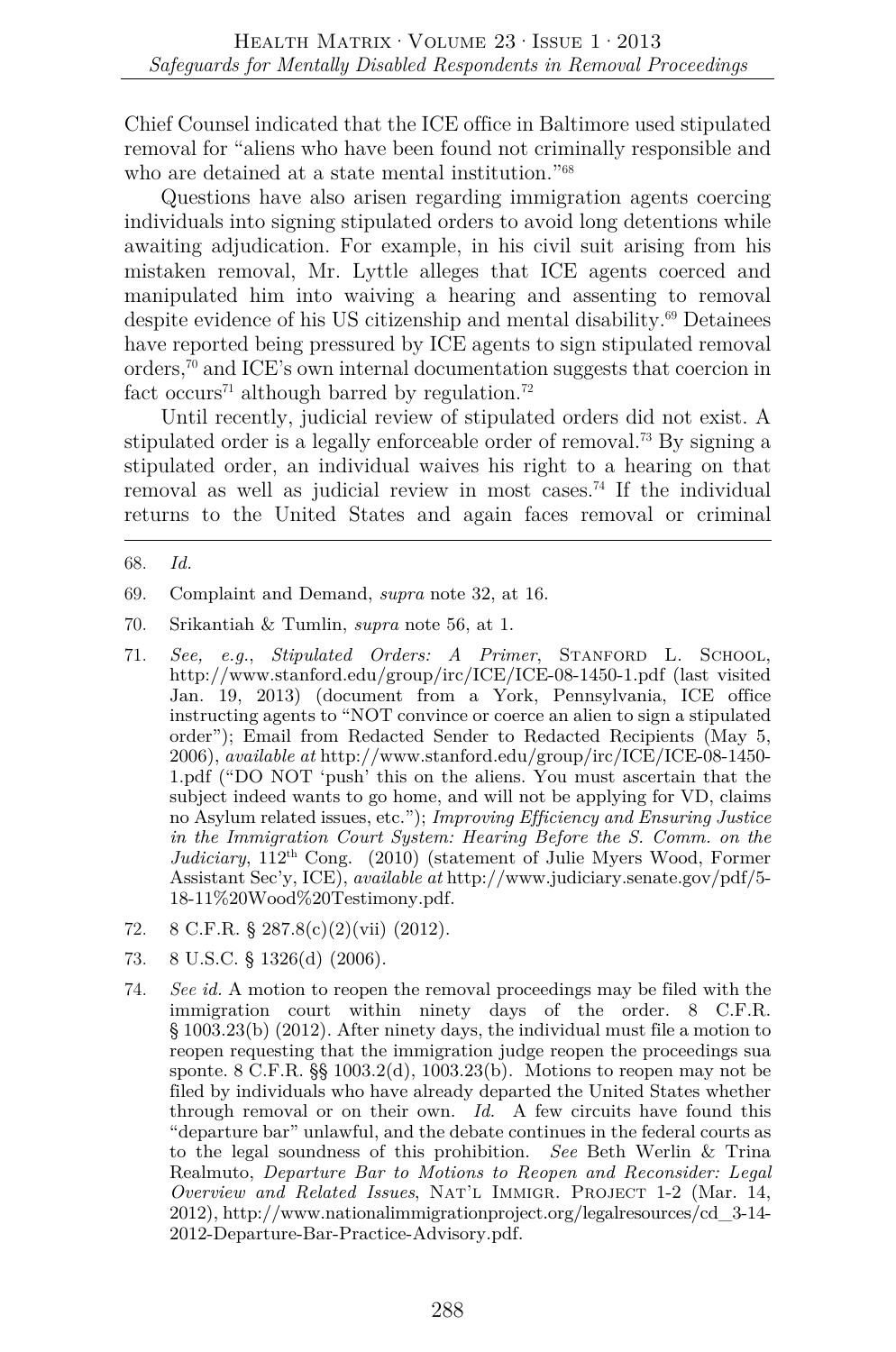sanctions, then he can challenge the prior removal by showing: "(1) exhaustion of any available administrative remedies; (2) improper deprivation of judicial review in the underlying removal proceedings; and (3) prejudice."75 Because the individual agreed to the underlying removal order, he would find it nearly impossible to demonstrate deprivation of judicial review. Thus, stipulated orders are effectively kept from judicial review.

In 2007, the US Court of Appeals for the Ninth Circuit decided *United States v. Nungaray-Rubalcaba*, finding that a stipulated order of removal could not be used as an element for a conviction if the INS (now ICE) did not inform the immigrant of the potential relief he could seek in immigration court.76 The court reasoned that the defendant was "improperly deprived of judicial review and denied due process in the underlying removal proceeding, because his waiver of a hearing through a written stipulation for removal was not considered and intelligent."77 Since *Nungaray-Rubalcaba*, the Ninth Circuit has consistently held that an immigrant's decision to sign an order stipulating removal is not "considered or intelligent" if she was not informed of the potential forms of relief she could pursue in court.78 Unfortunately, this form of review only arises where the individual fights a charge of illegal re-entry after a previous removal. These orders are not reviewed as they are processed.

At the Eloy, Arizona, detention facility, the stipulated removal program is limited to citizens of Mexico who have been in the United States for less than ten years and are charged with illegal entry; no further inquiry is made into potential relief (which may be available in

- 77. *Id.* at 438 (citing United States v. Ubaldo-Figueroa, 364 F.3d 1042, 1048 (9th Cir. 2004)).
- 78. The line of cases leading to *Ningaray-Rubalcaba* began with *United States v. Lopez-Vasquez*, where the Ninth Circuit held that a mass silent waiver of judicial review of one's removal order violates due process. 1 F.3d 751, 754 (9th Cir. 1993). "Courts should 'indulge every reasonable presumption against waiver,' and they should 'not presume acquiescence in the loss of fundamental rights.'" *Id.* (citing Barker v. Wingo, 407 U.S. 514, 525 (1972)). The Ninth Circuit extended this idea in *United States v. Ubaldo-Figueroa*, holding that "[a]n alien can not [sic] make a valid waiver of his right to appeal a removal order if an IJ does not expressly and personally inform the alien that he has the right to appeal." 364 F.3d at 1049. The court stated "[w]e do not consider an alien's waiver of his right to appeal his deportation order to be 'considered and intelligent' when 'the record contains an inference that the petitioner is eligible for relief from deportation,' but the Immigration Judge fails to 'advise the alien of this possibility and give him the opportunity to develop the issue.'" *Id.* at 1049- 50 (quoting United States v. Muro-Inclan, 249 F.3d 1180, 1182 (9th Cir. 2001)).

<sup>75.</sup> 8 U.S.C. § 1326(d) (2006).

<sup>76.</sup> United States v. Nungaray-Rubalcaba, 229 F. App'x 436, 439 (9th Cir. 2007).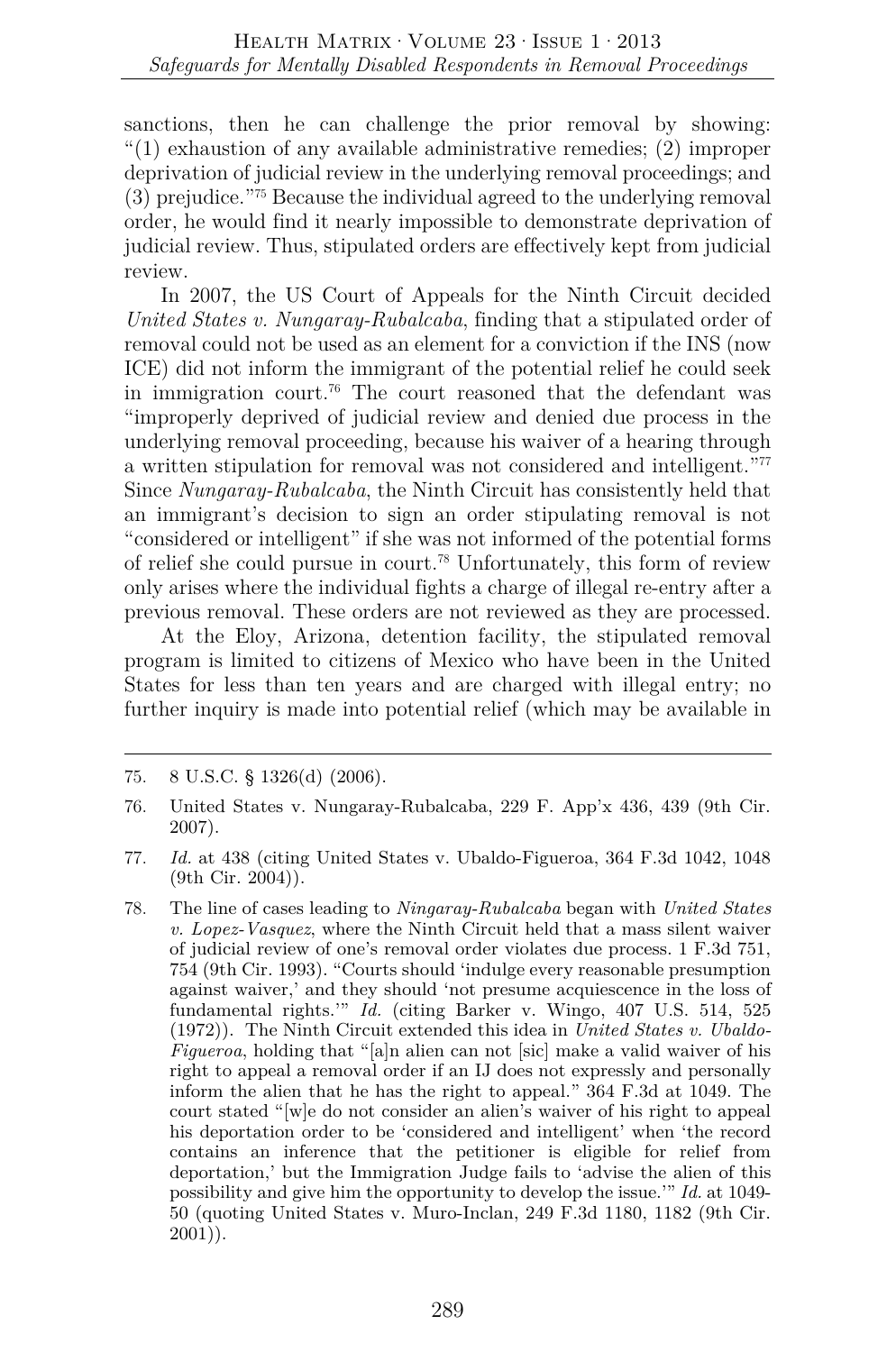some cases).79 In *United States v. Ramos*, the Ninth Circuit describes in detail the stipulated removal process at Eloy. When detainees arrive at the facility, the agents review their Alien Registration Forms and choose individuals to whom they will offer the stipulated removal program.<sup>80</sup> The ICE agents conduct a group meeting with the selected individuals<sup>81</sup> and explain that those who accept a stipulated order will be removed to Mexico and released within days or hours. $82$  The agents advise the detainees that they can instead wait weeks to go before an immigration judge to request voluntary departure or seek other forms of permanent immigration benefits such as asylum or legal permanent residency.83 The agents explain neither the severe consequences of removal nor the potential benefits of accepting voluntary departure.<sup>84</sup> The detainees then meet individually with the agents without an attorney or interpreter.<sup>85</sup> The ICE agent verifies the individual's identity and asks whether he "want[s] to have a court hearing or whether [he] want[s] to be deported that day," again without discussing alternative forms of relief. $86$  This meeting is conducted in Spanish for those who do not speak English, though not all ICE agents speak the language fluently enough to be understood, some having only attended a few classes in the language. $87$ The respondent in *Ramos* went through this process and signed the order.88 That order was given to the immigration judge who signed it

- 80. *Id.*
- 81. *Id.*
- 82. *Id.*
- 83. *See id.* at 677-78.
- 84. *See id.* A grant of voluntary departure (VD) permits an individual to leave the United States (at his own expense) within a short period of time (up to 120 days). 8 U.S.C.  $\S$  1229c(a)(1), (a)(2)(A) (2006). Those who timely leave are not considered "removed" and so would not have to request special permission to reenter if able to do so lawfully in the future.  $§$  1182(a)(9). Such permission to reapply for admission requires that applicants warrant a favorable exercise of discretion by DHS (reentry may still be barred under other provisions). Anyone can request VD before the removal proceedings are initiated as long as she is not charged with removability for terrorist activities or an aggravated felony conviction. §  $1229c(a)(1)$ . If requested after proceedings have completed and the individual has been found removable, then he must satisfy additional requirements to qualify for VD.  $\S 1229c(a)(2)$ .
- 85. *Ramos*, 623 F.3d at 678.
- 86. *Id.* (quoting a deportation officer's testimony from an evidentiary hearing held by the district court).
- 87. *Id.*
- 88. *Id.* at 677.

<sup>79.</sup> United States v. Ramos, 623 F.3d 672, 678 (9th Cir. 2010).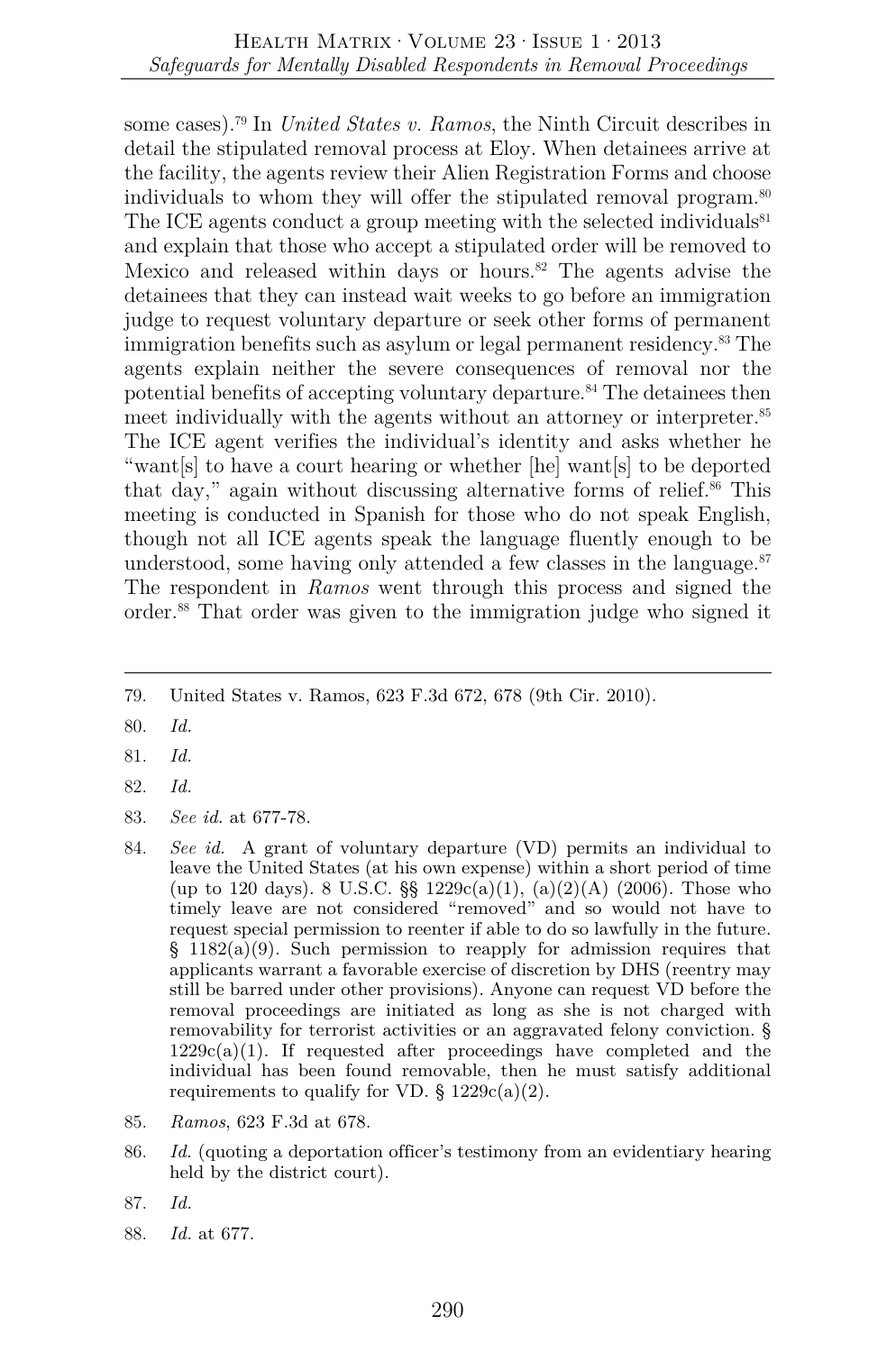without seeing Ramos and ordered him removed.<sup>89</sup> The immigration judge found that

[i]n his stipulation, respondent states that he understands the consequences of his request and that he has entered his request voluntarily, knowingly, and intelligently. The Court finds the alien's waiver to be voluntary, knowing, and intelligent . . . . The court therefore, finds upon review of the charging document and the written stipulation that he is removable based upon clear and convincing evidence in the form of his own admissions. Respondent makes no application for relief from removal but instead requests an order removing him from this country as soon as possible.<sup>90</sup>

Ramos was in Mexico that evening.<sup>91</sup>

*C. Mental Health Services in Immigration Detention Facilities* 

If not removed by stipulation, mentally disabled individuals often find immigration detention harsh and do not receive adequate physical and mental health services. In the Immigration and Nationality Act (INA), the statutory framework of the US immigration legal system, the only reference to mental health services states that mental health screening may be necessary for aliens arriving at ports of entry.<sup>92</sup> There is no statutory right or privilege to mental health services for individuals detained at facilities within the United States. The ICE Health Service Corps determines the treatment available to detainees through unenforceable policy statements.93 ICE internal policies regarding health services are defined in the *Operations Manual ICE Performance-Based National Detention Standards* (PBNDS).94 These standards provide that all detainees shall be evaluated at intake to determine whether they have any mental or physical health problems.<sup>95</sup> Each facility should have: a mental health program that provides intake screening; referral services

- 92. 8 U.S.C. § 1222(b) (2006).
- 93. *ICE Health Service Corps*, Dep't of Homeland Security, http://www.icehealth.org (last updated January 11, 2010); NAT'L IMMIGRATION LAW CTR. ET AL., A BROKEN SYSTEM: CONFIDENTIAL REPORTS REVEAL FAILURES IN U.S. IMMIGRANT DETENTION CENTERS 5 (2009), *available at* http://www.nilc.org/document.html?id=9.
- 94. *2008 Operations Manual ICE Performance-Based National Detention Standards (PBNDS)*, DEP'T OF HOMELAND SECURITY, http://www.ice.gov/detention-standards/2008/ (last visited Jan. 20, 2013).
- 95. DEP'T OF HOMELAND SECURITY, ICE/DRO DETENTION STANDARD: MEDICAL CARE 2 (2008), http://www.ice.gov/doclib/dro/detentionstandards/pdf/medical\_care.pdf.

<sup>89.</sup> *See id.* at 679.

<sup>90.</sup> *Id.*

<sup>91.</sup> *Id.*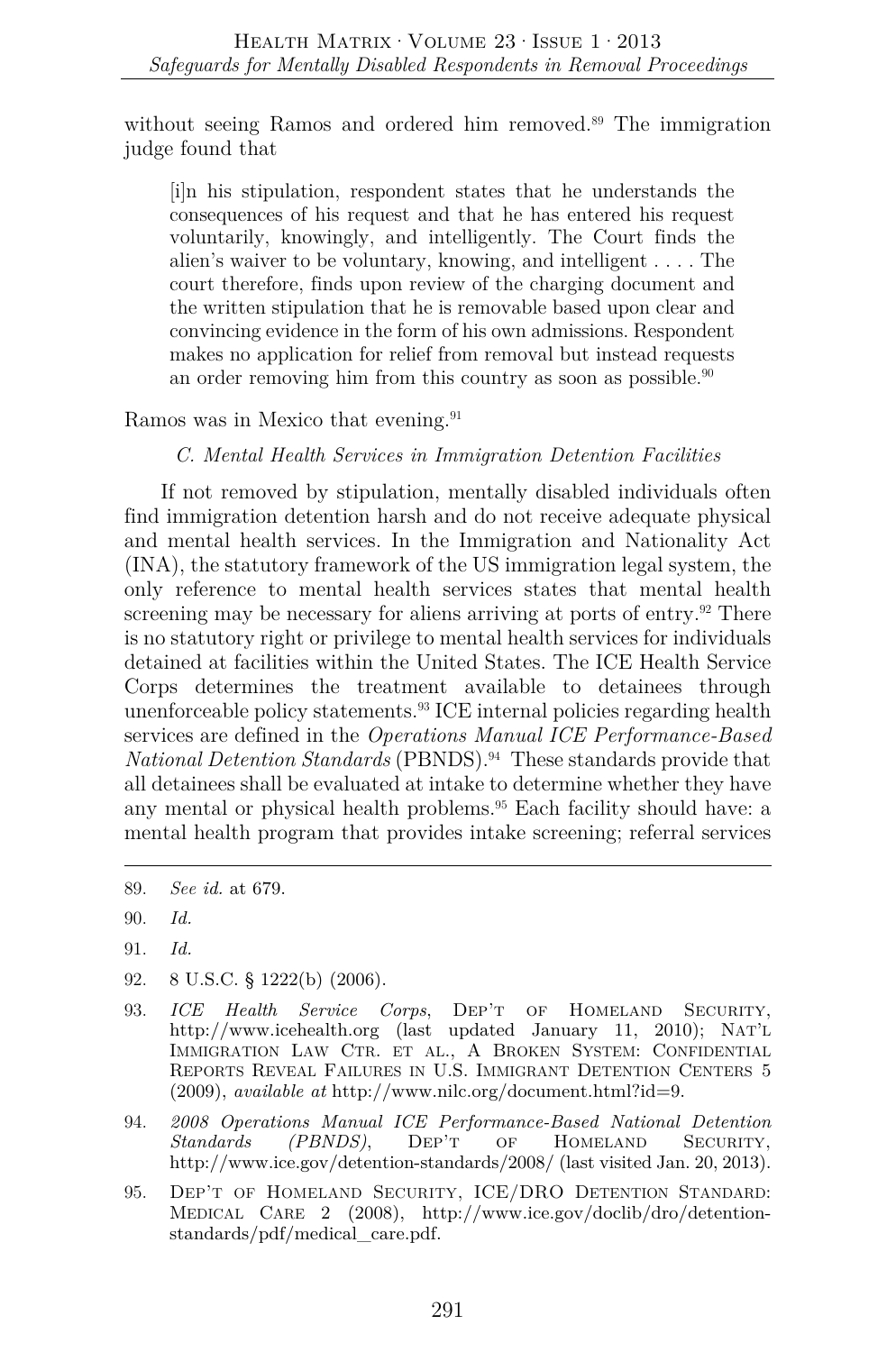for evaluation, diagnosis, treatment, and monitoring of mental illness; crisis intervention; transfer to mental health facilities when necessary; and a suicide prevention program.<sup>96</sup> The manual instructs staff to refer any detainee with mental health needs to a mental health provider for evaluation, which includes taking the individual's health history and determining current suicidal or homicidal ideation or intent, current intellectual function, and current medications. $\mathbb{I}^{7}$  The health screening should conclude with a recommendation about "appropriate treatment," which includes such options as: "[r]emain[ing] in general population with psychotropic medication and counseling"; transferring to a "'[s]hort-stay' unit[,] infirmary, [or] Special Management Unit"; or "[c]ommunity hospitalization."98

When detainees are referred for mental health treatment, they are to receive a comprehensive evaluation within fourteen days.<sup>99</sup> The provider is to develop a treatment plan that may include transferring the individual to a mental health facility if the individual's needs exceed the facility's capabilities.<sup>100</sup> The PBNDS also states that "[t]he health administrative authority/clinical medical authority shall ensure due process in compliance with applicable laws."101 While the manual states that the facility should seek the individual's consent to medical care,  $102$ there is no mention of the role the individual plays in determining treatment options.

Though these policies are in place, they are not binding on DHS and do not confer any guarantee of the care described.103 Efforts to make the PBNDS binding have met with resistance<sup>104</sup> despite increasing public awareness of the conditions in immigration detention.105

<sup>96.</sup> *Id.*

<sup>97.</sup> *Id.* at 14.

<sup>98.</sup> *Id.*

<sup>99.</sup> *Id.*

<sup>100.</sup> *Id.*

<sup>101.</sup> *Id.*

<sup>102.</sup> *Id.* at 19.

<sup>103.</sup> *Justice for Immigration's Hidden Population: Protecting the Rights of Persons with Mental Disabilities in the Immigration Court and Detention System*, TEXAS APPLESEED 11 (March 2010), http://www.texasappleseed.net/index.php?option=com\_docman&task= doc\_download&gid=313.

<sup>104.</sup> *See* Letter from Jane Holl Lute, Deputy Secretary, U.S. Department of Homeland Security, to Michael Wishnie, Clinical Professor of Law, Yale Law School, & Paromita Shah, Associate Director, National Immigration Project of the National Lawyers Guild (July 24, 2009), *available at* http://www.clearinghouse.net/chDocs/public/IM-NY-0045-0004.pdf.

<sup>105.</sup> DHS has been found violating its own PBNDS. *See, e.g.*, U.S. Dep't of Homeland Security, Office of the Inspector General, Treatment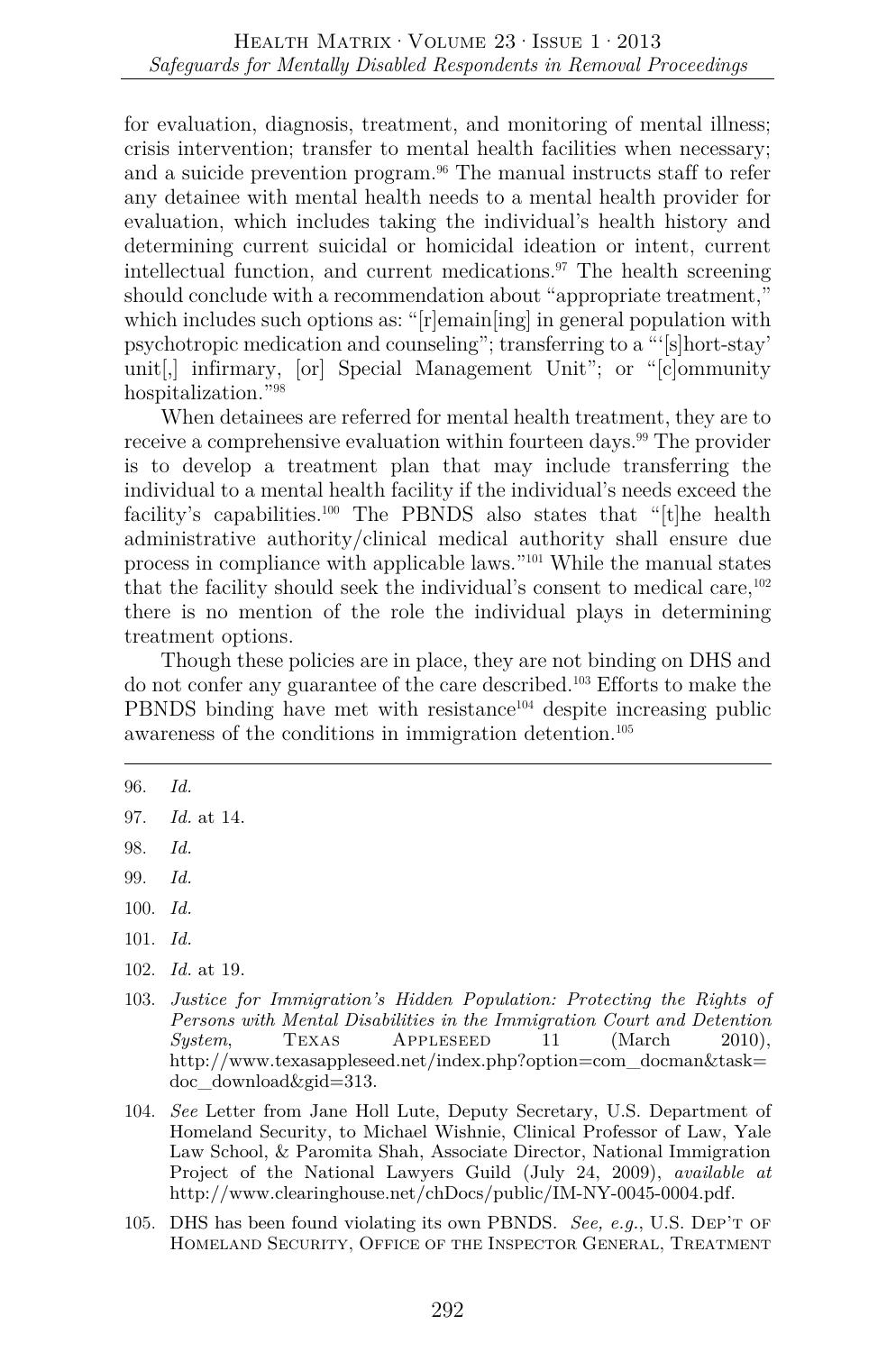According to ICE, each detainee "undergoes a health screening within the first 12 hours of admission to an ICE detention facility" and "receive[s] a more detailed physical examination within 14 days of admission to a facility."106 ICE reports that during Fiscal Year 2011, the Department conducted 231,367 intake screenings; 110,680 physical exams; 160,663 sick calls; 14,957 urgent care visits; 16,819 emergency room/off-site referrals; 34,523 dental visits; 57,982 mental health interventions; 129,549 chronic disease interventions; and 337,293 prescription fillings.107 ICE also reports that all its detention facilities have arrangements with local healthcare providers to care for detainees with health problems that cannot be addressed by the detention facility.108

Despite the standards and statistics cited above, there are many documented cases in which detainees' mental health has suffered from denial of mental health services. Xiu Ping Jiang is a Chinese immigrant with a history of mental illness who fled from her home country after forced sterilization.109 She was ordered removed after the immigration judge became angry with her for not waiting to answer until the interpreter finished asking her a question.110 She discussed her fear of returning to China and seemed to threaten suicide if removed by saying, "Sir, I not—cannot go home . . . . If I die, I die America."111 Chinese females forcibly sterilized for violating China's one-child policy are statutorily presumed to have experienced past persecution and are therefore statutorily eligible for asylum.112 Despite her eligibility to

doclib/foia/reports/detaineedeaths2003-present.pdf (last visited Jan. 20, 2013). 15 of 83 deaths between 2003 and May 2008 were suicides. Priest & Goldstein, *supra* note 31.

- 106. *ERO*, *supra* note 31, at 1.
- 107. *Id.*
- 108. *Id.* at 2.
- 109. Nina Bernstein, *Mentally Ill and in Immigration Limbo*, N.Y. Times (May 3, 2009), http://www.nytimes.com/2009/05/04/nyregion/04 immigrant.html?scp=1&sq=mentally%20ill%20limbo&st=cse.

110. *Id.*

- 111. *Id.*
- 112. Forced sterilization establishes past persecution on the basis of political opinion for the purposes of establishing eligibility for asylum. 8 U.S.C.  $\S$  1101(a)(42)(B) (2006). Establishing past persecution gives rise to a rebuttable presumption of future persecution; DHS must then show that

of Immigration Detainees Housed at Immigration and Customs Enforcement Facilities (2006), *available at* http://www.oig.dhs.gov/assets/Mgmt/OIG\_07-01\_Dec06.pdf. Between October 2003 and December 2011, DHS reports that 127 individuals died in immigration detention. HEALTH SERVICE CORPS, IMMIGRATION & Customs Enforcement, List of Deaths in ICE Custody, *available at* http://www.ice.gov/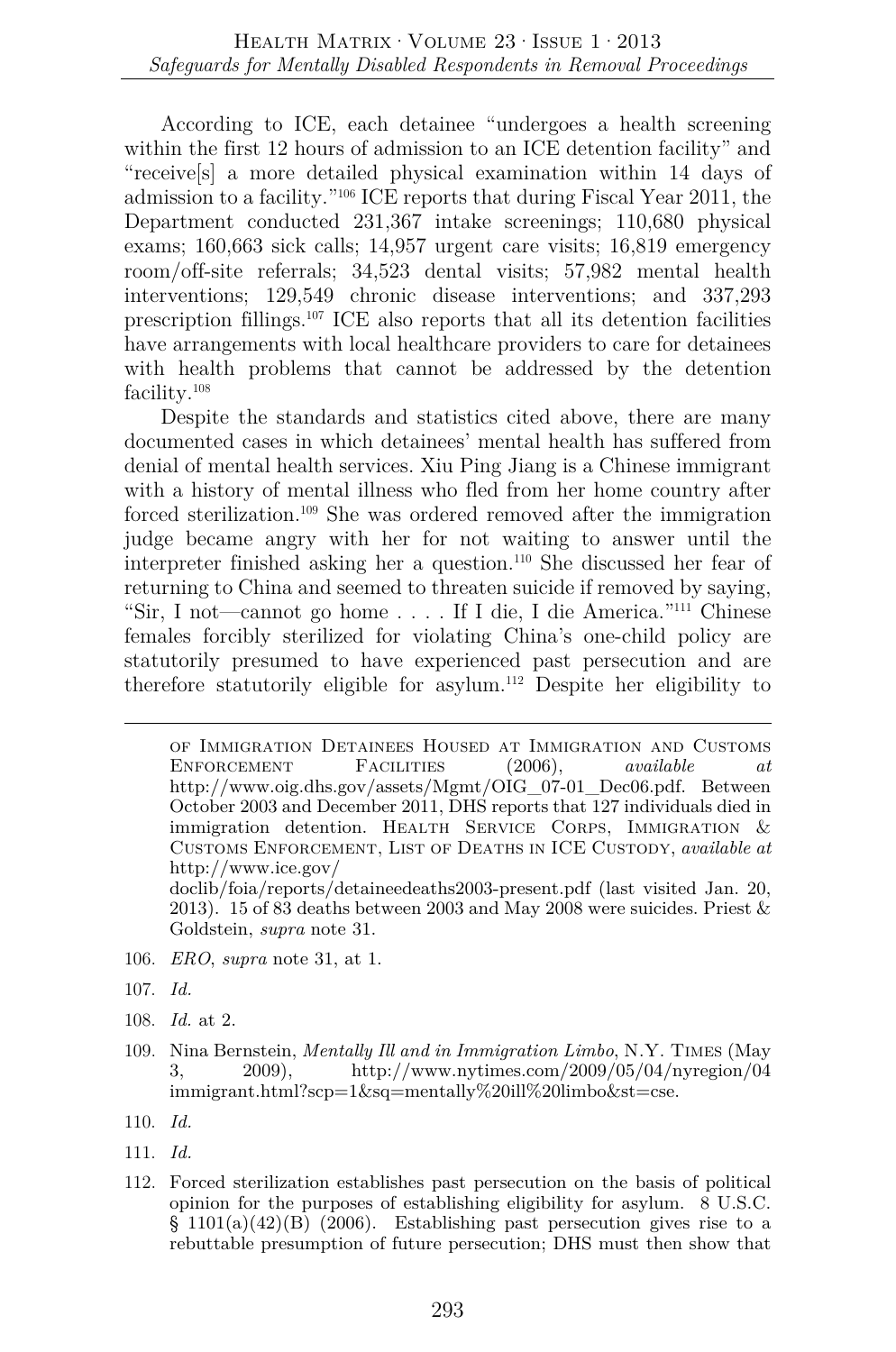remain in the United States legally, the immigration judge ordered Ms. Jiang removed as if she failed to appear because he was angered at her inability to wait for the interpreter.113 Ms. Jiang spent over a year in detention fighting her removal.114 When Ms. Jiang's sister finally found her, she did not recognize her; after spending most of her detention in solitary confinement where she was denied mental health services, Ms. Jiang left the detention center emaciated.<sup>115</sup>

Along with the increase in privately owned prison facilities in the United States, the care of mentally disabled detainees by private security corporations has increased.116 Many of these facilities have been accused of abuse and neglect.117 Immigration judges often continue cases in hopes that the individual regains competency or obtains counsel, extending the amount of time the individual is potentially denied mental health services.<sup>118</sup> Coupled with the non-binding nature of mental health service guidance and lack of statutory or constitutional requirements to provide such care,  $119$  continuing cases for the purpose of restoring mental competency or attaining counsel may counterintuitively impair efforts by immigration judges to ensure fairness in proceedings for mentally disabled individuals. Although legislation is currently pending in

the individual's or the country's conditions have changed to the point that there is not a reasonable fear of future persecution. 8 C.F.R. §  $1208.13(b)(1)$   $(2012)$ . However, in the case of women who have been forcibly sterilized pursuant to China's one-child policy or subjected to female genital mutilation, the past persecution is considered to be so gruesome that, even though the harm is unrepeatable and there may be no reasonable fear of future persecution, she should not have to return to the place where that persecution took place. X-P-T-, 21 I. & N. Dec. 634, 636 (BIA 1996); Kasinga, 21 I. & N. Dec. 357, 365 (BIA 1996).

- 113. Bernstein, *supra* note 109.
- 114. *Id.*
- 115. *Id.* Ultimately, Ms. Jiang was granted asylum from China. Nina Bernstein, *Judge Grants Asylum to Chinese Immigrant*, N.Y. Times (May 17, 2010), http://cityroom.blogs.nytimes.com/2010/05/17/judge-grantsasylum-to-chinese-immigrant. Another immigration judge found that Ms. Jiang's well-documented mental-health history excused the late filing of Ms. Jiang's asylum application, and DHS agreed to the grant of asylum, noting that Ms. Jiang would be subject to persecution in China after the notoriety of her case. *Id.*
- 116. AMERICAN CIVIL LIBERTIES UNION, BANKING ON BONDAGE: PRIVATE PRISONS AND MASS INCARCERATIONS 7 (2011), http://www.aclu.org/ files/assets/bankingonbondage\_20111102.pdf.
- 117. *See id.* at 24-25.
- 118. M-A-M-, 25 I. & N. Dec. 474, 483 (BIA 2011).
- 119. ICE describes immigration detention as an "administrative custody environment." U.S. IMMIGRATION & CUSTOMS ENFORCEMENT, Detention Management Program Overview 1 (2008), http://www.lb7.uscourts.gov/documents/08-25201.pdf.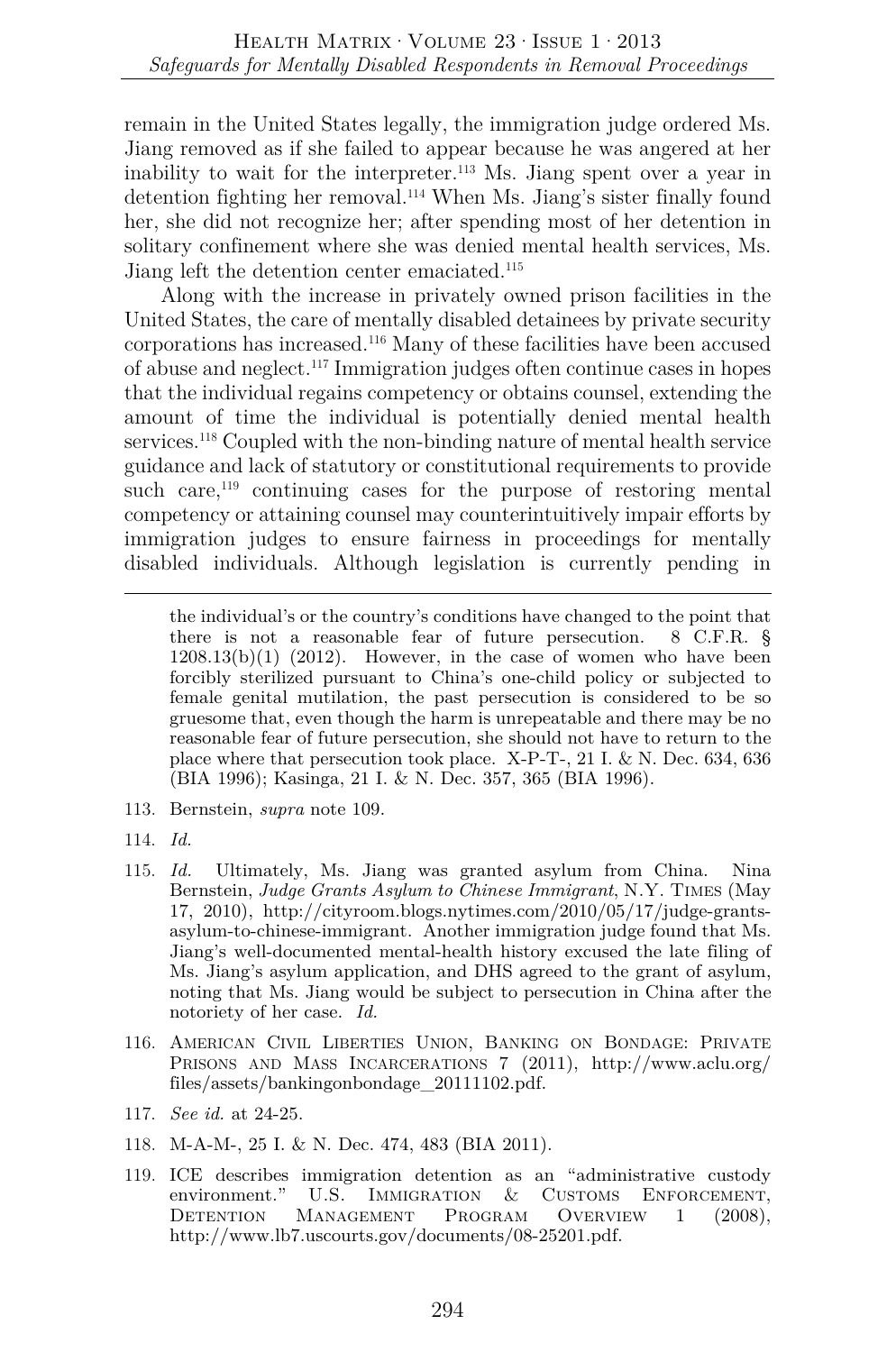Congress that would establish minimum standards for immigration detention,<sup>120</sup> these efforts have led to mockery (for example, congressional hearings entitled "Holiday on ICE") and do not appear likely to pass in the near future.<sup>121</sup>

## *D. Long-Term and Indefinite Detention*

Regardless of immigration status, all people present in the United States are entitled to due process protections under the Fifth and Fourteenth Amendments.122 The Sixth Amendments also provides remedies for individuals in removal proceedings who are ineffectively assisted by their counsel.123 Criminal defense attorneys representing noncitizens are required to inform clients about the potential collateral consequences a guilty or no contest plea may have on one's immigration status in the United States.124 Unlike criminal proceedings, immigration removal proceedings are civil enforcement actions also called "status determinations."125 Detention is assumed to be a non-punitive and necessary means of ensuring an individual does not flee prior to determining removability and while awaiting removal.<sup>126</sup> However, when an individual has been found removable but removal is found impractical by an immigration judge, ICE may not detain the individual indefinitely.127 To justify detention for a long period of time, ICE must show that removal is practically foreseeable or that there are special circumstances, such as terrorism charges.128 By statute, if removal does not take place within ninety days after the removal order becomes final, then the individual must be placed under supervised release.129 Before a decision, however, an individual may be detained for years awaiting final adjudication of her ability to remain in the United States.<sup>130</sup>

- 120. Immigration Oversight and Fairness Act, H.R. 933, 112th Cong.  $\S\S 2(A)$ -(K) (2011).
- 121. *AILA Denounces House Hearing; Immigration Detention is No "Holiday"*, AILA InfoNet (Mar. 28, 2012), http://www.aila.org/content/default.aspx ?docid=39081.
- 122. Yick Wo v. Hopkins, 118 U.S. 356, 368 (1886); Wong Wing v. United States, 163 U.S. 228, 238 (1896).
- 123. Padilla v. Kentucky, 130 S. Ct. 1473, 1486 (2010).
- 124*. Id.*
- 125. Verkuil et al., *supra* note 51, at 784-85.
- 126. Zadvydas v. Davis, 533 U.S. 678, 680 (2001).
- 127. *Id.*
- 128. *Id.*
- 129. *Id.*; 8 U.S.C. § 1231(a) (2006).
- 130. Respondents may be held indefinitely while proceedings are pending. Demore v. Kim, 538 U.S. 510, 529 (2003); *see* Contant v. Holder, 352 F. App'x 692, 695 (3d Cir. 2009) (noting that a nineteen-month detainment is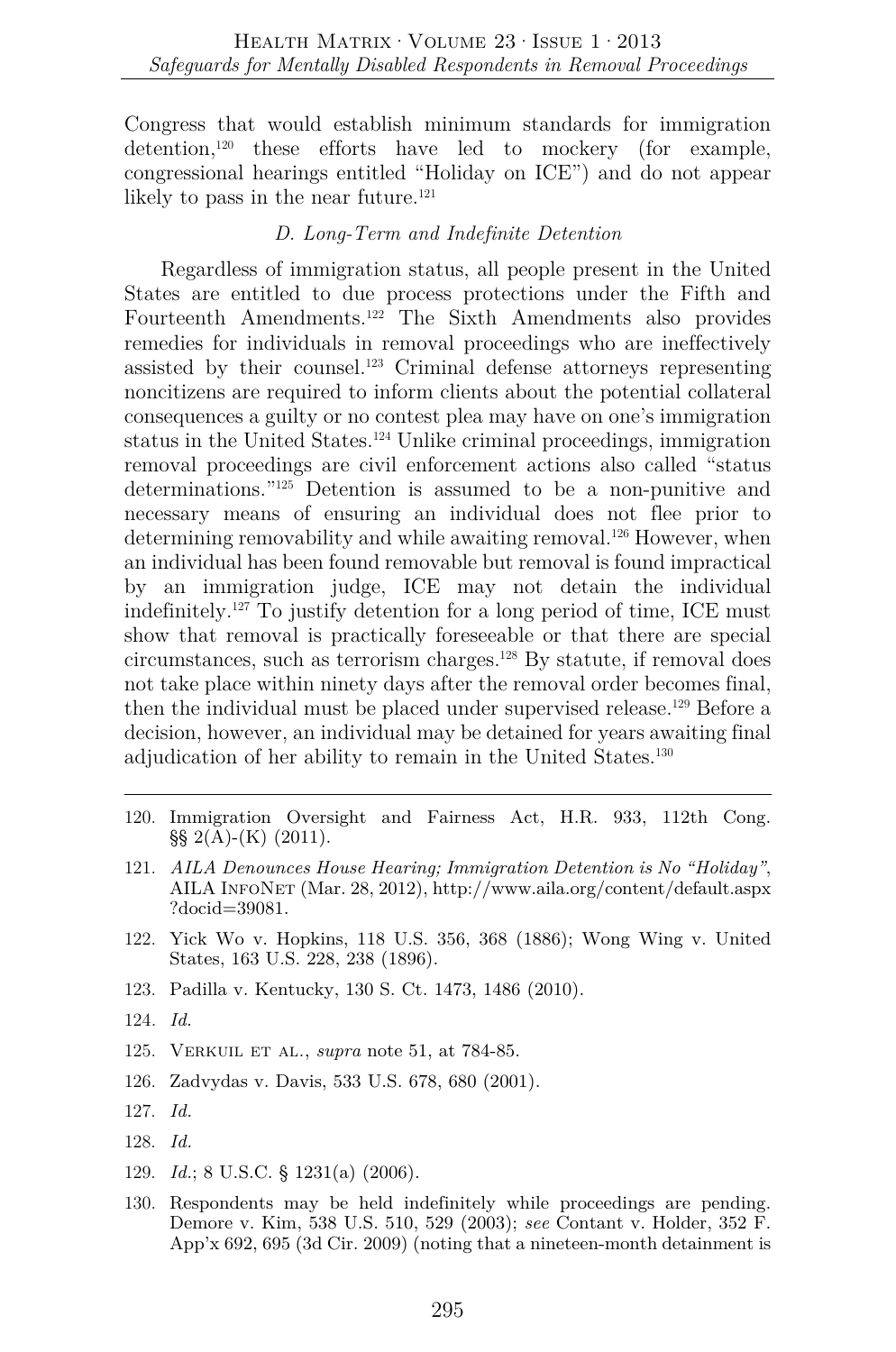## II. "Protections" in Removal Proceedings

Individuals suffering from mental illness or mental disabilities face unique challenges not only in detention but also in immigration removal proceedings. Cognitive difficulties can prevent the mentally disabled from presenting their own defense or, if represented, from aiding in their defense. Although the INA requires safeguards for the mentally disabled in immigration proceedings,<sup>131</sup> the associated regulations and scant Board of Immigration Appeals (BIA) case law remain ambiguous. Prior to the May 2011 decision in *Matter of M-A-M-*, the BIA had not published a decision providing guidance to immigration judges and practitioners concerning issues of mental incompetency in immigration proceedings. Before this decision, only four cases discussing the matter were decided. In all four, the BIA found the respondents competent (despite evidence to the contrary) either because of their ability to produce documentation demonstrating their disabilities or a lack of evidence to prove their own incompetency.132 All four of those prior cases were unpublished decisions, not binding precedent. As discussed below, the safeguards articulated by the BIA and DOJ regulations to date fail to provide any significant safeguards for the mentally disabled. Greater safeguards must be put into place for pro se respondents.

## *A. Before Matter of M-A-M-*

The INA presents few safeguards for mentally incompetent individuals. By statute, the Attorney General must provide safeguards to protect their rights and privileges in removal proceedings when mental incompetency prevents them from physically or effectively being present during the proceedings.133 The Attorney General, however, has provided few of these safeguards. If the individual is unable to attend the hearing

133. 8 U.S.C. § 1229a(b)(3) (2006).

not unreasonable when the delays were initiated by the respondent as he waited for adjudication of his application for relief); *see also* Prieto-Romero v. Clark, 534 F.3d 1053, 1062 (9th Cir. 2008) (noting a three-year detention while respondent waited for adjudication of his appeal was not unreasonable because the court held that detention is not indefinite as long as there is a "significant likelihood of removal in the reasonably foreseeable future"); Wang v. Ashcroft, 320 F.3d 130, 146 (2d Cir. 2003) ("Wang's due process rights are not jeopardized by his continued detention as long as his removal remains reasonably foreseeable. Because we have declined above to grant Wang's habeas petition based upon his CAT claim, Wang's removal is not merely reasonably foreseeable, it is imminent. Accordingly, Wang's continued detention does not violate his right to due process of law.").

<sup>131.</sup> 8 U.S.C. § 1229a(b)(3) (2006).

<sup>132.</sup> *See generally* Uchchukwuka Patience Odita, 2007 WL 4707468, at \*2 (BIA 2007); S-, 2007 WL 2463933, at \*2 (BIA Aug. 6, 2007); V-, 2006 WL 2008263 (BIA May 24, 2006); E-, 2003 WL 23269901, at \*1 (BIA Dec. 4, 2003).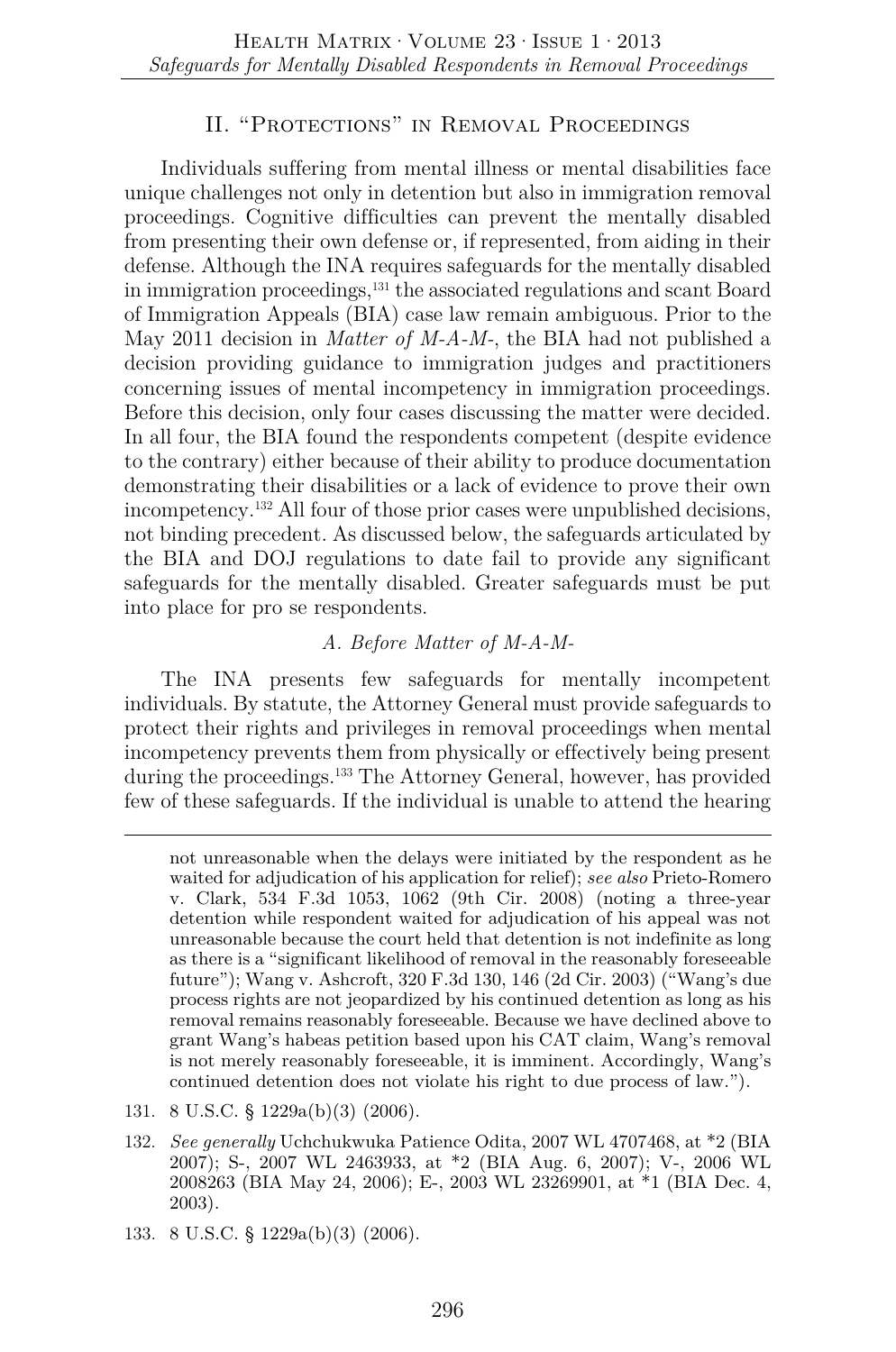because of his mental incompetence, then an "attorney, legal representative, legal guardian, near relative, or friend"134 may appear on his behalf.<sup>135</sup> If the respondent appears unable to obtain counsel and has no family member able to represent him, then "the custodian of the respondent shall be requested to appear on behalf of the respondent."136 Custodian could include the officer in charge of the detainee at the detention facility. Additionally, immigration judges cannot allow minors or mentally incompetent respondents to concede removability if they are not represented by an attorney or accompanied by a relative, legal guardian, or friend.137 When, for reason of mental incapacity, the judge does not accept a respondent's admission of removability, "he or she shall direct a hearing on the issues."138 These regulations have changed little since their creation in 1957.139 Without further guidance, immigration judges' treatment of competency issues has differed greatly, varying from ignoring the issue and proceeding as normal<sup>140</sup> to administratively closing proceedings<sup> $141$ </sup> without a decision, leaving the respondent in immigration detention indefinitely.142

Investigating immigration judges' responses to questions regarding competency is difficult because their opinions are not published. Although BIA opinions are either published or posted on its website, mentally incompetent individuals without attorneys generally lack the ability to appeal immigration judges' decisions to the BIA, thereby

- 134. *See* Whitmore v. Arkansas, 495 U.S. 149, 163-64 (1990) (noting a next friend is an individual representing the best interests of a person who is unable to be present in proceedings due to mental incompetence or disability).
- 135. 8 C.F.R. § 1240.4 (2012).
- 136. *Id.*
- 137. 8 C.F.R. § 1240.10(c) (2012).
- 138. *Id.*
- 139. Exec. Office for Immigration Review, Immigration Judge Benchbook: Mental Health Issues, *available at*  http://www.justice.gov/eoir/vll/benchbook/tools/MHI/index.html (last visited Jan. 20, 2013) [hereinafter IJ BENCHBOOK].
- 140. Chapman, *supra* note 36, at 397.
- 141. First Amended Class-Action Complaint and Petition for Writ of Habeas Corpus at 4, Franco-Gonzalez, et al. v. Holder, 767 F.Supp.2d 1034 (C.D. Cal. Aug. 2, 2010).
- 142. Deia de Brito, *Mentally Ill Immigrants Trapped in U.S. Detention Without Attorneys*, California Watch (Feb. 17, 2012), http://californiawatch.org/health-and-welfare/mentally-ill-immigrantstrapped-us-detention-without-attorneys-14896. After the immigration judge became frustrated with continuing Mr. Canto-Ortiz's case to allow him to obtain counsel, the judge terminated proceedings, leaving Mr. Canto-Ortiz in a Santa Ana jail for five years until his family was able to get him out. *Id.*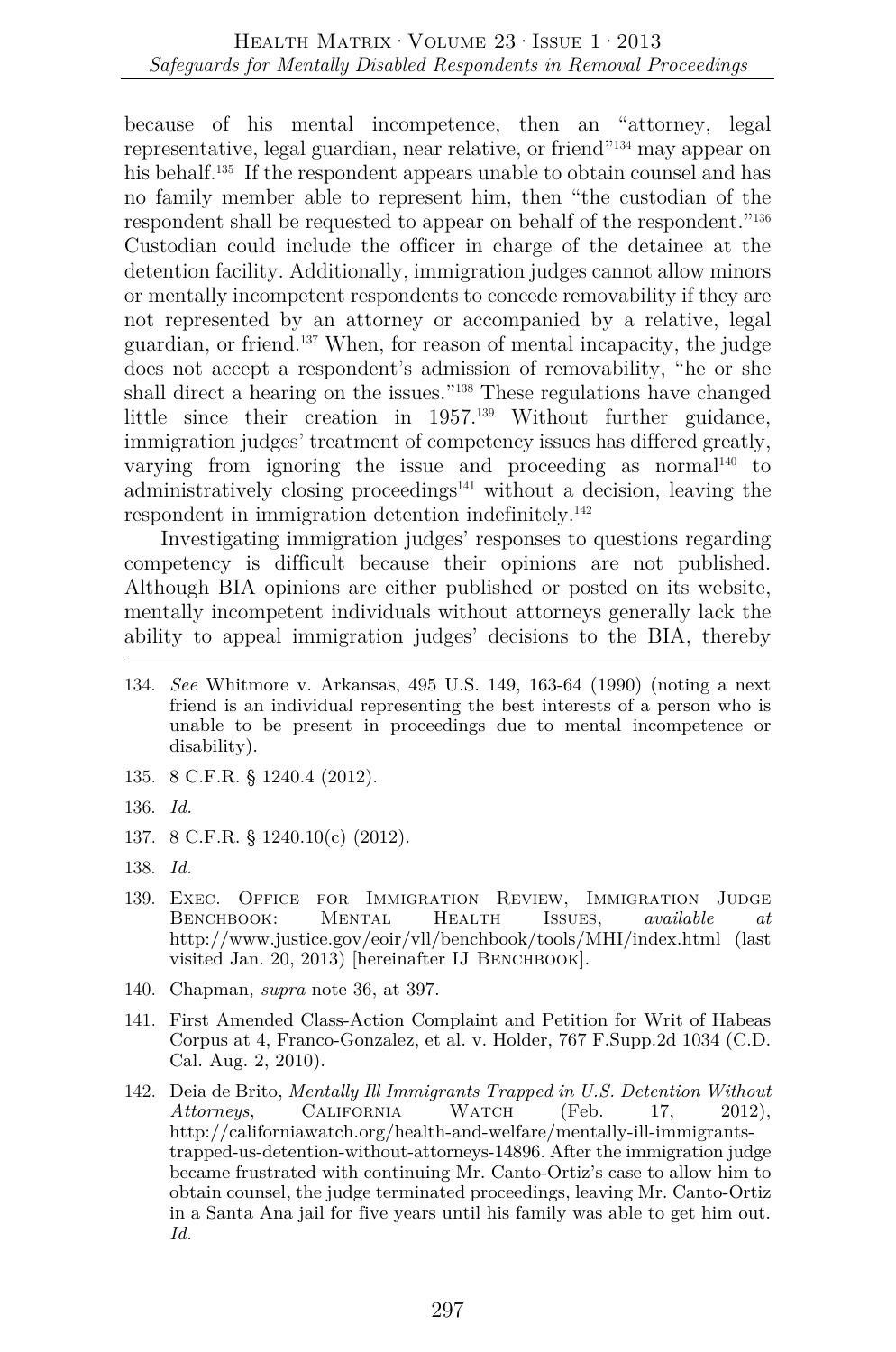limiting the amount of legal precedent and guidance available. Accordingly, there is little information available describing what safeguards immigration judges in fact prescribe. Accounts from practitioners, respondents, immigration judges, and litigation do provide some examples of the safeguards immigration judges have put in place for mentally incompetent respondents. Immigration judges have attempted to secure legal representation, terminated proceedings,143 ignored the issue,  $^{144}$  required DHS to conduct a competency evaluation<sup>145</sup> and located representation for the respondent, $146$  or granted multiple continuances with the hope that the individual's mental state would improve or that she would locate an attorney.147 Officers from the DHS Detention and Removal Office have even appeared for respondents in their custody when respondents have been unable to do so themselves.<sup>148</sup> Immigration judges reported difficulty in resolving these cases because of disagreements between ICE and the court as to whether hearings should take place, whether an ICE official can stand in for the respondent, and whether hearings should be conducted over televideo while the respondent is in treatment at another facility.149 No matter the approach taken, both the ICE attorneys and immigration judges found it difficult to balance the demands of due process with few tools to use and little guidance.

## *B. Matter of M-A-M-*

In May 2011, the BIA published its first decision giving guidance to immigration judges about how to handle competency issues in removal proceedings. In *Matter of M-A-M-*, the BIA remanded the respondent's case after finding reasons to believe that he was not competent to proceed before the immigration judge.150 The respondent, a US lawful permanent resident from Jamaica, was charged with two crimes involving moral turpitude but was found incompetent to proceed with

- 147. *See* Mohamed v. Gonzales, 477 F.3d 522, 525 (8th Cir. 2007).
- 148. Brief for American Immigration Counsel et al. as Amici Curiae Supporting Respondent, L-T-, *available at* http://www.legalactioncenter.org/sites/ default/files/docs/lac/Matter-of-L-T-9-14-10.pdf.
- 149. Office of the Chief Immigration Judge, "Best Practices" for Mentally Incompetent Respondents 1 (2010) (on file with author).
- 150. M-A-M-, 25 I. & N. Dec. 474, 484 (BIA 2011).

<sup>143.</sup> First Amended Class-Action Complaint, *supra* note 141, at 4.

<sup>144.</sup> Chapman, *supra* note 36, at 397.

<sup>145.</sup> Office of the Chief Immigration Judge, "Best Practices" for MENTALLY INCOMPETENT RESPONDENTS 1 (2010) (on file with author); *see* CAPITAL AREA IMMIGRANTS' RIGHTS COALITION, PRACTICE MANUAL FOR PRO BONO ATTORNEYS REPRESENTING DETAINED CLIENTS WITH MENTAL DISABILITIES IN IMMIGRATION COURT (2009).

<sup>146.</sup> *See id.*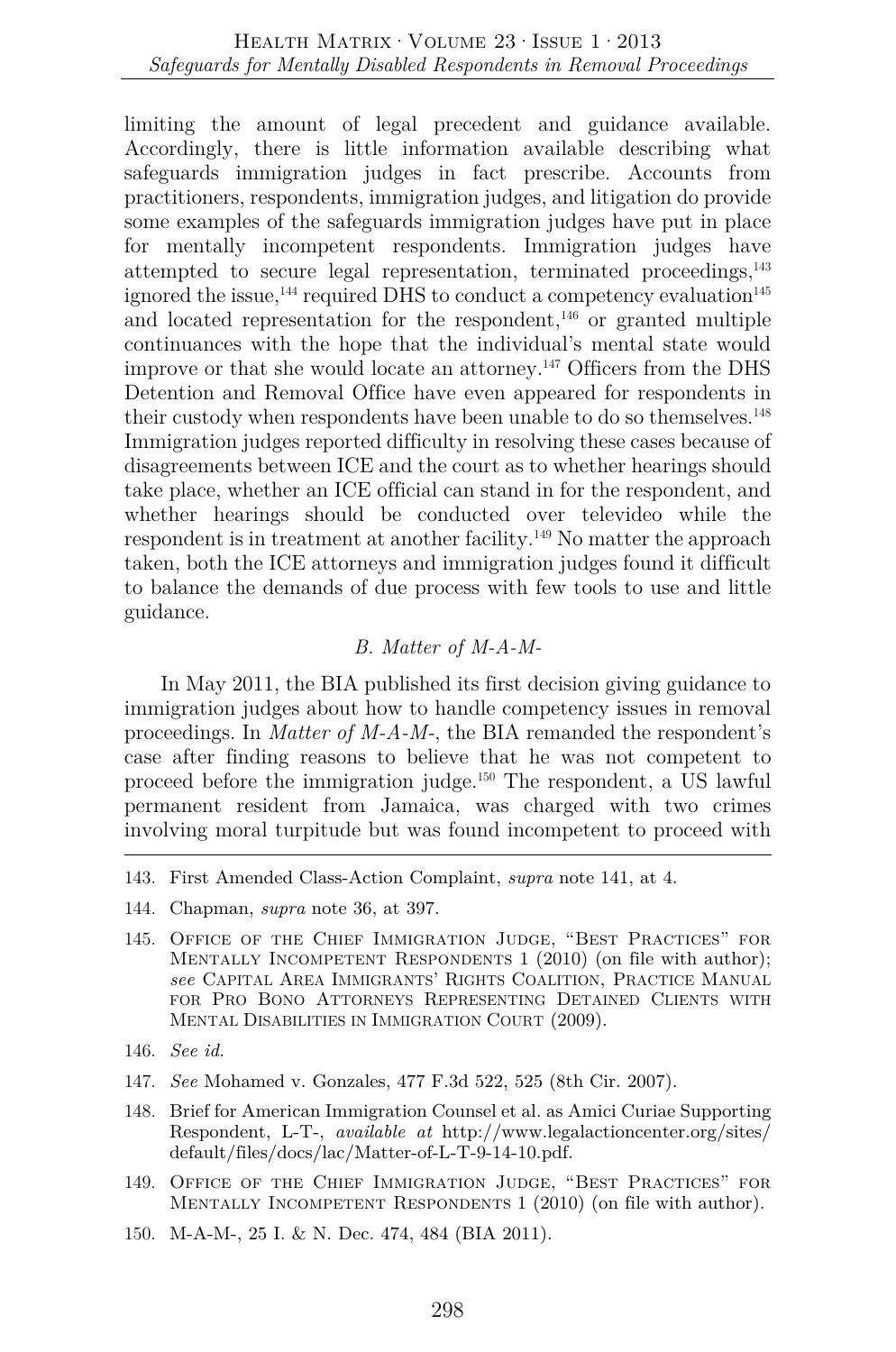trial during the criminal proceedings.151 In the subsequent removal proceedings, the respondent "had difficulty answering basic questions, such as his name and date of birth" and informed the immigration judge that he was diagnosed with schizophrenia and required medication.152 He was not receiving treatment in detention and asked the judge to allow him to see a psychiatrist.<sup>153</sup> At the final hearing, the judge considered the respondent's mental health evaluations on the record.154 Yet she allowed the hearing to proceed after the respondent stated that he "would do the best he could" to answer questions from the judge and the ICE attorney.155 In her opinion ordering removal, the immigration judge discussed the respondent's mental health history without making a finding as to his competency.156

On appeal, the BIA remanded the case to the immigration judge for a finding regarding competency and announced a framework for immigration judges to follow to ensure fair proceedings for mentally disabled respondents.157 The BIA held that "an alien is presumed to be competent to participate in removal proceedings."158 However, when an immigration judge notices "indicia of incompetency," she must provide appropriate safeguards for protecting the rights of the individual.<sup>159</sup> Indicia of incompetency may include the individual's behavior, communication difficulties, evidence of incompetency in the individual's record, medical reports, and school reports.160 Acknowledging that DHS often has such information, the BIA stated that DHS has an obligation to inform the immigration judge about any existing doubts concerning respondents' competency.161

The BIA looked to criminal law for guidance despite marked differences between civil immigration and criminal proceedings<sup>162</sup> and noted that unlike respondents in immigration proceedings, defendants in criminal proceedings are provided legal representation.163 Moreover, while

- 153. *Id.*
- 154. *Id.*
- 155. *Id.*
- 156. *Id.* at 476.
- 157. *Id.* at 484.
- 158. *Id.* at 477; *see, e.g.*, Munoz-Monsalve v. Mukasey, 551 F.3d 1, 6 (1st Cir. 2008).
- 159. M-A-M-, 25 I. & N. Dec. 474, 479 (BIA 2011).
- 160. *Id.*
- 161. *Id.* at 480.
- 162. *Id.* at 478.
- 163. *Id.* at 478-79.

<sup>151.</sup> *Id.* at 475.

<sup>152.</sup> *Id.*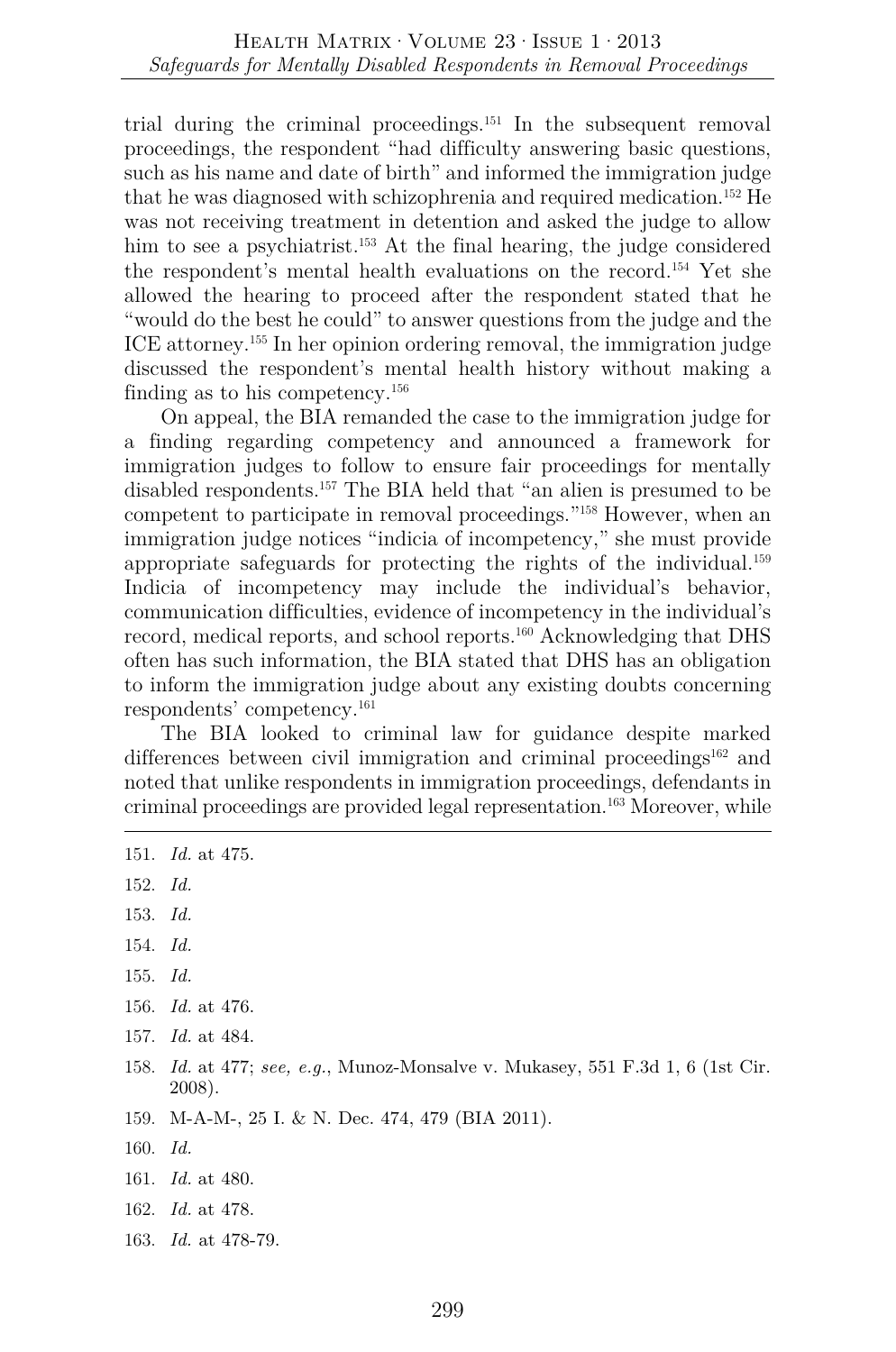criminal proceedings against mentally incompetent defendants are terminated, incompetency does not automatically stop removal proceedings.164 The opinion emphasizes that all individuals have "rights and privileges" in removal proceedings that must be safeguarded. These include the right to an attorney at no expense to the government<sup>165</sup> and to a "reasonable opportunity" to examine and present evidence and cross-examine witnesses.166 The BIA then set out the following test for determining whether an individual is competent to participate in immigration proceedings:

whether he or she has a rational and factual understanding of the nature and object of the proceedings, can consult with the attorney or representative if there is one, and has a reasonable opportunity to examine and present evidence and cross-examine witnesses.<sup>167</sup>

Mental illness or mental disability does not always make one incompetent; however, a history of either may prompt the immigration judge to inquire into competency.

The opinion further described measures an immigration judge should take to assess competency. These include asking the respondent about the nature of the proceedings, asking questions about medications for mental illnesses, continuing the proceedings to give the individual the opportunity to obtain evidence regarding competency, or ordering DHS to complete a competency examination.168 If the immigration judge finds that the respondent is mentally incompetent, he must institute the safeguards required by the statutes and regulations as described above.<sup>169</sup> The judge may also provide further safeguards by actively participating in developing the record (e.g., by seeking evidence or questioning witnesses) or potentially administratively closing the case.<sup>170</sup>

- 166. *Id.* (citing 8 U.S.C. § 1229a(b)(4)(B) (2006)). President Clinton, by executive order, mandated that the Department of Justice provide interpreters for individuals with limited English proficiency in order to "improve the internal management of the executive branch" without creating "any right or benefit" to those services. Exec. Order No. 13,166, 65 Fed. Reg. 50,121, 50,122 (Aug. 16, 2000).
- 167. M-A-M-, 25 I. & N. Dec. 474, 479 (BIA 2011).
- 168. *Id.* at 481.
- 169. *Id.*
- 170. *Id.* at 481-82. Although administrative closure of a case usually requires the agreement of both parties, an immigration judge can administratively close a case even if a party opposes. Avetisyan, 25 I. & N. Dec. 688, 690 (BIA 2012). This, however, is a new development as *Avetisyan* overruled *Gutierrez*, 21 I. & N. Dec. 479 (BIA 1996), which did not allow

<sup>164.</sup> *Id.* at 479.

<sup>165.</sup> *Id.* at 479 (citing 8 U.S.C. § 1362 (2006)).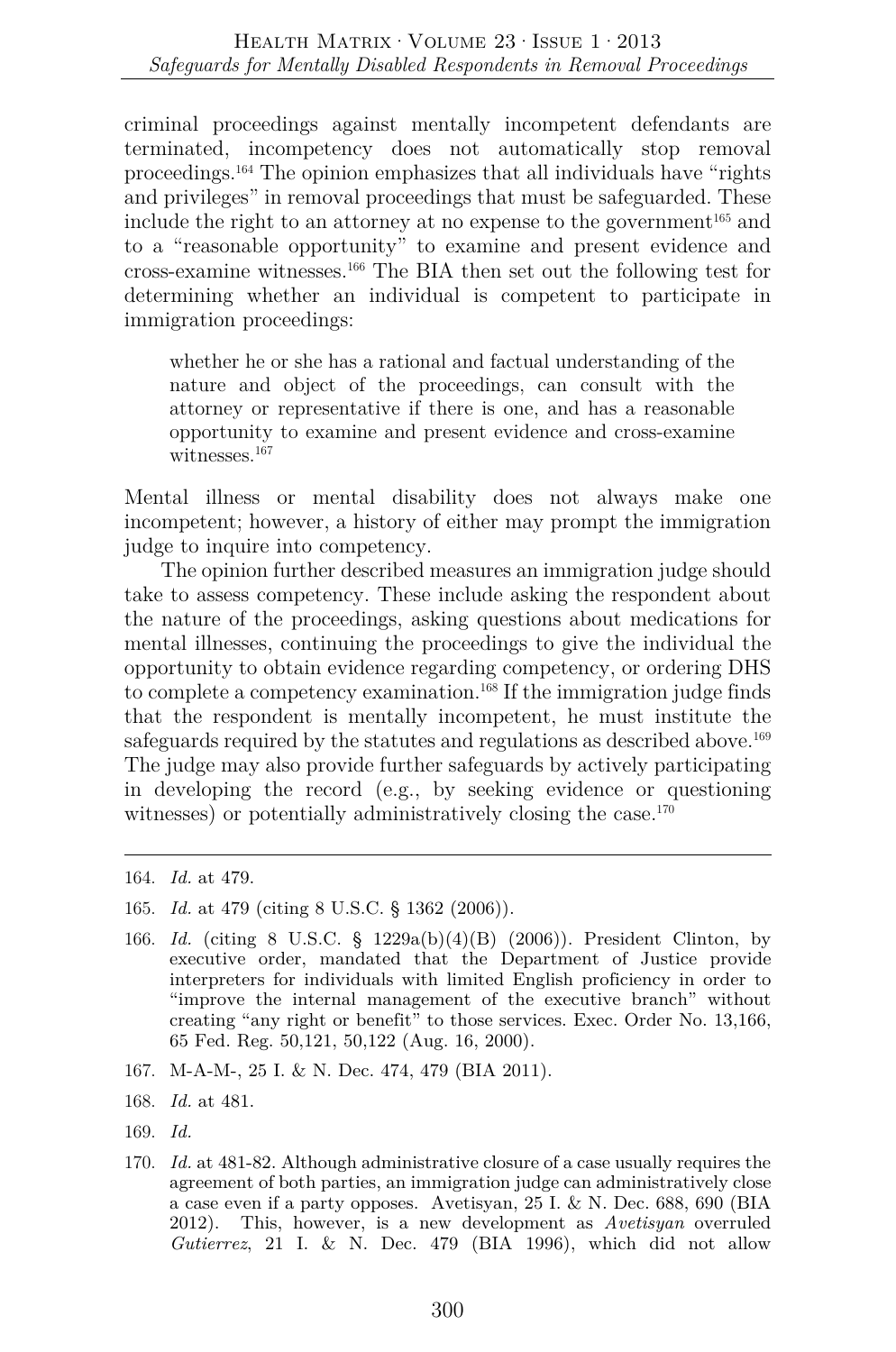*Matter of M-A-M-* ended the BIA's long silence regarding mental competency by articulating a new test and requiring immigration judges to inquire into an individual's competency when indicia of incompetency exist. Nevertheless, the decision has serious shortcomings. It discusses possible indicia of competency and safeguards judges *may* prescribe but fails to give judges clear guidance on what safeguards to provide when individuals *are* found to be mentally incompetent. Moreover, the decision does not establish clear guidelines for which safeguards respondents or practitioners may request or demand. While *Matter of M-A-M-* is a step in the right direction, immigration judges and practitioners must continue to advocate for more comprehensive guidance to protect the due process rights of the mentally disabled.171

## *C. Defining Competency*

As an initial matter, the standard for mental incompetency as provided in *Matter of M-A-M-* is inadequate. In *Dusky v. United States*, the US Supreme Court defined competence to go forward in a criminal proceeding as "whether [the individual] has sufficient present ability to consult with his lawyer with a reasonable degree of rational understanding, and whether he has a rational as well as factual understanding of the proceedings against him."172 In *Godinez v. Moran*, the Court held that the *Dusky* standard also applies to competence to waive representation or enter a guilty plea.<sup>173</sup>

The test for competency articulated in *Matter of M-A-M-* is more stringent than the *Dusky* standard. For an individual to be competent to

- 171. *See BIA Provides Important but Incomplete Guidance on Mental Competency Issues*, AMERICAN IMMIGRATION COUNCIL (May 9, 2011), http://www.americanimmigrationcouncil.org/newsroom/release/biaprovides-important-incomplete-guidance-mental-competency-issues; *see also* Mimi E. Tsankov, *Incompetent Respondents in Removal Proceedings*, Immigration Law Advisor 1 (Apr. 2009), http://www.justice.gov/ eoir/vll/ILA-Newsleter/ILA%202009/vol3no4.pdf. The BIA has indicated frustration with the lack of standards, even requesting amicus curiae briefs relating to procedures for handling cases involving mentally disabled respondents. Travis Packer, Non-Citizens with Mental Disabilities: The Need for Better Care in Detention and in Court, American Immigration Council 9-10 (2010), http://www.ilw.com/articles/2011,0224-packer.pdf. The BIA requested these briefs prior to *Matter of M-A-M-*, but the decision in that case and the BIA's admission that judges are put into a difficult position without much recourse demonstrates the continuing frustration.
- 172. Dusky v. United States, 362 U.S. 402, 403 (1960).
- 173. Godinez v. Moran, 509 U.S. 389, 389-90 (1993).

immigration judges and the BIA to exercise such discretion. This now allows immigration judges leverage over DHS if the judge finds that DHS is resistant to assisting with a competency hearing or with putting in place other safeguards. *Id.*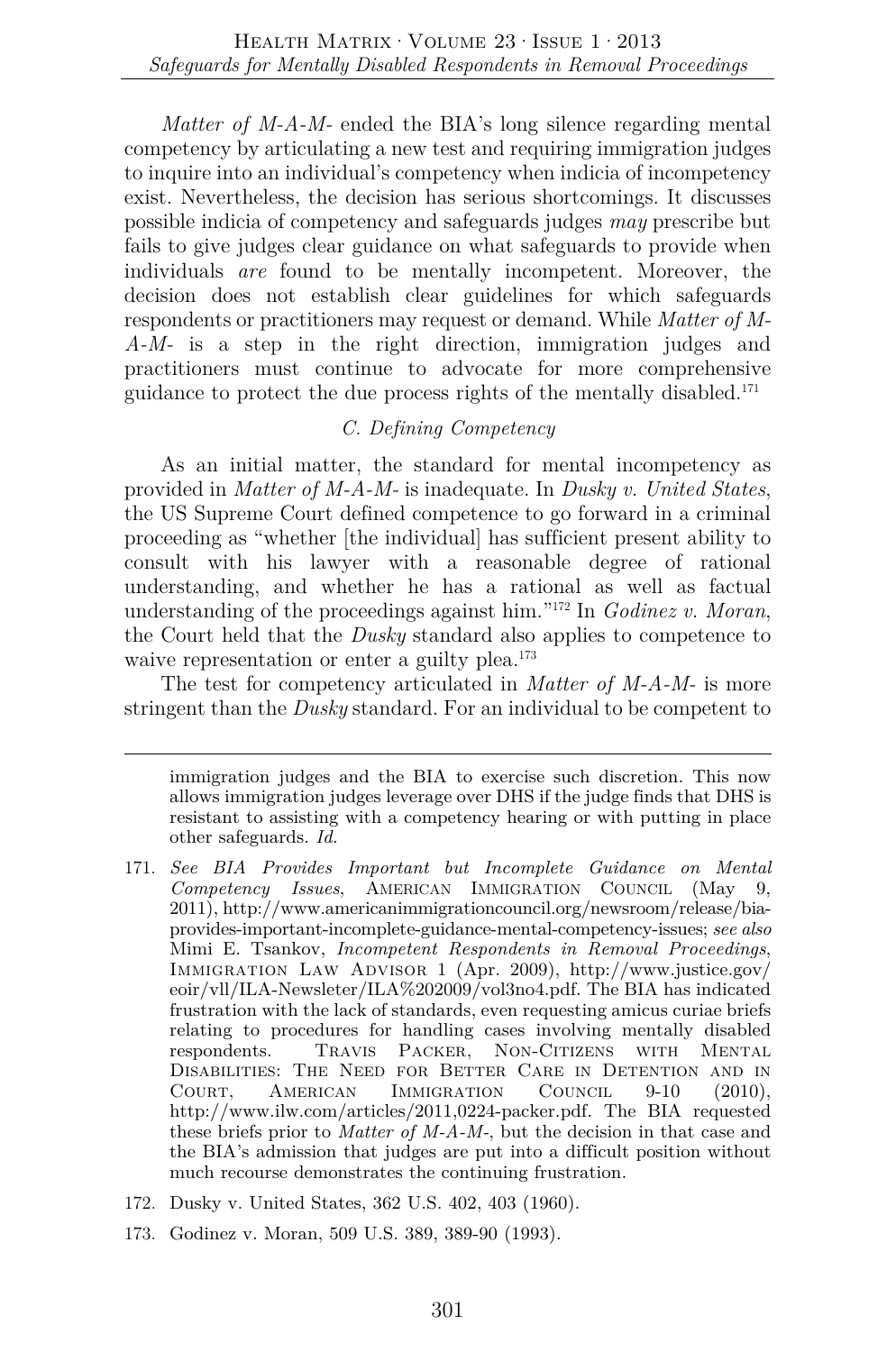stand trial in a criminal proceeding, he must understand the charges against him and be competent to aid counsel in his defense. Similarly, in immigration proceedings, respondents must have "a rational and factual understanding of the nature and object of the proceedings" and be able to "consult with the attorney or representative if there is one." But immigration respondents must also have "a reasonable opportunity to examine and present evidence and cross-examine witnesses."174 This language suggests that one must have the ability to litigate in order to be competent to proceed in immigration court pro se. This curious requirement would likely lead to more individuals being declared mentally incompetent under the *Matter of M-A-M-* standard than the criminal standard, which does not call for litigation skills. Courts, however, have yet to apply the *Matter of M-A-M-* standard for competency in a written decision, leaving immigration judges guessing at the meaning and practical impact of the BIA's standard.

## III. Recommendations

The BIA often looks to criminal law for guidance on procedural or constitutional matters when seeking solutions in the immigration law context.175 Yet one critical difference exists between the two systems criminal defendants are appointed representation while immigration respondents are not—leading to frequent calls for such appointed representation in the immigration context.176 However, as case law consistently reiterates, immigration matters are not criminal. Courts acknowledge the difficulty that the absence of counsel presents and attempt "to ensure that proceedings are as fair as possible in an unavoidably imperfect situation."177 Comprehensive legislative reform providing more due process protections is unlikely to occur in the near future. Instead, regulatory changes should be made that provide greater safeguards for pro se respondents with mental disabilities. The four most important changes are: (1) to educate ICE and CBP agents, trial attorneys, and immigration judges on mental competency; (2) to prohibit stipulated removal for individuals with histories of mental disabilities or mental illness or who exhibit indicia of incompetency;

<sup>174.</sup> M-A-M-, 25 I. & N. Dec. 474, 479 (BIA 2011).

<sup>175.</sup> *Id.* at 478.

<sup>176.</sup> *See, e.g.*, Chapman, *supra* note 36, at 386-87; Chacón, *supra* note 36, at 1629-30; Davis, *supra* note 36, at 158; Werlin, *supra* note 36, at 394; Robertson, *supra* note 36, at 1020.

<sup>177.</sup> M-A-M-, 25 I. & N. Dec. 474, 476 (BIA 2011); *see, e.g.*, Franco-Gonzalez v. Holder, 767 F. Supp. 2d 1034 (C.D. Cal. 2010) (ordering the government to provide counsel to the plaintiff because he was entitled to reasonable accommodation under the Rehabilitation Act).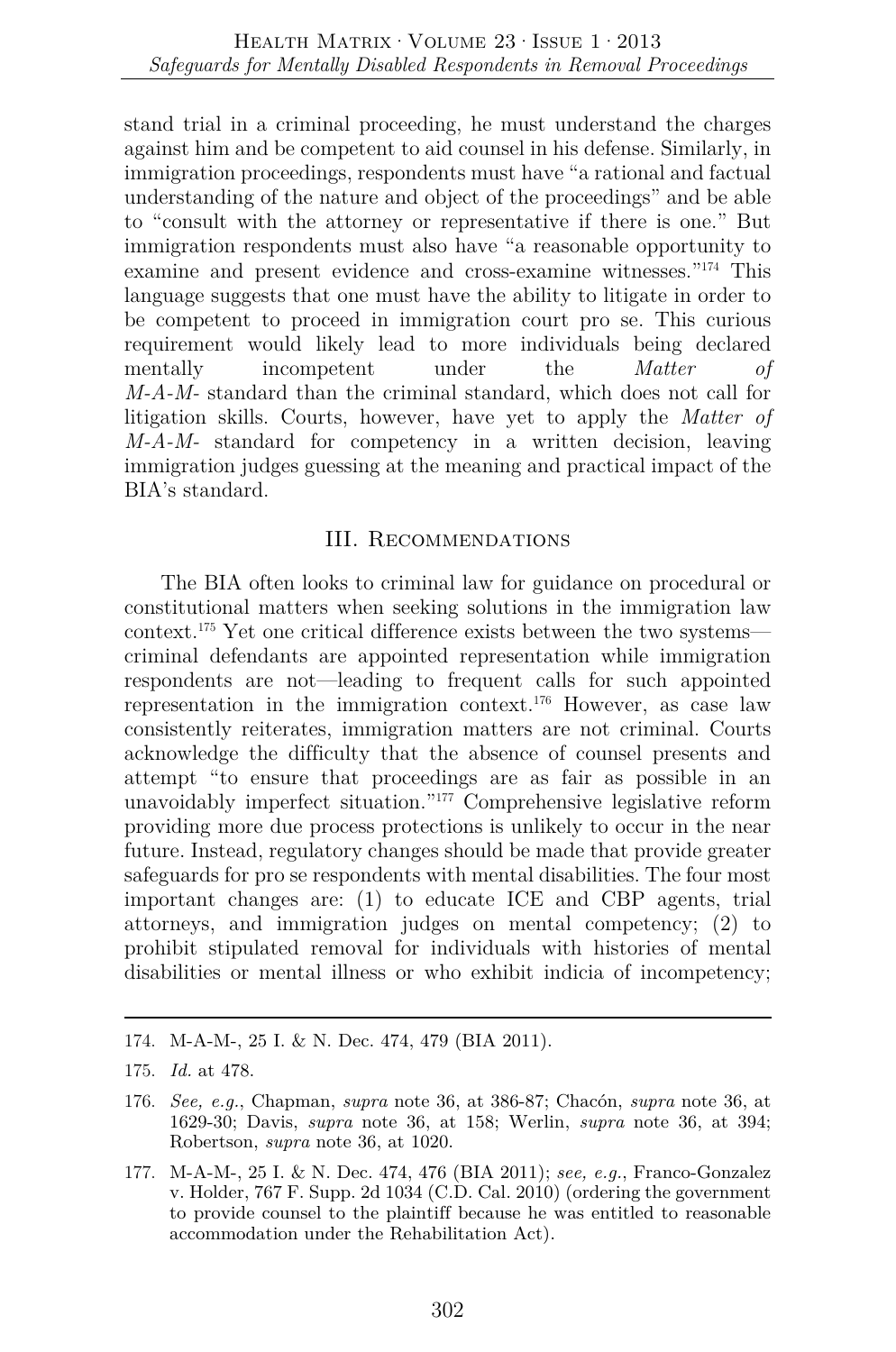(3) to promulgate regulations requiring DHS personnel to complete an initial mental health evaluation for all detainees that DHS must submit to the immigration court along with the charging documents; and (4) to establish regulations providing for a pro bono attorney appointment system or, if the respondents must continue pro se, requiring that proceedings cease to be adversarial and instead proceed in a collaborative manner when a respondent is found to be mentally incompetent.

## *A. Educating the Parties*

As the first contact for individuals within the immigration system, DHS agents (including ICE and CBP) are in the best position to identify individuals who exhibit indicia of incompetency. Because DHS agents also determine eligibility for stipulated removal, DHS must provide agents with training in identifying and assisting mentally disabled individuals. ICE attorneys and immigration judges also require greater training concerning mental health issues. The *Immigration Judge Benchbook* contains information regarding mental competency, but the entry provides only as much guidance as *Matter of M-A-M-* and was last updated before that decision was published.178 If immigration judges are to make decisions regarding mental competency, greater efforts must be made to provide them with the necessary training and information so that they can fulfill their duty to conduct hearings "in a manner that satisfies principles of fundamental fairness."179

## *B. Prohibiting Stipulated Removal*

Allowing mentally disabled detainees to stipulate to removal must end. Regulations purport to provide procedural safeguards for the unrepresented by requiring that the immigration judge "determine that the alien's waiver is voluntary, knowing, and intelligent."180 But many stipulated orders are signed before a DHS agent without the detainee ever appearing before the immigration judge who signs his removal order.181 The DOJ has noted that requiring an immigration judge's determination regarding the alien's waiver "safeguards against an imprudent waiver of a formal adjudication on the part of an unrepresented alien . . . . If an immigration judge is confronted with a stipulated request raising due process concerns, he or she may examine

181. *Id.*

<sup>178.</sup> IJ Benchbook, *supra* note 139 (citing Tsankov, *supra* note 171, at 1, 18) (discussing lack of guidance for dealing with mentally incompetent respondents).

<sup>179.</sup> M-A-M-, 25 I. & N. Dec. 474, 479 (BIA 2011) (citing Beckford, 22 I. & N. Dec. 1216, 1225 (BIA 2000)).

<sup>180.</sup> 8 C.F.R. § 1003.25(b) (2012).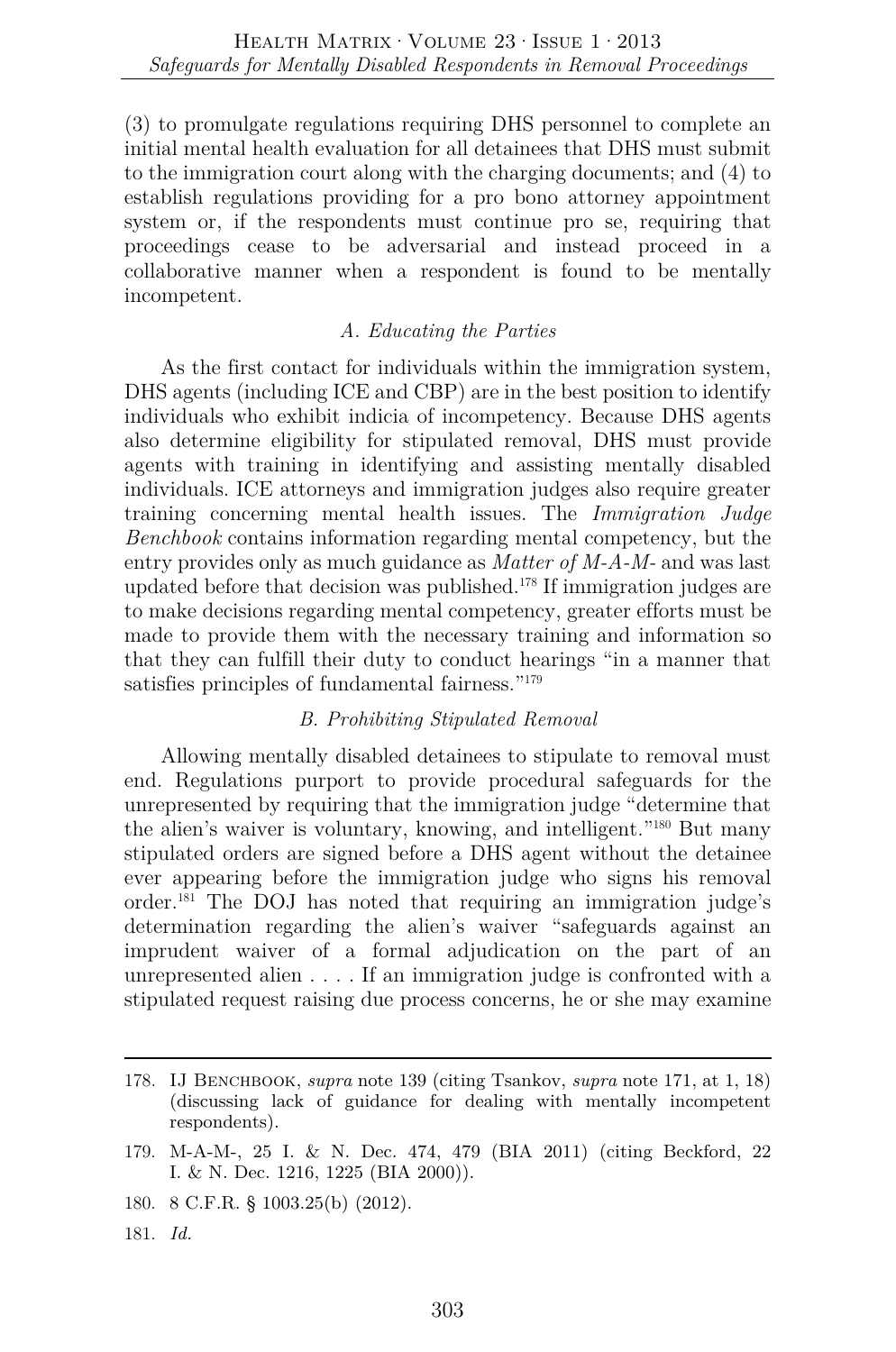that request in the context of a hearing."182 How would an immigration judge know that there are potential due process issues for mentally disabled individuals that she will never see? Not only does allowing an individual with a potential mental disability to stipulate to removal violate the requirements of *Matter of M-A-M-*, it also violates that individual's procedural due process rights.

Continued use of stipulated removal for individuals with histories of mental illness or individuals presenting indicia of incompetency violates the BIA's decision in *Matter of M-A-M-* and must be discontinued. DHS often possesses evidence regarding individuals' mental health, particularly when the individual is detained. *M-A-M-* requires that DHS "provide the court with relevant materials in its possession that would inform the court about the respondent's mental competency."183 The question, however, is whether this applies when the individual agrees to his own removal before being formally placed into immigration proceedings. Merely requiring the revelation of documentation of mental health issues to the immigration judge may not provide sufficient safeguards because DHS may not have documentation regarding every potentially incompetent detainee's mental health status. Instead, regulations must require that DHS present all individuals, regardless of apparent or documented mental health status, to the immigration judge if DHS seeks a stipulated removal order. If DHS has evidence of incompetency or if the immigration judge notices indicia of incompetency, then the judge must inquire into the individual's competency to verify that the order was signed "voluntarily, knowingly, and intelligently."184 This solution, while adding to administrative requirements, would provide a second layer of protection for a vulnerable population.

## *C. Requiring Mental Health Screenings*

To ensure that mentally disabled individuals are identified and swiftly brought to the attention of the immigration judge, DHS and the DOJ must promulgate regulations requiring DHS personnel to submit documentation regarding the mental health status of each individual against whom it files charging documents.185 Specifically, DHS and the DOJ must amend 8 C.F.R. Section 1003.13 to require the filing of a

- 184. 8 C.F.R. § 1003.25(b)(6) (2012).
- 185. § 1003.13 (2012).

<sup>182.</sup> Inspection and Expedited Removal of Aliens, 62 Fed. Reg. 10,312, 10,322 (Mar. 6, 1997).

<sup>183.</sup> M-A-M-, 25 I. & N. Dec. 474, 480 (BIA 2011) (citing 8 C.F.R. § 1240.2(a) (2010) ("[DHS] counsel shall present on behalf of the government evidence material to the issues of deportability or inadmissibility and any other issues that may require disposition by the immigration judge.")).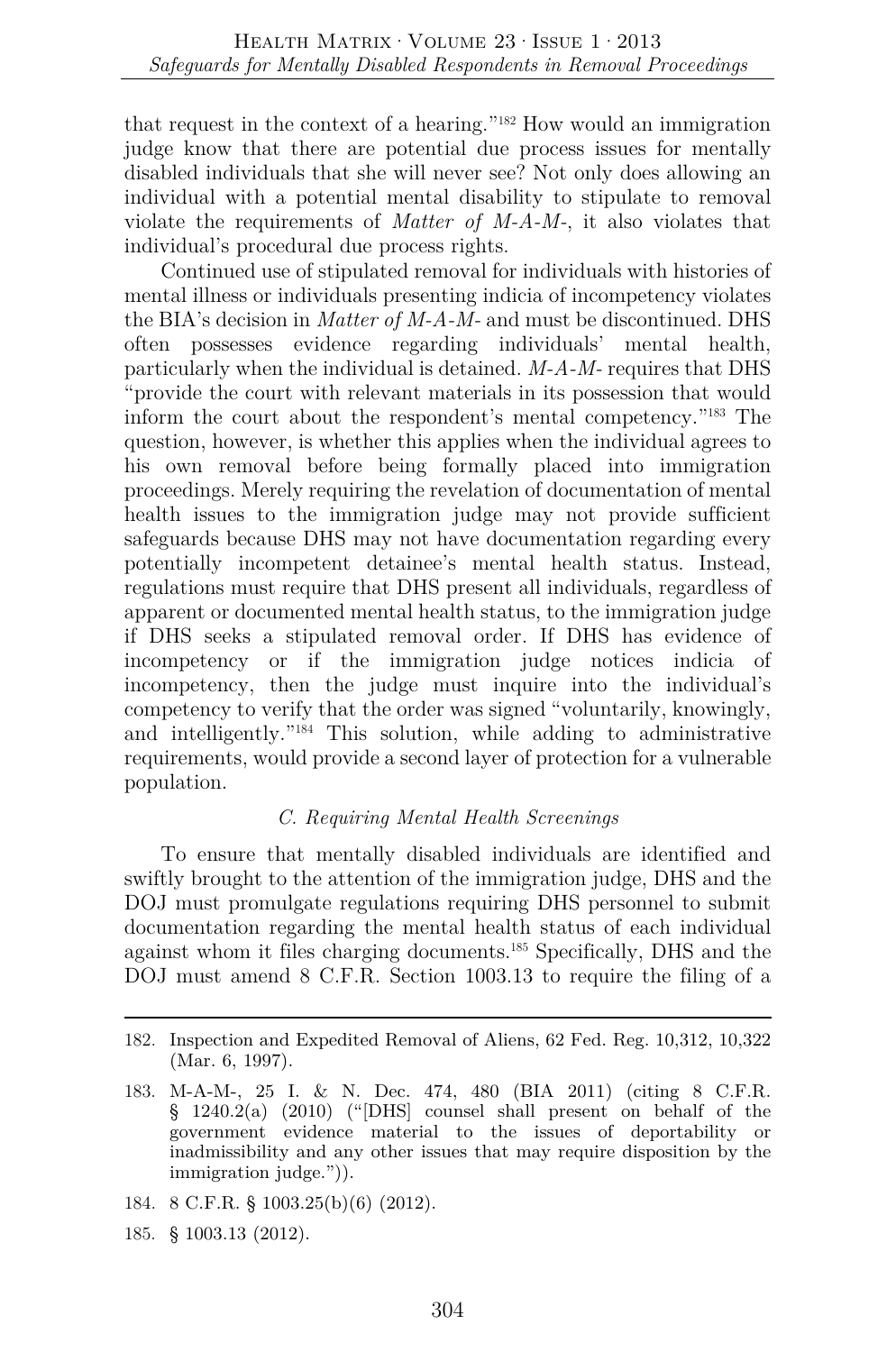Notice of Mental Health Status along with the Notice to Appear and other charging documents in order to initiate removal proceedings or before presenting a stipulated removal order to an immigration judge. The notice must include: (1) a certification that a mental health evaluation was conducted in accordance with ICE's policies as provided in the PBNDS;<sup>186</sup> (2) the conclusions from the mental health screening; and (3) a certification that the DHS agent who signs as the preparer of the charging documents conducted a thorough examination of the individual's alien file and noted on the Notice of Mental Health Status any information that would lead a reasonable individual to inquire further into an individual's mental health status. Any indication of a potential mental health issue must be brought to the court's attention immediately so that the judge may determine whether a competency hearing is necessary.

Currently, the intake screenings described in the PBNDS are mere guidelines that are not legally enforceable.187 Therefore, although the guidelines state that these screenings should be conducted within twelve hours of intake, there is no mechanism to ensure that this happens. If immigration courts require that the results of a screening administered within twelve hours of initiation of custody be submitted with any charging documents, these screenings would then be effectively mandatory for any detainee DHS seeks to remove. Such screenings will not only provide greater protections for the individual facing removal, it will aid the court in managing its docket and providing a fair proceeding.188

<sup>186.</sup> *ICE/DRO Detention Standard*, *supra* note 95, at 11-12. The following are among the topics inquired into as part of the routine screening suggested in the PBNDS: (1) "[c]urrent illness and health problems, including communicable diseases"; (2) [c]urrent and past medication; (3) "[u]se of alcohol and other drugs"; (4) "[o]bservation of behavior, including state of consciousness, mental status, appearance, conduct, tremor, sweating"; (5) "[h]istory of suicide attempts or current suicidal/homicidal ideation or intent"; and (6) "[o]bservation of body deformities and other physical abnormalities." *Id.* 

<sup>187.</sup> Nat'l Immigration Law Ctr. et al., supra note 93, at 5; Anshu Budhrani, Comment, *Regardless of My Status, I Am a Human Being: Immigrant Detainees and Recourse to the Alien Tort Statute*, 14 U. Pa. J. Const. L. 781, 810-11 (2012).

<sup>188.</sup> Beckford, 22 I. & N. Dec. 1216, 1225 (BIA 2000) ("A removal hearing must be conducted in a manner that satisfies principles of fundamental fairness."); Shaughnessey v. United States *ex rel.* Mezei, 345 U.S. 206, 212 (1953) ("It is true that aliens who have once passed through our gates, even illegally, may be expelled only after proceedings conforming to traditional standards of fairness-encompassed in due process of law.").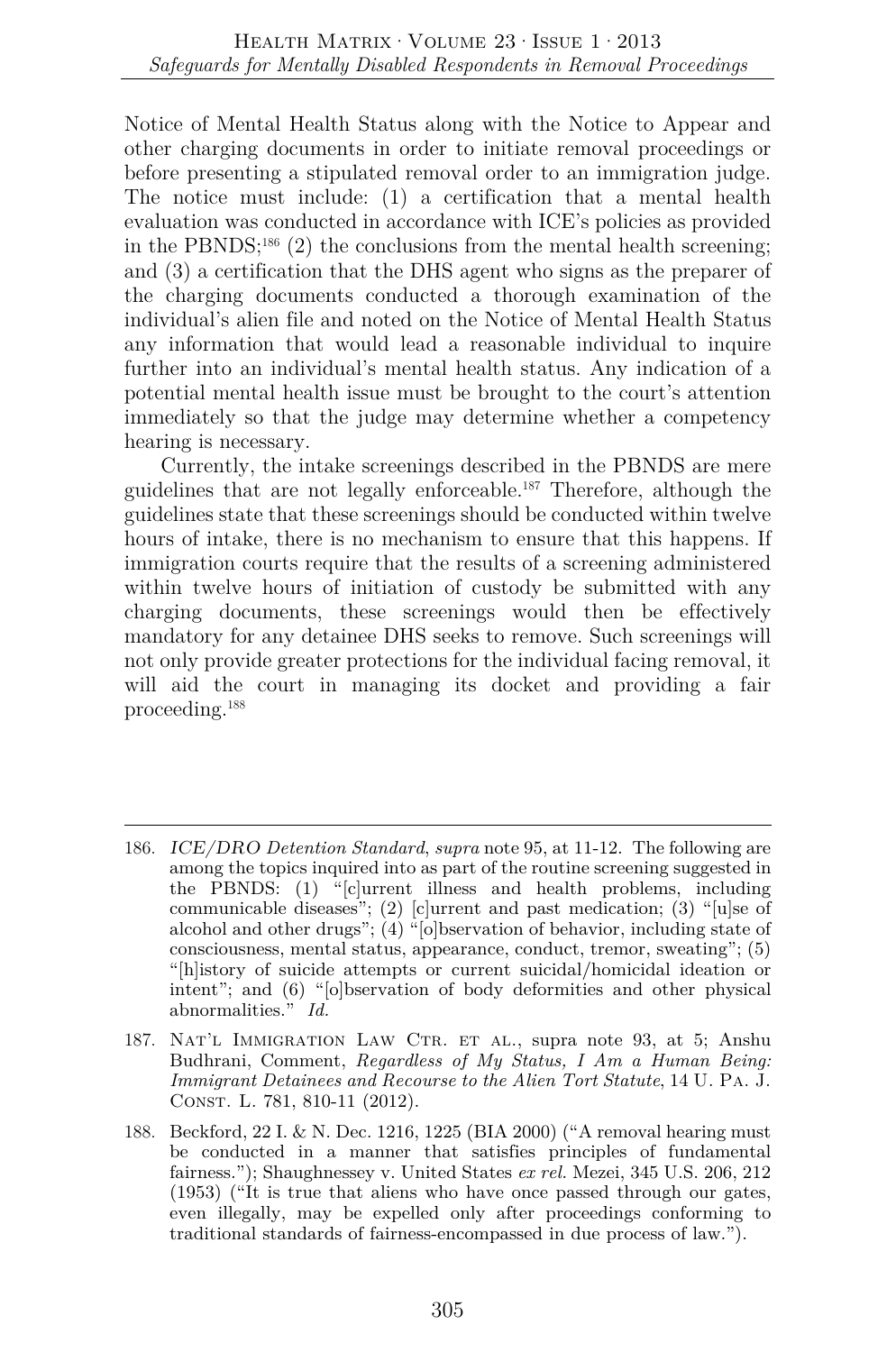## *D. Establishing a Pro Bono Attorney Appointment System*

Many courts in the United States appoint pro bono attorneys for indigent individuals appearing pro se.189 These programs are voluntary, and the appointed attorneys are not paid for their services. An alternative to the current system would be the creation of such a pro bono appointment system overseen by the Executive Office for Immigration Review's (EOIR) Office of Legal Access Programs.<sup>190</sup> This system would encourage attorneys to register with their local immigration court to be considered for appointment. When an immigration judge determines that a respondent is mentally incompetent to go forward pro se, the court would appoint an attorney to represent that individual.

Registration in such a program, though voluntary, would bind the attorney to accept any appointments made by the court, and the attorney could not avoid the appointment or else risk losing the privilege of practicing before the immigration courts for a period of time determined by the EOIR Attorney Discipline Program. However, attorneys would be able to turn down appointments if representing the individual would cause a potential conflict of interest or an unreasonable financial burden or the respondent "is so repugnant to the lawyer as to be likely to impair the client-lawyer relationship or the lawyer's ability to represent the client."191 Participation in such a program could be encouraged by the American Immigration Lawyers Association (AILA), the preeminent immigration attorney association, through reduced dues, CLE credit, or as a requirement for membership. Additionally, attorneys who have been disciplined by the court would not be eligible for appointment.

A pro bono appointment system would provide attorneys for mentally incompetent individuals appearing pro se at no expense to the government. As with interpreters, the pro bono appointment program would not bestow a right to representation at government expense.<sup>192</sup> Rather, the regulations creating this program would specify that such a

- 189. *See Pro Bono Service Opportunities*, U.S. DISTRICT CT. FOR THE District of Oregon, http://www.ord.uscourts.gov/en/attorneys/probono-service-opportunities (last updated Aug. 3, 2012); *Appendix H: Appointment of Attorneys in Pro Se Civil Actions*, U.S. DISTRICT CT. OF N.J. (Oct. 14, 2010), http://www.njd.uscourts.gov/rules/Apph.pdf.
- 190. U.S. Dep't of Justice, Office of Legal Access Programs, http://www.justice.gov/eoir/probono/probono.htm (last visited Feb. 6, 2013).
- 191. Model Rules of Professional Conduct R. 6.2 (2011).
- 192. President Clinton, by executive order, ordered the Department of Justice to create a program providing interpreters for individuals with limited English proficiency. Exec. Order No. 13,166, 65 Fed. Reg. 50,121, 50,122 (Aug. 16, 2000).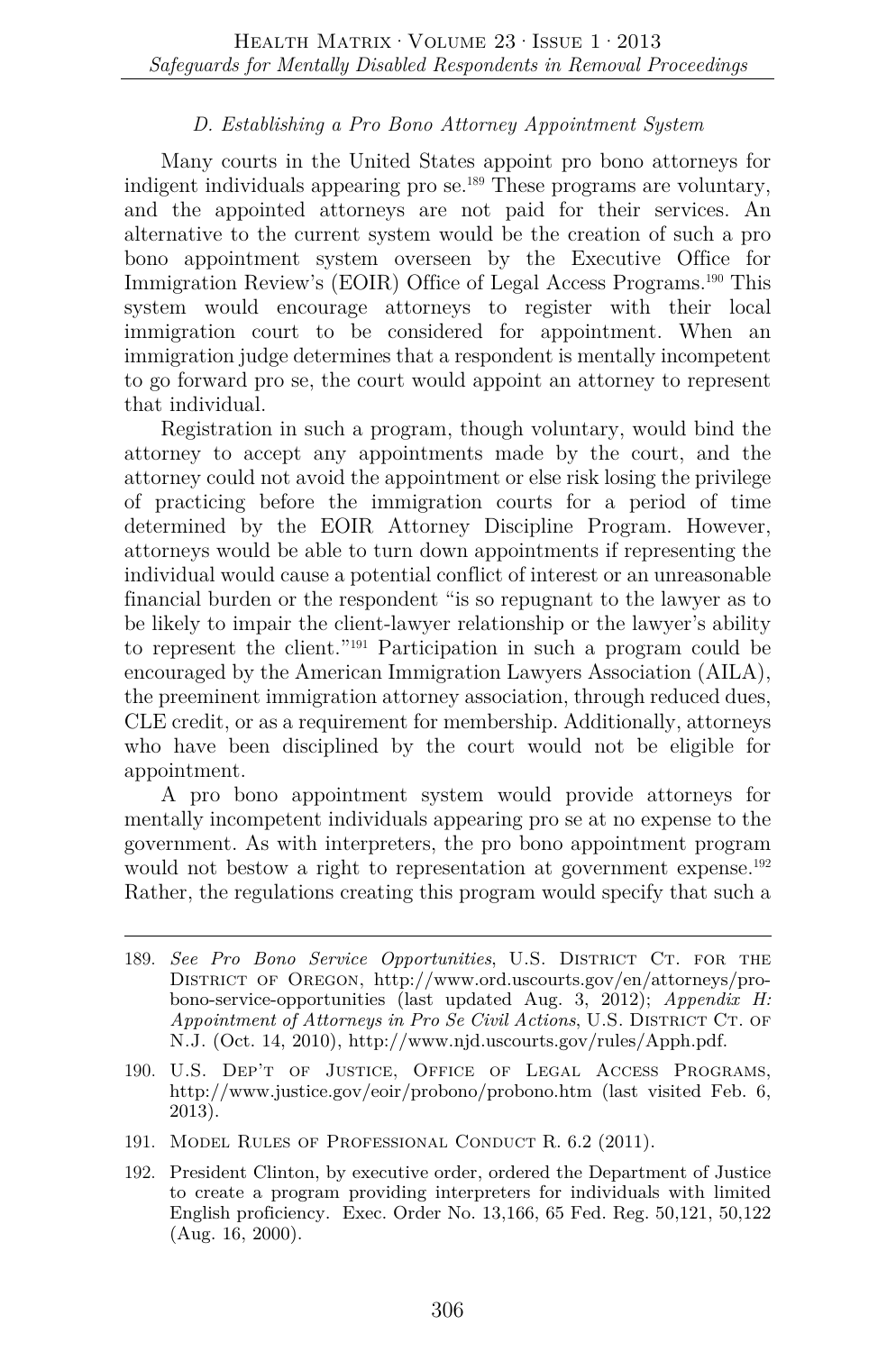program is created merely to "improve the internal management of the executive branch" without creating "any right or benefit" to appointment of counsel.193

This system may be disfavored by immigrant advocates who continue to push for a right to fully appointed counsel. However, a pro bono appointment program would provide safeguards to individuals found to be mentally incompetent immediately while we wait for the right to appointed counsel to be won through legislation or litigation.<sup>194</sup> It has also been suggested that legal services organizations and the immigration bar are already over-burdened by pro bono responsibilities.195 Although this presents a challenge for any type of pro bono appointment program, the current dearth of representation is even less desirable. Not all mentally disabled individuals would require representation; only those who the court finds mentally incompetent and unable to represent themselves would qualify for a pro bono attorney. If the DOJ does not set up a pro bono appointment system, then local chapters of AILA, local bar associations, law schools, and legal service providers should fill the void by setting up a system for locating attorneys willing to represent mentally incompetent individuals in removal proceedings.196 Finally, these organizations should arrange trainings to educate local attorneys on effective representation of mentally incompetent individuals in immigration proceedings whether a

## 193. *Id.*

- 194. In *Franco-Gonzalez v. Napolitano*, a class action suit in the US District Court for the Central District of California, the ACLU and the Northwest Immigrant Rights Project are representing a group of mentally disabled respondents against the EOIR and ICE in an attempt to gain representation for the mentally disabled in removal proceedings in the Ninth Circuit and eventually in the United States as a whole. Third Amended Complaint, Franco-Gonzalez v. Napolitano, No. CV 10-2211- DMG (DTB) (C.D. Cal. Oct. 25, 2011). Judge Dolly Gee has already ordered the government to provide counsel to specific class members. Amended Order Re Plaintiffs' Motion for a Preliminary Injunction, Franco-Gonzalez v. Napolitano, No. CV 10-2211-DMG (DTB) at 43 (C.D. Cal. Oct. 25, 2011). At the time of this writing, the case is currently in discovery, and it is unknown when or whether it will go to trial. Docket, Franco-Gonzalez v. Napolitano, No. CV 10-2211-DMG (DTB) (accessed Mar. 8, 2013).
- 195. Chapman, *supra* note 36, at 402-03.
- 196. The Florence Project currently ensures free legal representation for all juveniles appearing before the Phoenix Immigration Court through its Detained Immigrant and Refugee Children's Initiative. *Direct Services*, The Florence Immigrant and Refugee Rights Project, http://www.firrp.org/what/directservices (last visited Feb. 6, 2013). There are likely far less mentally incompetent respondents than children in immigration removal proceedings. Therefore, locating representation for all such individuals is not impossible or even implausible.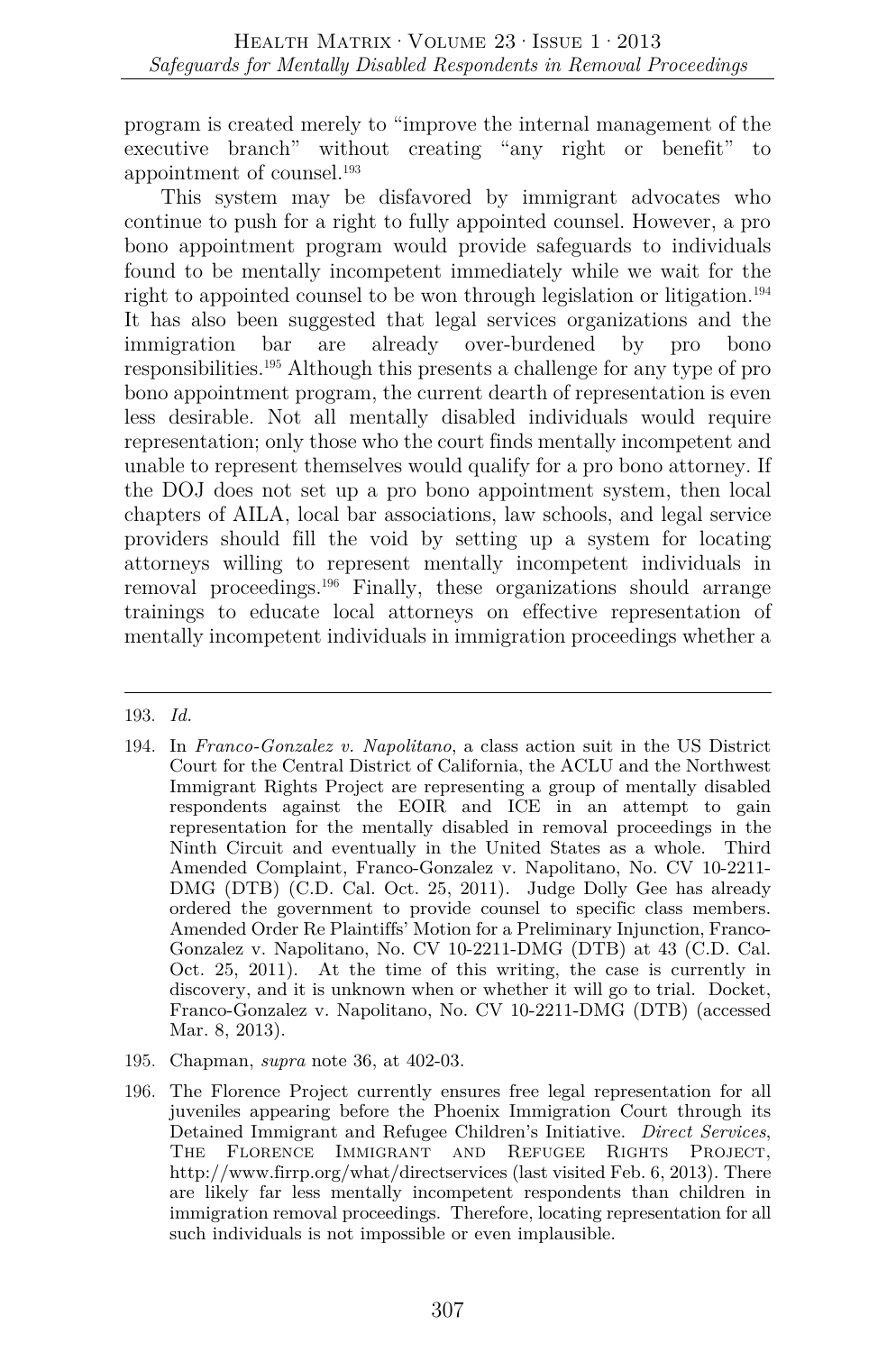pro bono system is created by the DOJ or some other system is constructed through other organizations.197

#### *E. More Adequate Safeguards through the Agencies*

If creation of a pro bono appointment program is not feasible, the alternative recommended here is to provide more meaningful safeguards to mentally incompetent, pro se respondents through agency action. As administrative judges, US immigration judges have more investigative authority than other judges. Immigration judges are vested with the ability to cross-examine witnesses, question respondents, and actively develop the record during proceedings.<sup>198</sup> Rather than continuing to look to criminal law, reformers should seek regulatory reform requiring immigration judges to exercise their authority to provide safeguards for mentally disabled respondents.

This proposal suggests the promulgation of regulations setting forth a new framework for identification, evaluation, and safeguarding. First, as described previously, ICE should file a mental health status report with each notice to appear that it files with the immigration court. Second, the immigration judge must determine the mental fitness of each respondent and make a finding on the record at each hearing regarding the individual's apparent mental competence at the time of the hearing. Third, if an immigration judge determines that a pro so respondent is mentally incompetent under the standard articulated in *Matter of M-A-M-*, 199 the judge must proceed in a more collaborative and investigational manner, including ordering the DHS attorney to assist with gathering evidence, conducting the proceedings so that the forms of potential relief are a focus, and eliminating party arguments and burdens of proof. The goal of the proceeding would become to objectively ascertain whether the respondent is or is not eligible to remain in the United States considering all the evidence before the court. As part of the implementation of these regulations and to ensure ongoing effectiveness, it is recommended that the EOIR create a new program tasked with oversight of the new system.

## 1. The Difficulties of Defending against Removal

When respondents are represented in immigration court, the parties' arguments and framing of issues form the basis upon which the judge makes his determination. Parties submit evidence through briefs and at hearings, which may be continued as many times as the immigration

<sup>197.</sup> Resources exist for attorneys seeking to take pro bono cases to educate themselves, and several organizations already conduct trainings for local attorneys. *See, e.g.*, Capital Area Immigrants' Rights Coalition, *supra* note 145.

<sup>198.</sup> *See generally* 8 C.F.R. § 1240.1 (2012).

<sup>199.</sup> M-A-M-, 25 I. & N. Dec. 474, 479 (BIA 2011).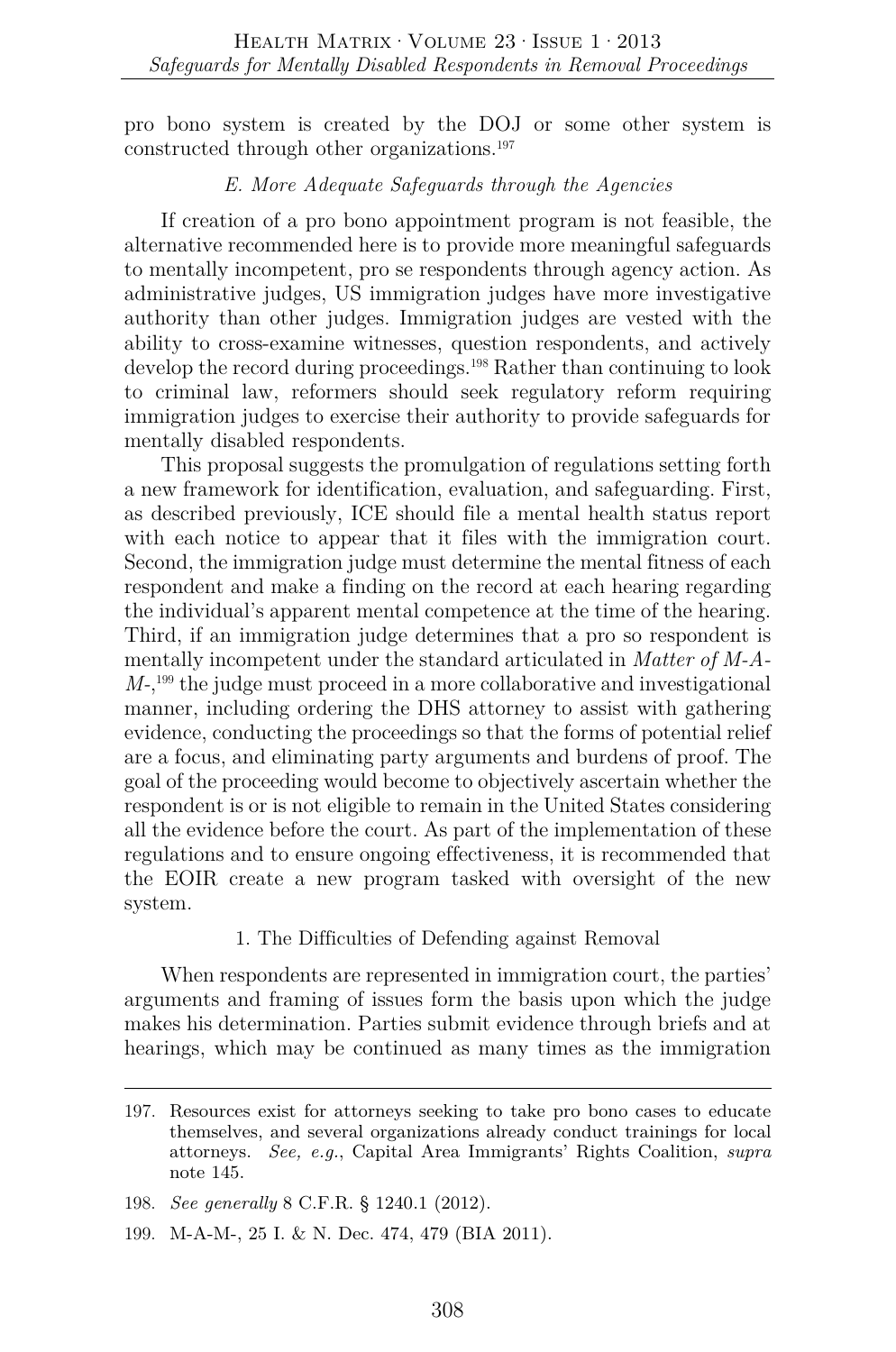judge deems necessary for proper development of the case and to ensure a fair proceeding.200 Party submissions form the contents of the record of proceedings to which the immigration judge may add court exhibits.201 DHS has the burden of proving that the respondent is removable by "clear and convincing evidence."202 Once DHS proves removability, the respondent has the burden of proving "clearly and beyond doubt" that he is entitled to remain in the United States by proving that he is a citizen or otherwise qualifies for relief (e.g., asylum, permanent residency, or cancellation of removal).203

Winning relief in immigration court can be a dizzyingly complex process. Consider an application for asylum. The respondent must first demonstrate that he suffered past persecution or that he has a wellfounded fear of future persecution on account of one of five protected grounds—religion, nationality, ethnicity, political opinion, or membership in a particular social group.<sup>204</sup> If the respondent establishes that he has suffered past persecution, then the burden shifts to DHS to show that conditions have changed such that the applicant would not be subjected to persecution if removed to the country he seeks asylum from.205 Additionally, where there is past persecution, DHS has the burden of showing that the respondent can relocate to another part of the country to avoid persecution.206 If DHS is able to show that the respondent does not have a well-founded fear of future persecution, the respondent nevertheless may be granted humanitarian asylum if he can demonstrate "compelling reasons for being unwilling or unable to return" or "a reasonable possibility that he or she may suffer other serious harm upon removal to that country."207 If the respondent cannot demonstrate that he has been subjected to past persecution, he must show that he has a well-founded fear of future persecution based on one of the five protected grounds, which DHS can rebut.208 In this case, the respondent also bears the burden of proving that internal relocation is not possible to avoid the persecution.209 Finally, not only must the respondent

- 201. "Although the burden of proof in establishing a claim is on the applicant, the Service and the Immigration Judge both have a role in introducing evidence into the record." S-M-J-, 21 I. & N. Dec. 722, 726 (BIA 1997).
- 202. 8 U.S.C. § 1229a(c)(3)(A) (2006).
- 203. § 1229a(c)(2).
- 204. 8 C.F.R. §  $1208.13(b)(1)(i)(A)$  (2012).
- 205. *Id.*
- 206. D-I-M-, 24 I. & N. Dec. 448, 450 (BIA 2008).
- 207. 8 C.F.R.  $\S$  1208.13(b)(1)(iii)(A), (B) (2012).
- 208. § 1208.13(b)(1).
- 209. D-I-M-, 24 I. & N. Dec. 448, 450 (BIA 2008).

<sup>200.</sup> Catholic Legal Immigration Network, Inc., Representing Clients in Immigration Court 22-23 (2d ed. 2010).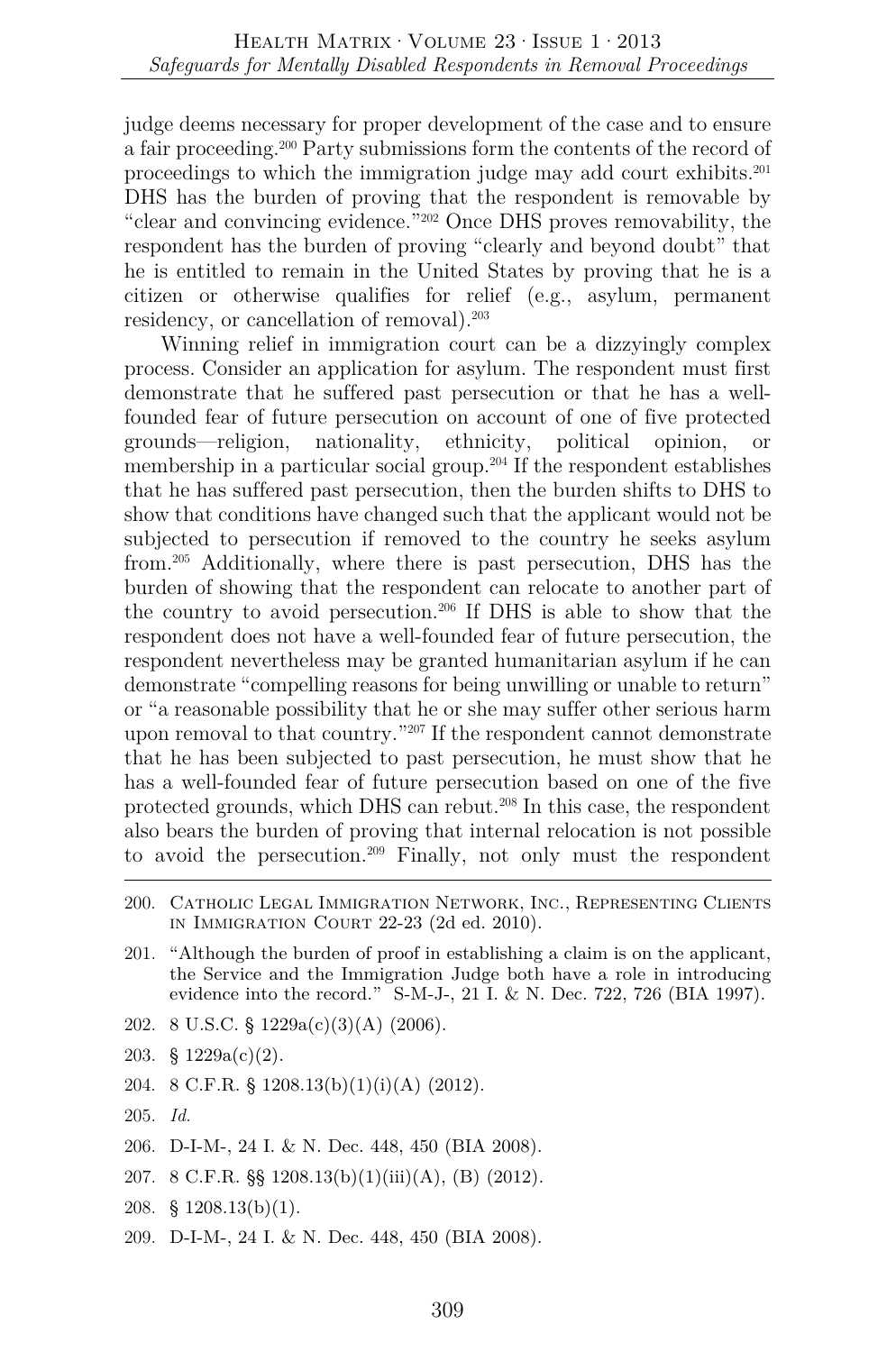demonstrate statutory eligibility for asylum, but as described above, his case must warrant an exercise of favorable discretion by the immigration judge—an almost unreviewable decision that varies greatly between judges.<sup>210</sup>

There are other bars and requirements for asylum, but this example demonstrates the legal complexity of proving eligibility for relief in immigration court, a hurdle almost insurmountable for mentally disabled respondents appearing pro  $se^{211}$  In a system without such strict evidentiary burdens, judges are free to determine how the facts apply to the law rather than maintaining strict adherence to an adversarial process that limits what the judge can hear and consider or requires the parties to meet high burdens without the benefit of counsel.

## 2. Administrative Investigation

Under the proposed safeguards, when an immigration judge finds that an individual is mentally incompetent, the judge must order DHS to use any available means to contact the person's family. If no relatives are located, then DHS must notify the local legal aid society,<sup>212</sup> the local

- 211. There appear to be large differences between immigration judges in granting forms of relief, such as asylum. The University of Syracuse tracks the approval and denial rates from all immigration judges in the United States. The data show that judges' denial rates range between 9.8 percent and 96.7 percent. *Immigration Judges*, TRAC Immigration (July 31, 2006), http://trac.syr.edu/immigration/reports/160. Even when looking only at data from judges in a single court each adjudicating claims by citizens of the same country, the denial rates ranged from 6.9 percent to 94.5 percent. *Id.* This study does not, however, fully explore the systematic differences between judges such as differences in docket assignments. *See infra* note 232.
- 212. Legal aid societies can only represent individuals who are in valid status or are victims of crime or domestic abuse because the Legal Services Corporation (LSC) is a federally funded program. Congress has banned the use of federal funds to assist undocumented immigrants since 1979. *See* Act of Sept. 24, 1979, Pub. L. No. 96-68, 93 Stat. 416, 433. That ban was extended to some categories of *documented* immigrants in 1982. *See* Act of Dec. 21, 1982, Pub. L. No. 97-377, 96 Stat. 1830, 1874.

Today, only aliens falling within certain categories are eligible for legal services from offices that receive federal LSC funding. Those categories include lawful permanent residents; aliens who are spouses, parents or unmarried children under age twentyone of US citizens and who have pending applications for permanent residence; agricultural workers with H-2A visas

<sup>210.</sup> INS v. Cardoza-Fonseca, 480 U.S. 421, 423 (1987). To determine whether to grant asylum as a matter of discretion, immigration judges may look to different factors such as age, criminal records, length of time in the United States, family ties, health, manner of entry if by fraud, and severity of the persecution. Pula, 19 I. & N. Dec. 467, 473-74 (BIA 1987); H-, 21 I. & N. Dec. 337, 347-48 (BIA 1996); Chen, 20 I. & N. Dec. 16, 20-21 (BIA 1989).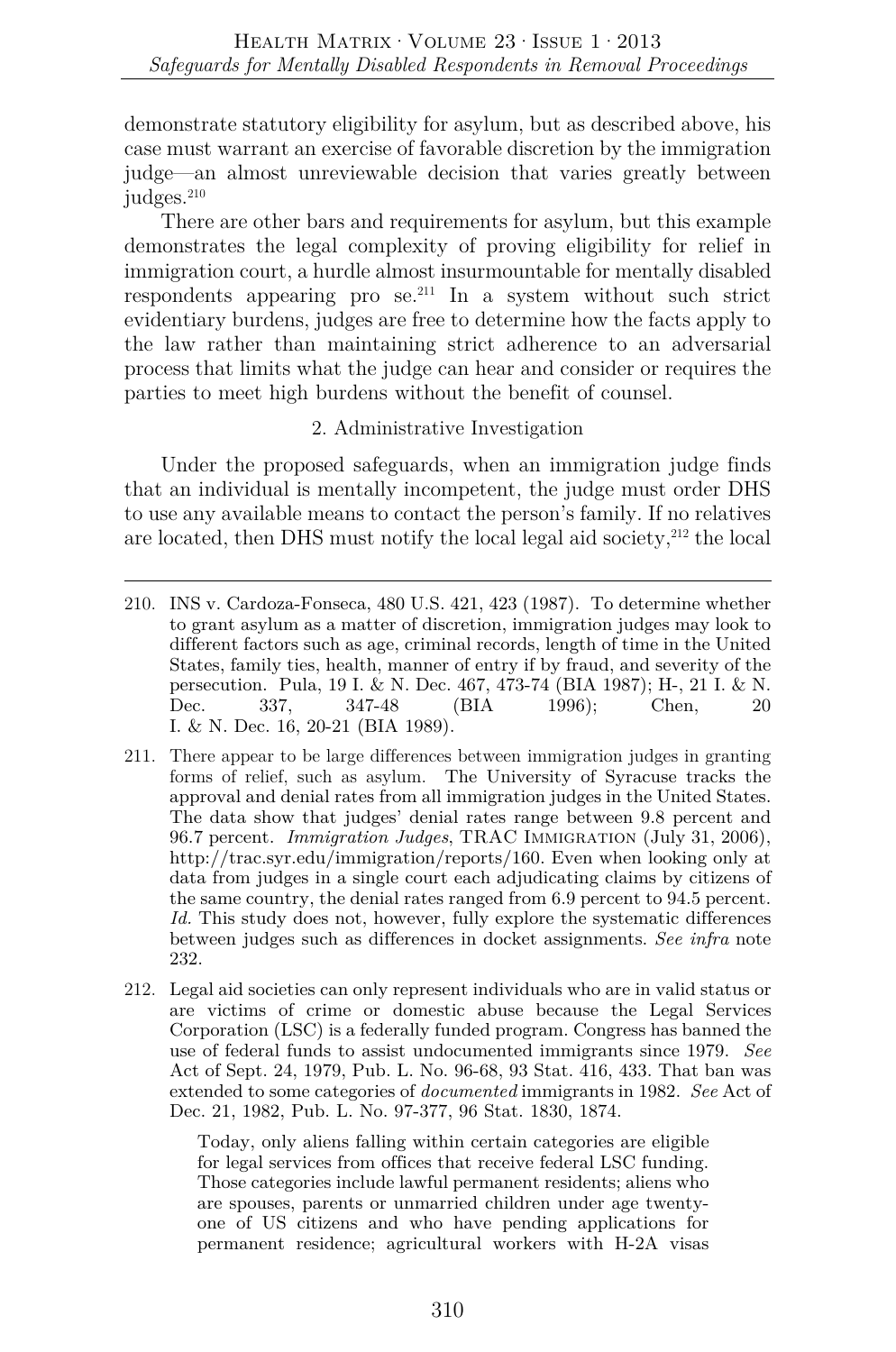chapter of AILA, and the local bar association. If no counsel can be found, either pro bono or financed by the respondent or his family, then the judge must proceed in a manner that seeks to protect the rights and privileges of the incompetent individual. Once it is determined that the mentally incompetent respondent will proceed without representation, the immigration judge must exercise her authority to determine the merits of the case. The proposed regulation would require the DHS attorney to function as an investigator tasked with locating evidence at the judge's behest. If the DHS attorney is unwilling to assist the judge, then the judge may terminate the case, thus requiring DHS to restart the process.213 Both the immigration judge and the DHS attorney would provide assistance to the court and the mentally incompetent respondent in obtaining evidence and presenting the case. The immigration judge would also have greater discretionary ability when determining whether relief is warranted. Respondents will not be required to establish every link in the chains normally required; rather, the judge will exercise his authority to determine the truth.

This is not an entirely new system or a great departure from current practices in some courts. The Ninth Circuit has long held that immigration judges have a duty to fully develop the record when respondents appear pro se.214 This duty has since been expanded to require immigration judges in that Circuit to "prob[e] into relevant facts" and "providel appropriate guidance as to how the alien may prove his application for relief."215 Engaging the court and the DHS

> (limited to representation on employment contract matters only, such as wages, housing and transportation); asylees and refugees; individuals granted withholding of deportation; refugees granted conditional entry prior to April 1, 1980; women battered by their spouses, children battered by their parents and women whose children have been battered by a spouse (limited to representation to prevent or obtain relief from domestic violence); and victims of severe forms of trafficking in persons in the United States.

 Laura K. Abel & Risa E. Kaufman, *Preserving Aliens' and Migrant Workers' Access to Civil Legal Services: Constitutional and Policy Considerations*, 5 U. PA. J. CONST. L. 491, 496 n.16 (2003) (internal citations omitted). These prohibitions remove legal aid and other federally funded legal service providers as a possibility for a great many respondents.

- 213. This would require a change to 8 C.F.R. § 1239.2 to allow the immigration judge to terminate cases sua sponte, as opposed to only being allowed to administratively close them. Administrative closure effectively puts the case on hold whereas termination is tantamount to dismissal. This addition provides immigration judges with a tool to encourage DHS to assist.
- 214. Jacinto v. INS, 208 F.3d 725, 733 (9th Cir. 2000).
- 215. Agyeman v. INS, 296 F.3d 871, 884 (9th Cir. 2002) ("A pro se alien is deprived of a full and fair hearing when the IJ mis-informs him about the forms of evidence that are permissible to prove his eligibility for relief.").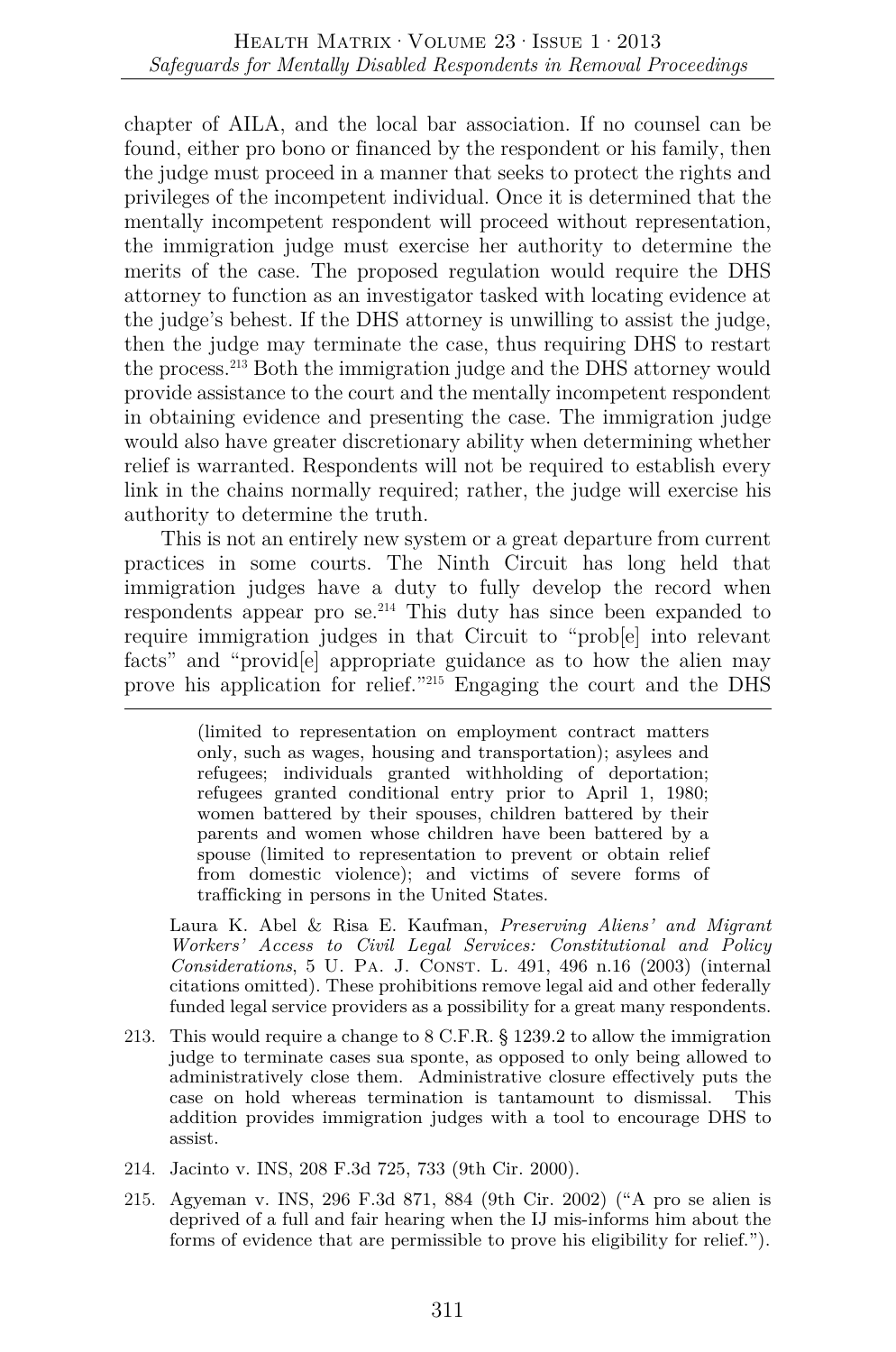attorneys in the fact-gathering process also comports with the United States' international obligations for adjudicating asylum cases. The United Nation's *Handbook on Procedures and Criteria for Determining Refugee Status* places a duty on the applicant and examiner "to ascertain and evaluate all the relevant facts" and places a duty on the adjudicator to "ensure that the applicant presents his case as fully as possible and with all available evidence."216 Reports from immigration judges indicate that this already occurs in practice, with some judges investigating forms of relief. $217$ 

The ultimate goal of abandoning the adversarial nature of immigration proceedings is to not only protect the rights of the mentally disabled respondent but to do so while reducing cost—including costs of detention and agency resources. The budget for ICE Detention and Removal Operations in 2010 was \$2.55 billion.<sup>218</sup> DHS estimates that housing a detainee costs the department about \$122 per day, or \$44,530 per year.219 When operating costs are included, that figure rises to \$166

- 216. *Jacinto*, 208 F.3d at 732-33 (quoting U.N. High Commissioner for Refugees, Handbook on Procedures and Criteria for DETERMINING REFUGEE STATUS at 196, 205(b)(i) (1992). The UNHCR Handbook is not binding on US courts. INS v. Aguirre-Aguirre, 526 U.S. 415, 427 (1999). Courts, however, look to the Handbook for guidance in asylum matters. Ndom v. Ashcroft, 384 F.3d 743, 753 n.4 (9th Cir. 2004); *see also* I.N.S. v. Cardoza-Fonseca, 480 U.S. 421, 439 n. 22 (1987) ("[T]he Handbook provides significant guidance in construing the Protocol, to which Congress sought to conform.").
- 217. One immigration judge states that

[i]n cases where individuals are incompetent, I do ask more of government counsel. I want more documents concerning the individual's immigration history than I would if the respondent was able to agree or disagree with particular facts. Documents relating to potential derivative citizenship, prior information given relating to entry to the US, visa applications, any prior applications with DHS—I usually want to have a complete ROP to ensure I am making the right decision. I sometimes obtain country conditions reports to determine if there are any reasons to be concerned for the safety of the respondent. If he or she came as a refugee or was granted asylum, I encourage the local pro bono programs to assist.

Office of the Chief Immigration Judge, "Best Practices" for MENTALLY INCOMPETENT RESPONDENTS 3 (2010) (on file with author).

- 218. Kristen C. Ochoa et al., *Disparities in Justice and Care: Persons with Severe Mental Illnesses in the U.S. Immigration Detention System*, 38 J. Am. Acad. Psychiatry L. 392, 392 (2010).
- 219. U.S. Dep't of Homeland Security, Annual Performance Report: Fiscal Years 2011–2013 36 (Feb. 13, 2012) *available at* http://www.dhs.gov/xlibrary/assets/mgmt/dhs-congressional-budgetjustification-fy2013.pdf.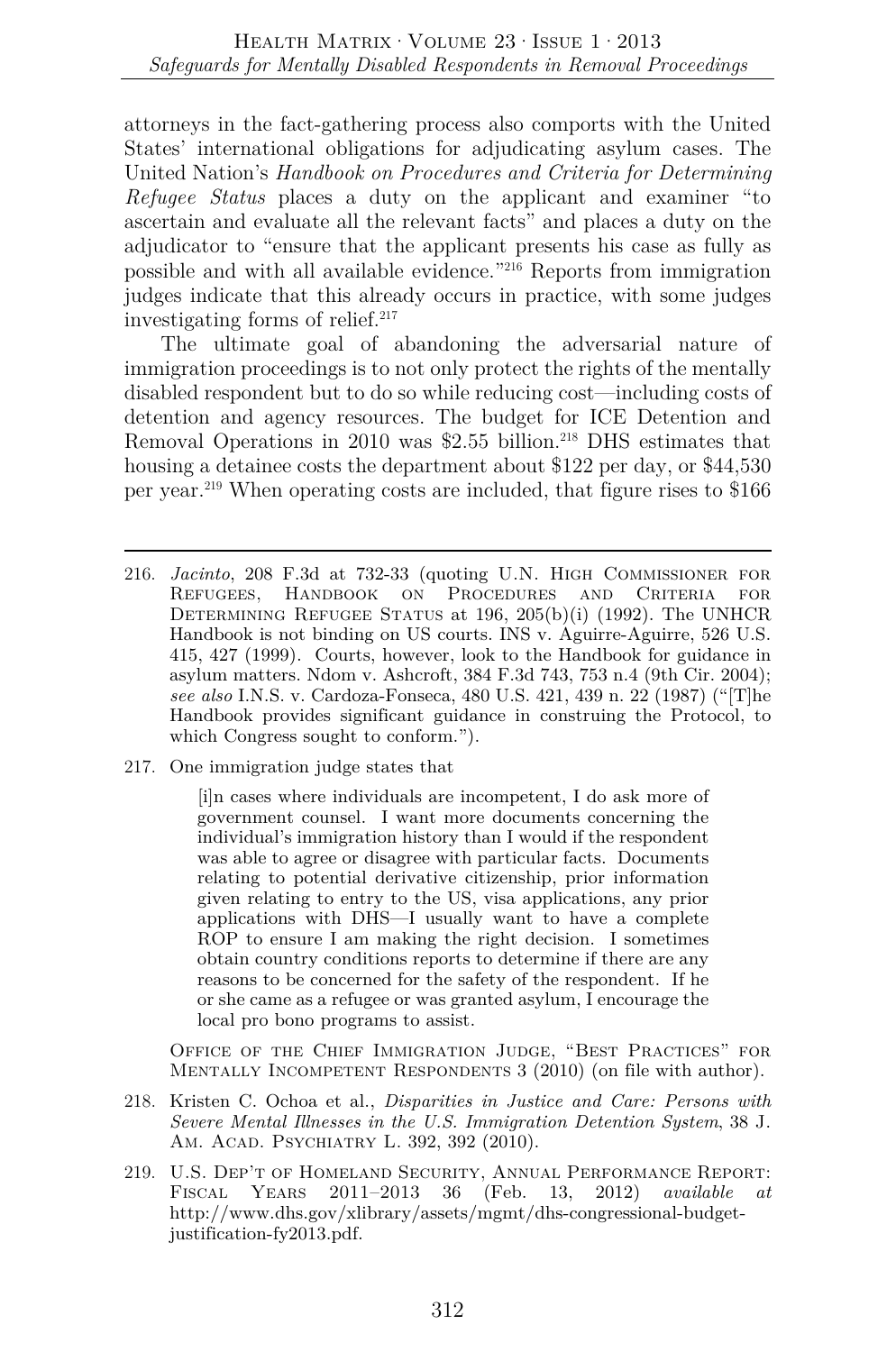per day per detainee, or \$60,590 per year.220 Individuals receiving medical or mental health treatment cost even more. As described above, many are detained for years awaiting restoration of competency, representation, or simply through neglect. The US Department of Health and Human Services, Office of Inspector General, audits ICE regarding detainee health and welfare and has issued two reports in the past three years calling for improvement of oversight at facilities housing immigration detainees to ensure adherence to standards of medical and mental health care.<sup>221</sup> The most recent report, published by Dr. Dora Schriro, former Director of the ICE Office of Detention Policy and Planning, "describes a costly, punitive immigration detention system that is growing despite management and monitoring flaws and failures to maintain adequate detainee health and safety."222 Providing additional safeguards to aid mentally incompetent respondents during their removal proceedings would shorten the length of proceedings and detention, thus preventing extended detentions and reducing costs for the immigration detention system.

## 3. Satisfaction of Laws against Discrimination

In *Franco-Gonzalez v. Holder*, the US District Court for the Central District of California has ordered the government to provide attorneys to mentally incompetent respondents based on Section 504 of the Rehabilitation Act.223 Section 504 provides that no "qualified individual with a disability" be "excluded from the participation in, be denied the benefits of, or be subjected to discrimination under any program or activity receiving Federal financial assistance or under any program or activity conducted by any Executive agency."224 Section 504 requires that agencies provide "reasonable modifications" for such individuals unless the modification would fundamentally alter the nature of the

- 220. National Immigration Forum, THE MATH OF IMMIGRATION DETENTION: RUNAWAY COSTS FOR IMMIGRATION DETENTION DO NOT ADD UP TO SENSIBLE POLICIES 1-2 (2012).
- 221. U.S. Dep't of Homeland Security, Office of the Inspector General, Treatment of Immigration Detainees Housed at Immigration and Customs Enforcement Facilities (2006), *available at* http://www.oig.dhs.gov/assets/Mgmt/OIG\_07-01\_ Dec06. pdf; U.S. Dep't of Homeland Security, Office of the Inspector General: ICE Policies Related to Detainee Deaths and the Oversight of IMMIGRATION DETENTION FACILITIES (2008).
- 222. Ochoa, *supra* note 218. (citing Dep't of Homeland Security, Immigration Detention Overview and Recommendations (2009)).
- 223. Franco-Gonzalez v. Holder, 767 F. Supp. 2d 1034, 1053 (C.D. Cal. 2010).
- 224. *Id.* at 1050 (quoting 29 U.S.C. § 794(a)); *see also* 6 C.F.R. § 15.30 (2012) (prohibiting discrimination by DHS); 28 C.F.R. § 39.130 (2012) (prohibiting discrimination by the DOJ).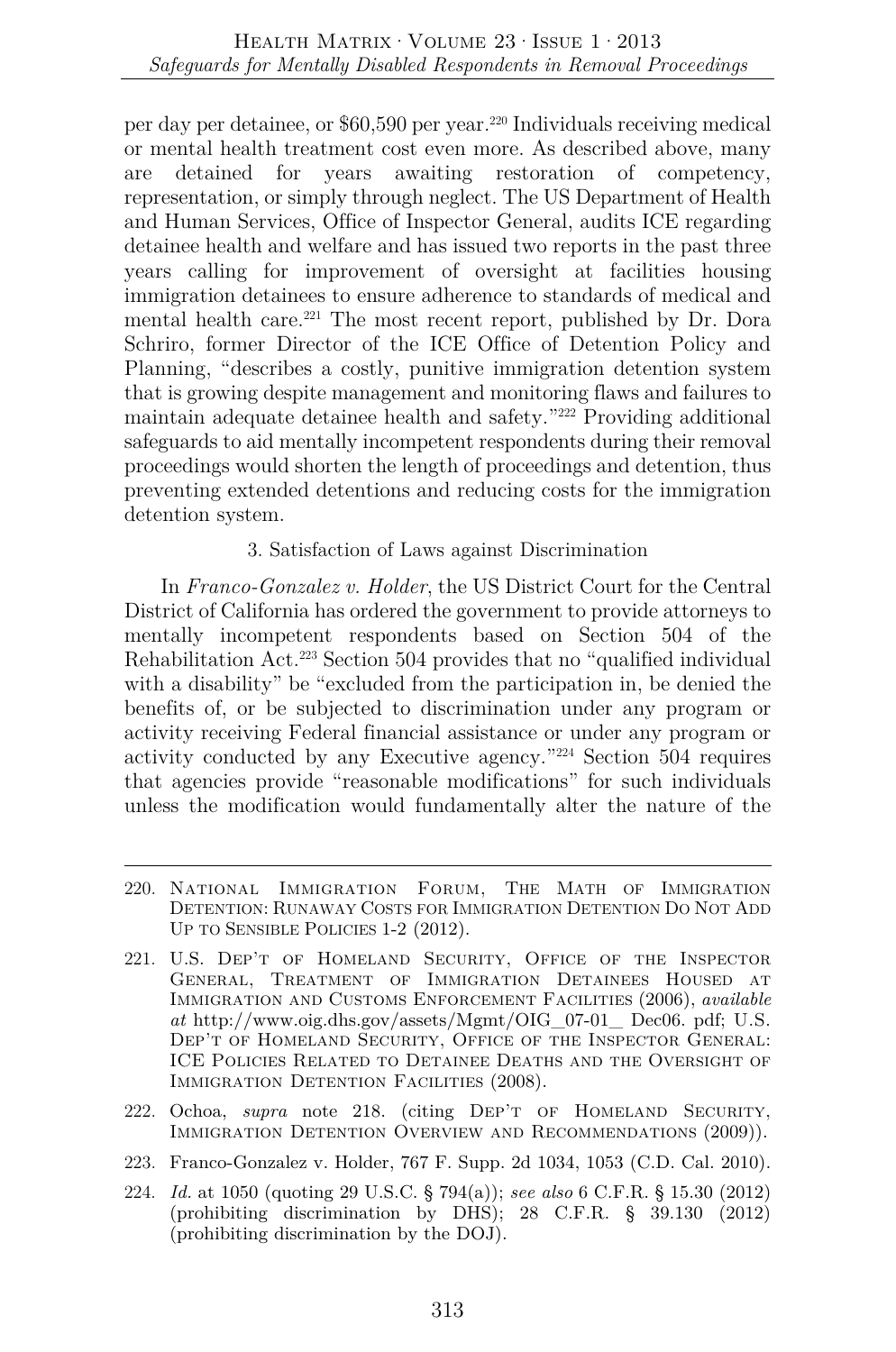service, program, or activity.225 In *Franco*, the court has so far required legal representation as the modification.226 The court has looked to the EOIR's regulations to determine who is a "qualified representative": "(1) an attorney,  $(2)$  a law student or law graduate directly supervised by a retained attorney, or (3) an accredited representative, all as defined in 8 C.F.R. § 1292.1 . . . ."227 The government has yet to propose another alternative to representation by friends, family-members, or other individuals.228

Regulatory safeguards alone are not per se inadequate under the Rehabilitation Act, and those proposed here would be adequate modifications for aiding mentally incompetent individuals to participate in their removal proceedings. Under the current system, mentally incompetent respondents are not able to participate in the hearing due to their mental disability. The system, however, is required to provide modifications that will allow them as much access as possible. Changing the procedures in immigration proceedings so that the DHS attorney and the immigration judge work together to determine the appropriate outcome would place mentally incompetent individuals appearing pro se on more equal footing with individuals appearing pro se who are competent. This alteration in the system would satisfy the requirements of the Rehabilitation Act without fundamentally changing the nature of the proceedings.

#### 4. Disadvantages

A key disadvantage to this approach is that it would not adequately address the disparities in adjudication among immigration courts and even among immigration judges in each court; however, no approach, even providing attorneys to all respondents, would remedy this disparity. The *Refugee Roulette* study performed by Professors Jaya Ramji-Nogales, Andrew I. Schoenholtz, and Philip G. Schrag demonstrates the differences among judges in asylum adjudication. This study looked at asylum decisions by immigration judges made between 2000 and 2004.229 The average grant rate varied from 12 percent at the Atlanta immigration court to 54 percent at the San Francisco court.<sup>230</sup> The rates also vary greatly among judges in the same court. For example, the grant rate for one judge in the New York court is 6 percent while

<sup>225.</sup> 28 C.F.R. § 35.130(b)(7) (2012).

<sup>226.</sup> Franco-Gonzalez v. Holder, 828 F. Supp. 2d 1133, 1147 (C.D. Cal. 2011); Franco-Gonzalez v. Holder, 767 F. Supp. 2d 1034, 1053 (C.D. Cal. 2010).

<sup>227.</sup> Franco-Gonzalez v. Holder, 828 F. Supp. 2d 1133, 1147 (C.D. Cal. 2011).

<sup>228.</sup> *See* 8 C.F.R. § 1240.10(c) (2012).

<sup>229.</sup> Jaya Ramji-Nogales et al., Refugee Roulette: Disparities in Asylum Adjudication and Proposals for Reform 34 (2009).

<sup>230.</sup> *Id.* at 37.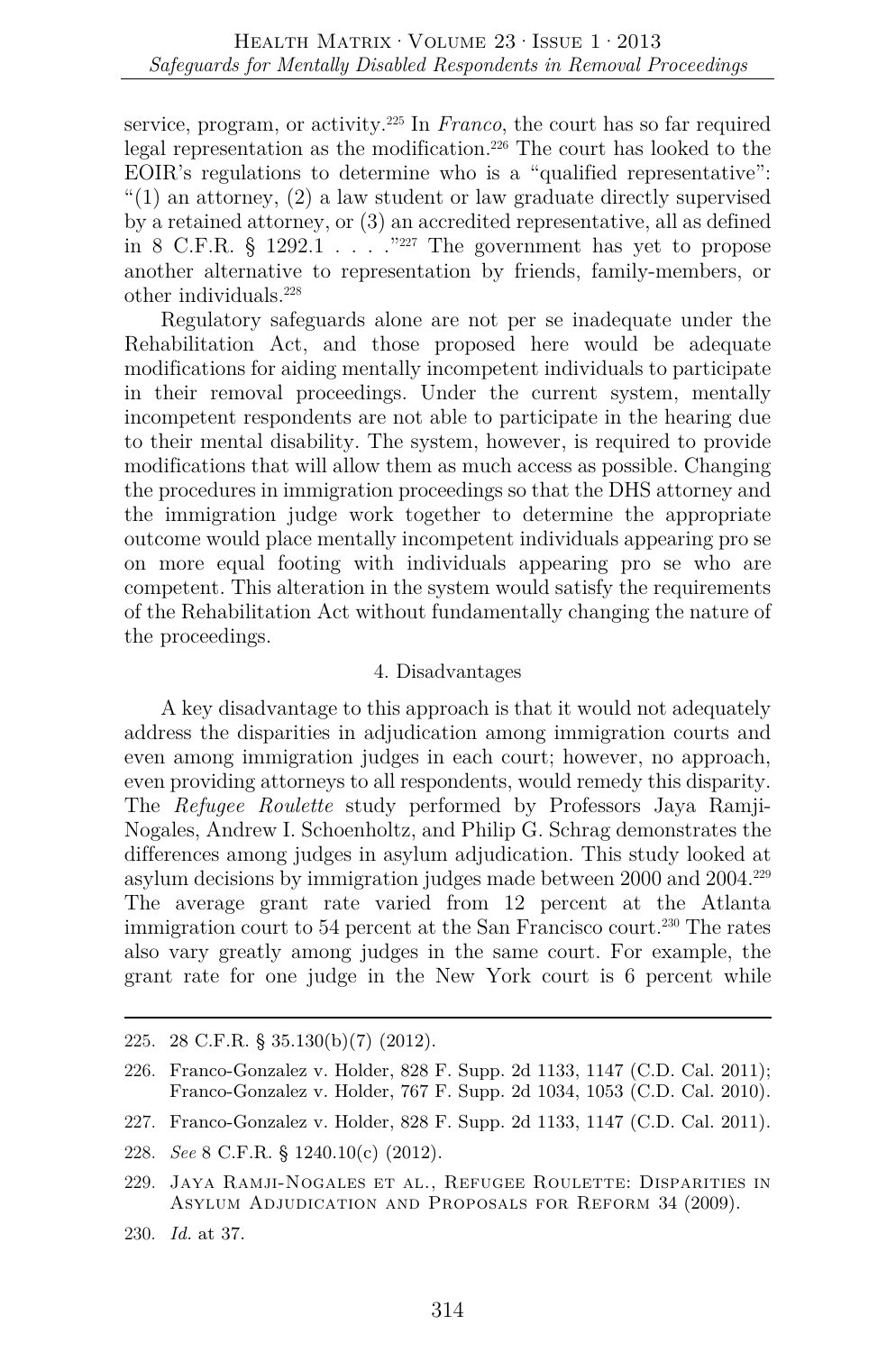another's is 91 percent.<sup>231</sup> When the data is analyzed for similarly situated asylum seekers, such as Chinese immigrants with legal representation appearing before the New York court, the difference in judges' denial rates remain; one judge granted 93.1 percent of the cases while another granted only  $5.5$  percent.<sup>232</sup> Although individuals with attorneys generally fare far better in immigration proceedings, there seem to be differences between judges and courts that even legal representation will not equalize.

## 5. Administrative Oversight

To address the disadvantages noted above, this Note recommends the creation of a new program within the EOIR to oversee the implementation of the suggestions in this Note. This new program would: (1) create and provide trainings for immigration judges, advocates, and DHS attorneys regarding mental illness and how to handle mentally disabled individuals; (2) gather data regarding the effectiveness of the new system; (3) provide suggestions for improvement and work with the General Counsel of the EOIR to promulgate new policies and regulations as needed and after notice and comment; (4) provide ongoing support and assistance to immigration judges; and (5) review all records of proceedings for individuals ordered removed who are mentally disabled, have demonstrated indicia of incompetency, or have been found to be mentally incompetent. As our immigration legal system changes so do the concerns explored in this Note. Creating a program to oversee the implementation of these suggestions would ease the transition and help to further ensure that the rights of mentally disabled individuals are protected during their removal proceedings.

## **CONCLUSION**

According to the ACLU of Georgia, "Mr. Lyttle's disabilities were obvious and well documented," but he failed to be identified and ICE's procedures failed to protect him.233 With no system in place for

233. *ACLU Files Lawsuits After Government Wrongfully Deports U.S. Citizen With Mental Disabilities*, AMERICAN CIVIL LIBERTIES UNION (Oct. 13, 2010), http://www.aclu.org/immigrants-rights/aclu-files-lawsuits-aftergovernment-wrongfully-deports-us-citizen-mental-disabili.

<sup>231.</sup> *Id.* at 39.

<sup>232.</sup> *See Immigration Judges*, TRAC Immigration (July 31, 2006), http://trac.syr.edu/immigration/reports/160/. This study does not, however, state that docketing variation was a consideration. Each court has a different system for dividing the case load, making the distribution of cases uneven. One judge may receive all cases from a certain detention center that processes those who were detained after serving a jail sentence, while another receives the cases from individuals detained at the airport. The difference in the two dockets could explain the great variation in grant rates among even judges in the same court.